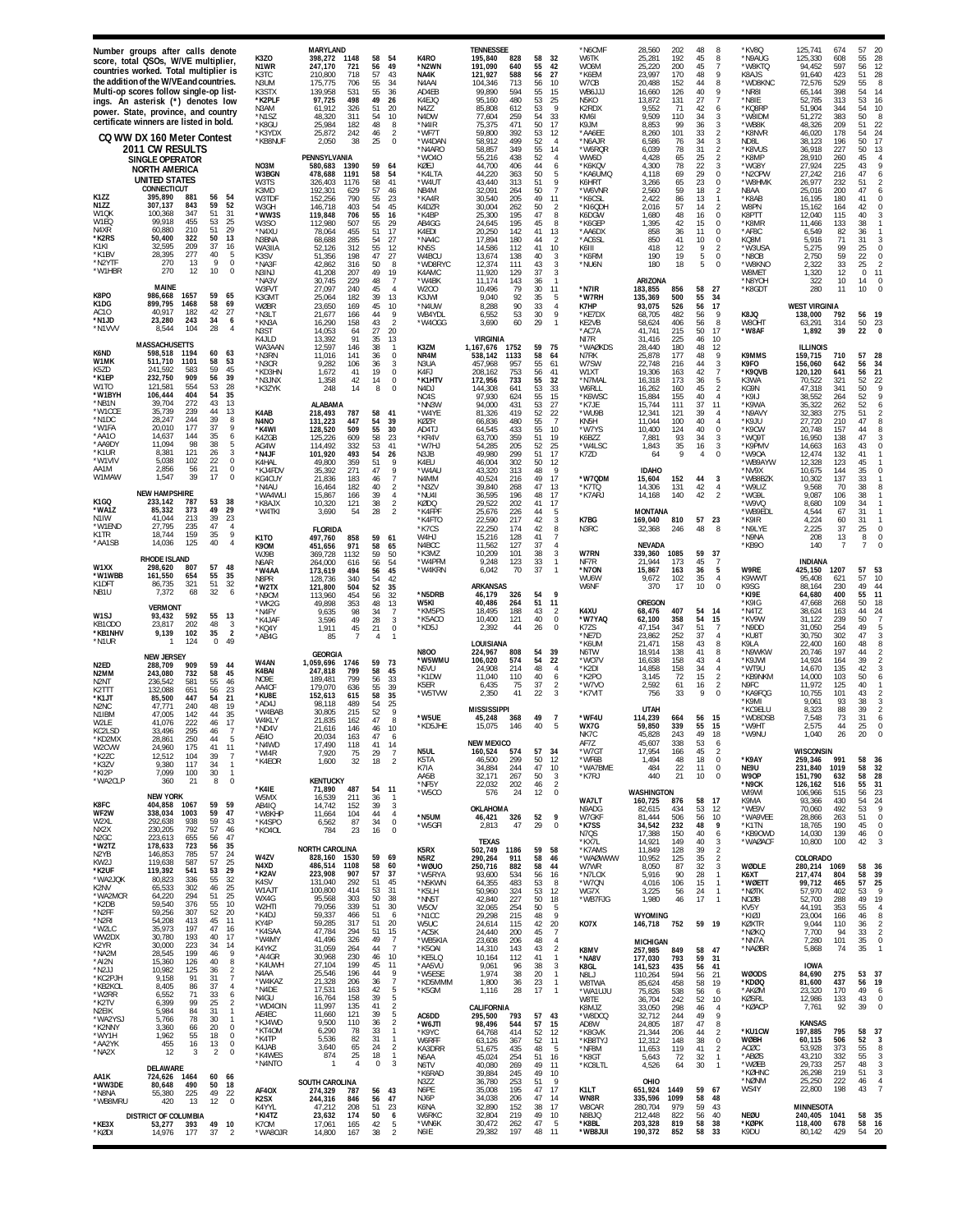| <b>KSØT</b><br>*NØUY<br>*NNØQ<br>*WGØM<br>*N1WQ<br>*KØAD<br>KØYR<br>KØJJR<br>KMØO<br>WØDD<br>*NØOK<br>*KØTK | 52.452<br>47,645<br>29,680<br>25,168<br>24,805<br>22,737<br>22.338<br>21,750<br>21,250<br>17,212<br>11.739<br>1,640 | 364<br>299<br>237<br>212<br>185<br>185<br>181<br>185<br>192<br>132<br>114<br>35 | 55<br>54<br>47<br>49<br>49<br>48<br>46<br>45<br>49<br>47<br>39<br>20 | 7<br>11<br>6<br>3<br>6<br>5<br>5<br>5<br>-1<br>5<br>$\overline{4}$<br>$\theta$ | *XE2YWH<br>XE1V<br>*XE1GRR<br>*XT2RJA<br>EF8M<br>EA8ZS | 30.644<br>22,528<br>9,146<br>AFRICA<br><b>Burkina Faso</b><br>420<br><b>Canary Islands</b><br>2.627.796 1933<br>31,988 | 133<br>95<br>55<br>$\overline{7}$<br>74 | 44<br>32<br>30<br>0<br>55<br>12                     | 3<br>12<br>4<br>$\overline{7}$<br>83<br>32             | UN6P<br>*UN7PV<br>*UN7CH<br>*UN7TW<br>*UN9GD<br>9K2YM<br>8Q7VR | 155.397<br>347<br>78,913<br>194<br>42,811<br>166<br>8,125<br>38<br>36<br>3<br>Kuwait<br>252,600<br>460<br><b>Maldives</b><br>70<br>17,780 | $\Omega$<br>0<br>0<br>0<br>$\bf 0$ | 51<br>47<br>31<br>25<br>$\overline{\mathbf{3}}$<br>2 58<br>0 <sub>28</sub> | *OK1NE<br>*OK1MKU<br>*OK1DST<br>*OK1MZB<br>*OK1FGD<br>*OK2BHL<br>OK1AVV<br>*OK2QX<br>*OK1KZ<br>*OK2BME<br>*OK1UKV<br>*OK2ABU | 102,284<br>86,688<br>84,656<br>76,002<br>68,886<br>48,762<br>46,260<br>38,925<br>31,324<br>30,400<br>28,735<br>28,350 | 392<br>223<br>338<br>290<br>339<br>247<br>204<br>174<br>159<br>204<br>175<br>170 | 6<br>12<br>3<br>6<br>$\Omega$<br>$\mathbf{1}$<br>-1<br>0<br>-1<br>$\Omega$<br>$\Omega$<br>$\Omega$ | 46<br>60<br>49<br>47<br>43<br>41<br>44<br>45<br>40<br>32<br>35<br>35 | *UA4AZ<br>RF4S<br>*RW3ZA<br>*UA1ZZ<br>*RW3YW<br>*RL3F<br>RU3UN<br>*UA6HFI<br>*R4WT<br>*RU3UW<br>*UA4FCO<br>RV6YB | 38,874<br>38,080<br>36,680<br>35,880<br>32,424<br>30,422<br>29,733<br>27,860<br>26,815<br>26,304<br>25,245<br>24,397 | 102<br>224<br>186<br>186<br>152<br>153<br>99<br>160<br>179<br>183<br>149<br>160 | 60<br>$\mathcal{P}$<br>0<br>35<br>$\bf 0$<br>40<br>0<br>40<br>0<br>42<br>40<br>1<br>$\mathfrak{D}$<br>51<br>35<br>0<br>31<br>$\Omega$<br>32<br>$\Omega$<br>33<br>$\Omega$<br>31<br>$\Omega$ |
|-------------------------------------------------------------------------------------------------------------|---------------------------------------------------------------------------------------------------------------------|---------------------------------------------------------------------------------|----------------------------------------------------------------------|--------------------------------------------------------------------------------|--------------------------------------------------------|------------------------------------------------------------------------------------------------------------------------|-----------------------------------------|-----------------------------------------------------|--------------------------------------------------------|----------------------------------------------------------------|-------------------------------------------------------------------------------------------------------------------------------------------|------------------------------------|----------------------------------------------------------------------------|------------------------------------------------------------------------------------------------------------------------------|-----------------------------------------------------------------------------------------------------------------------|----------------------------------------------------------------------------------|----------------------------------------------------------------------------------------------------|----------------------------------------------------------------------|------------------------------------------------------------------------------------------------------------------|----------------------------------------------------------------------------------------------------------------------|---------------------------------------------------------------------------------|---------------------------------------------------------------------------------------------------------------------------------------------------------------------------------------------|
| *KJØP<br>*N9GC                                                                                              | 403<br>252<br><b>MISSOURI</b>                                                                                       | 14<br>14                                                                        | 13<br>9                                                              | 0<br>$\bf 0$                                                                   | *J28AA                                                 | Djibouti<br>36,040<br>Nigeria                                                                                          | 106                                     | 0, 34                                               |                                                        | HZ1FS<br>*7Z1SJ                                                | Saudi Arabia<br>110.600<br>235<br>98,835<br>192                                                                                           | $\overline{7}$<br>6                | 43<br>49                                                                   | *OK1BLL<br>*OK1DOL<br>OK1DXW<br>OK1DWJ                                                                                       | 20,370<br>15,213<br>13,748<br>10,146                                                                                  | 125<br>97<br>105<br>39                                                           | 0<br>$\Omega$<br>$\Omega$<br>5                                                                     | 35<br>33<br>28<br>33                                                 | R3QX<br>*UA4CGR<br>*RM50<br>RV6ALI                                                                               | 24,300<br>22,824<br>21,616<br>21,543                                                                                 | 106<br>125<br>154<br>98                                                         | 0<br>45<br>36<br>0<br>0<br>28<br>42                                                                                                                                                         |
| *NEØS<br>*WØHBH<br>*WØPC<br>KØWB                                                                            | 68,154<br>35,055<br>35,035<br>32,448                                                                                | 350<br>265<br>281<br>288                                                        | 54<br>49<br>49<br>50                                                 | 20<br>8<br>6<br>$\boldsymbol{2}$                                               | <b>5N7M</b><br>5H3EE                                   | 15,260<br>Tanzania                                                                                                     | 56<br>37                                | $1 \quad 27$<br>2 27                                |                                                        | *HL2CFY                                                        | South Korea<br>26,796<br>135                                                                                                              |                                    | 4 29                                                                       | *OK2AJ<br>*OK2KFK<br>*OK1ANP<br>*OK1DUB                                                                                      | 8,823<br>5,871<br>3,186<br>185                                                                                        | 108<br>66<br>36<br>5                                                             | 0<br>$\Omega$<br>$\bf{0}$<br>$\bf{0}$                                                              | 17<br>19<br>18<br>5                                                  | *RD4AAA<br>*RN4SN<br>RM4R                                                                                        | 21,253<br>20.774<br>20,576                                                                                           | 71<br>130<br>130<br>129                                                         | 0<br>53<br>34<br>$\mathbf 0$<br>32<br>0<br>29<br>0                                                                                                                                          |
| *K500<br>*WBØQLU<br>WØTY                                                                                    | 21,560<br>17,232<br>10,045                                                                                          | 194<br>165<br>109                                                               | 46<br>46<br>39                                                       | 3<br>$\frac{2}{2}$                                                             |                                                        | 10,440<br>ASIA<br><b>Asiatic Russia</b>                                                                                |                                         |                                                     |                                                        | *4S7LRG                                                        | Sri Lanka<br>765<br>11<br>Taiwan                                                                                                          | 0                                  | 9                                                                          | OZ7YY                                                                                                                        | Denmark<br>1,171,125                                                                                                  | 1385                                                                             | 46                                                                                                 | 89                                                                   | *RA3ATE<br>*R2LA<br>*RW3XZ<br>RN3ZC                                                                              | 20,039<br>19,344<br>15,525<br>14,415                                                                                 | 166<br>124<br>98                                                                | 26<br>$\Omega$<br>25<br>0<br>31<br>$\mathbf 0$                                                                                                                                              |
| <b>WØAO</b><br>*K2HT                                                                                        | 9.450<br>4,309                                                                                                      | 98<br>63                                                                        | 40<br>31                                                             | $\sqrt{2}$<br>$\theta$                                                         | R9DX<br>UA9KAA<br>UA9FGJ                               | 813,302<br>434,700<br>266,040                                                                                          | 1054<br>707<br>484                      | 7 79<br>$\mathbf{1}$<br>2                           | 68<br>58                                               | <b>BV1EK</b>                                                   | 13,500<br>67<br>Thailand                                                                                                                  |                                    | 522                                                                        | *OZ1AAR<br>*OZ7BQ<br>*OZ3SM                                                                                                  | 133,362<br>125,856<br>98,716                                                                                          | 407<br>420<br>330                                                                | 11<br>8<br>6                                                                                       | 51<br>49<br>52                                                       | *RV3LO<br>*RV3YR<br>RM6J                                                                                         | 11,776<br>11,375<br>10,878                                                                                           | 69<br>98<br>46                                                                  | 31<br>25<br>$\Omega$<br>37<br>0                                                                                                                                                             |
| <b>*KØNE</b><br>*NSØR                                                                                       | <b>NEBRASKA</b><br>20,650<br>17,520                                                                                 | 189<br>161                                                                      | 47<br>46                                                             | 3<br>$\frac{2}{3}$                                                             | UA9TF<br>*UA9CBM<br>RAØFF                              | 254,667<br>244,702<br>218,372                                                                                          | 429<br>466<br>380                       | $\mathbf{1}$<br>$\mathbf{1}$<br>32                  | 66<br>57<br>45                                         | <b>HSØZEE</b><br>*E21YDP<br>*E2ØYLM                            | 26,169<br>91<br>820<br>11<br>51<br>3                                                                                                      | 0<br>0<br>$\Omega$                 | 39<br>10<br>3                                                              | OZ2TF<br>OV3X<br>OZ7EA                                                                                                       | 95,265<br>84,292<br>68,592                                                                                            | 408<br>313<br>282                                                                | 4<br>5<br>3                                                                                        | 41<br>47<br>45                                                       | RA7A<br>RA3IS<br>*RX3AP                                                                                          | 10,080<br>8,544<br>8,250                                                                                             | 37<br>48<br>77                                                                  | 29<br>7<br>0<br>32<br>22<br>$\Omega$                                                                                                                                                        |
| *WBØM<br>*NØUD                                                                                              | 3,538<br><b>NORTH DAKOTA</b><br>11,704                                                                              | 50<br>114                                                                       | 26<br>41                                                             | 3                                                                              | UA9CR<br>*UD8A<br>RA9AE<br>RW90C                       | 192,337<br>186,613<br>186,600<br>93.550                                                                                | 399<br>386<br>418<br>220                | 1<br>$\Omega$<br>0<br>$\Omega$                      | 52<br>53<br>50<br>50                                   | ZC4LI                                                          | UK Bases on Cyprus<br>284,875<br>559                                                                                                      |                                    | 0 <sub>53</sub>                                                            | $^{\star}$ O71NF<br>*OZ1IKY<br>502T                                                                                          | 45,848<br>16,960<br>12,426                                                                                            | 204<br>78<br>$62\,$                                                              | $\Omega$<br>0<br>$\mathbf{1}$                                                                      | 44<br>40<br>37                                                       | *RV3UP<br>*R4HA<br>*RA3APN<br>RA3SS                                                                              | 7,520<br>4,575<br>4,008<br>3.795                                                                                     | 90<br>51<br>28<br>30                                                            | 0<br>20<br>$\mathbf 0$<br>15<br>24<br>0<br>23<br>$\Omega$                                                                                                                                   |
| *WØC.7<br>*AAØCX                                                                                            | 8.778<br>3.900                                                                                                      | 98<br>57                                                                        | 36<br>30                                                             | $\sqrt{2}$<br>0                                                                | <b>RAØFU</b><br>UAØOD<br>*UA9AFS                       | 89,827<br>60,613<br>60,162                                                                                             | 326<br>182<br>192                       | 14<br>$\Omega$<br>$\Omega$                          | 29<br>49<br>37                                         | A61BK                                                          | <b>United Arab Emirates</b><br>225<br>6                                                                                                   | $\Omega$                           | 5                                                                          | OZ8SW<br>*OZ5UR                                                                                                              | 4,503<br>2,790                                                                                                        | 48<br>31                                                                         | $\bf{0}$<br>$\Omega$                                                                               | 19<br>18                                                             | *RY4W<br>*RX3MM<br>*RT1A                                                                                         | 3,587<br>2,686<br>1,904                                                                                              | 41<br>29<br>31                                                                  | 0<br>17<br>17<br>$\Omega$<br>$\mathbf 0$<br>14                                                                                                                                              |
| *K7RE                                                                                                       | <b>SOUTH DAKOTA</b><br>97,150                                                                                       | 648                                                                             | 55 12                                                                |                                                                                | *RU9WZ<br>*R9UG<br>*UA9XBJ                             | 44,921<br>39,556<br>17,688                                                                                             | 182<br>173<br>91                        | $\Omega$<br>$\Omega$<br>$\Omega$                    | 29<br>29<br>22                                         | UK9AA<br>*UK7AZ                                                | Uzbekistan<br>754,529<br>1022<br>21,168<br>94                                                                                             | 4                                  | 75<br>0 <sub>27</sub>                                                      | M6T<br>M50<br>GØIVZ                                                                                                          | England<br>1,430,415<br>917,504<br>431,472                                                                            | 1750<br>1256<br>849                                                              | 49<br>47<br>38                                                                                     | 84<br>65<br>51                                                       | *RZ6AK<br>UA4HEJ<br>*RZ3MM                                                                                       | 1,755<br>1,470<br>1,222                                                                                              | 30<br>12<br>17                                                                  | $^{\circ}$<br>13<br>3<br>11<br>$\Omega$<br>13                                                                                                                                               |
| VO1HP                                                                                                       | CANADA<br>NEWFOUNDLAND<br>361,939                                                                                   | 500                                                                             | 55 58                                                                |                                                                                | *R9MC<br><b>RUØFM</b><br><b>UAØBA</b>                  | 14,212<br>13.776<br>13,706                                                                                             | 84<br>66<br>110                         | $\Omega$<br>5<br>$\Omega$                           | 22<br>23<br>22                                         |                                                                | <b>EUROPE</b><br><b>Aland Islands</b>                                                                                                     |                                    |                                                                            | G4IIY<br><b>MØDHO</b><br>G4AMT                                                                                               | 368,186<br>198,211<br>146,664                                                                                         | 711<br>433<br>247                                                                | 33<br>26<br>33                                                                                     | 58<br>53<br>51                                                       | *RA4UA1<br>*UA4NC<br>*RW3XM                                                                                      | 910<br>744<br>472                                                                                                    | 11<br>24<br>10                                                                  | $\mathbf 0$<br>13<br>0<br>8<br>$\overline{2}$<br>6                                                                                                                                          |
| *VE9ML                                                                                                      | <b>NEW BRUNSWICK</b><br>287                                                                                         | 10                                                                              | $\overline{7}$                                                       | $\Omega$                                                                       | *UA9MW<br>*UAØW<br>*RWØCF<br><b>RAØQQ</b>              | 11,134<br>7,644<br>5,440<br>4.890                                                                                      | 82<br>54<br>35<br>47                    | 0<br>$\Omega$<br>11<br>$\Omega$                     | 19<br>21<br>-9<br>15                                   | *OHØRJ<br>$*$ C31CT                                            | 4,935<br>46<br>Andorra<br>6,840<br>56                                                                                                     |                                    | 0 <sub>21</sub><br>$0$ 24                                                  | *G3R<br>*G3RLE<br>*G3VYI                                                                                                     | 97,552<br>60,088<br>52,542                                                                                            | 342<br>200<br>174                                                                | $\overline{4}$<br>9<br>13                                                                          | 52<br>47<br>41                                                       | *RA3TU<br>UA3TCJ<br>*R6CW<br>UA3DPM                                                                              | 468<br>400<br>350<br>330                                                                                             | 10<br>10<br>$\overline{7}$<br>6                                                 | 0<br>9<br>8<br>0<br>$\overline{7}$<br>0<br>3<br>3                                                                                                                                           |
| *VE1ZA<br>VA1MM                                                                                             | <b>NOVA SCOTIA</b><br>352,308<br>194,820                                                                            | 632<br>445                                                                      | 55<br>51                                                             | 47<br>34                                                                       | *UA9R<br><b>UAØCNX</b><br>*RG8U                        | 4,005<br>3.582<br>2,928                                                                                                | 30<br>121<br>40                         | 0<br>2<br>$\Omega$                                  | 15<br>$\overline{4}$<br>12                             | *OE6IMD                                                        | Austria<br>190,463<br>344                                                                                                                 | 19                                 | 72                                                                         | *G3RIK<br>*GØAZH<br>GØW<br>M7T                                                                                               | 51,210<br>49,150<br>40,950<br>36,679                                                                                  | 226<br>186<br>179<br>168                                                         | 3<br>9<br>$\overline{2}$<br>0                                                                      | 42<br>41<br>43<br>43                                                 | RU3UR<br>RT3G<br>*RA3UT                                                                                          | 250<br>174<br>40                                                                                                     | 5<br>$\overline{7}$<br>2                                                        | 5<br>$\theta$<br>6<br>0<br>$\overline{2}$                                                                                                                                                   |
| 'VE1NB<br>VY2ZM                                                                                             | 1,330<br>PRINCE EDWARD ISLAND<br>2.124.754 2032                                                                     | 16                                                                              | 11<br>59                                                             | $\mathbf{3}$<br>80                                                             | <b>RØQA</b><br><b>RUØLL</b><br>*RA9FEU                 | 2,672<br>1,826<br>980                                                                                                  | 18<br>23<br>14                          | $\Omega$<br>$\Omega$<br>$\Omega$                    | 16<br>11<br>7                                          | OE3KAB<br>OE5JKL*<br>*OE1TKW                                   | 30,856<br>157<br>23,596<br>140<br>4,140<br>46                                                                                             | $\Omega$<br>0<br>0                 | 38<br>34<br>18                                                             | *G4GIR<br>*G3Y<br>*GØMTN                                                                                                     | 27,370<br>27,300<br>20,366                                                                                            | 116<br>125<br>122                                                                | 3<br>5<br><sup>n</sup>                                                                             | 43<br>37<br>34                                                       | OH8X                                                                                                             | Finland<br>785,778                                                                                                   | 1259                                                                            | 19<br>87                                                                                                                                                                                    |
| VY2SS                                                                                                       | 564,630<br>QUEBEC                                                                                                   | 823                                                                             | 56                                                                   | -54                                                                            | <b>UAØCA</b><br>*UAØSBQ<br>*RAØANO<br>*R9MW            | 210<br>180<br>168<br>14                                                                                                | 14<br>7<br>2                            | $\Omega$<br>$\Omega$<br>$\Omega$                    | 5<br>$\overline{4}$<br>$\overline{4}$<br>$\mathcal{P}$ | CR <sub>2</sub> X<br>*CR2W                                     | Azores<br>2,096,145<br>2075<br>32,592<br>79                                                                                               | 58<br>24                           | 77<br>32                                                                   | *G3RSD<br>*G3LIK<br>G4BJM                                                                                                    | 13,825<br>9,083<br>5,244                                                                                              | 75<br>61<br>48                                                                   | $\Omega$<br>2<br>$\Omega$                                                                          | 35<br>29<br>23                                                       | OH <sub>2</sub> BO<br>*OH5TS<br>OH3FM                                                                            | 229,575<br>172,870<br>136,512                                                                                        | 513<br>548<br>482                                                               | 14<br>61<br>3<br>56<br>54<br>$^{\circ}$                                                                                                                                                     |
| VA2EW<br>VA2WA<br>VE2EZD                                                                                    | 910.112<br>332,028<br>71,955                                                                                        | 1321<br>709<br>220                                                              | 59<br>58<br>51                                                       | 60<br>34<br>14                                                                 | *TA2AL                                                 | <b>Asiatic Turkey</b><br>243,630                                                                                       | 560                                     | $0$ 45                                              |                                                        | EW8EW                                                          | <b>Belarus</b><br>963<br>375.877                                                                                                          | 9                                  | 64                                                                         | *M3C<br>*G4WGE<br>G3LET                                                                                                      | 1,632<br>1,260<br>10                                                                                                  | 21<br>18<br>$\mathbf{1}$                                                         | 0<br>0<br>$\mathbf{1}$                                                                             | 16<br>14<br>$\overline{0}$                                           | *OH5NE<br>OH1RX<br>*OH3KQ<br>*OH2LNH                                                                             | 134,355<br>102,258<br>37,520<br>3,255                                                                                | 484<br>271<br>184<br>44                                                         | 53<br>0<br>58<br>11<br>40<br>$\Omega$<br>0<br>15                                                                                                                                            |
| *VE2AWR<br>*VA2OP<br>*VE2HLS                                                                                | 21,590<br>17,429<br>15,779                                                                                          | 135<br>125<br>110                                                               | 31<br>28<br>31                                                       | 3<br>1<br>$\bf 0$                                                              | *4K9W                                                  | Azerbaijan<br>9,000                                                                                                    | 52                                      | 0 <sub>20</sub>                                     |                                                        | *EU1AZ<br>EW2A<br>EW1DO                                        | 292,710<br>849<br>274,950<br>812<br>260,700<br>742                                                                                        | 6<br>$\overline{4}$<br>10          | 60<br>61<br>-56                                                            | *ES3RF                                                                                                                       | Estonia<br>20,424                                                                                                     | 105                                                                              |                                                                                                    | 0, 37                                                                | *OH2BEC                                                                                                          | 2,032<br>France                                                                                                      | 26                                                                              | $\mathbf 0$<br>16                                                                                                                                                                           |
| VE3JM<br>VE3AT                                                                                              | <b>ONTARIO</b><br>971,388<br>912,340                                                                                | 1347<br>1331                                                                    | 59<br>58                                                             | 62<br>63                                                                       | <b>BA4ALC</b><br>*BA4Q0                                | China<br>43,920                                                                                                        | 190<br>91                               | $\mathbf{1}$<br>5                                   | 35<br>15                                               | EW8DX<br>EW8DD<br>*EV6M<br>EW3LN                               | 717<br>221,663<br>221,184<br>791<br>173,907<br>584<br>170,923                                                                             | 4<br>1<br>5<br>3                   | 55<br>53<br>52<br>56                                                       | R7AW<br><b>UA4FEN</b>                                                                                                        | European Russia<br>385,678<br>327,756                                                                                 | 972<br>819                                                                       | 5<br>9                                                                                             | 74<br>69                                                             | F5BBD<br>*F2AR<br>*F5CQ                                                                                          | 105,336<br>71,626<br>51,972                                                                                          | 314<br>223<br>111                                                               | 13 50<br>15<br>44<br>24<br>47                                                                                                                                                               |
| *VE3NE                                                                                                      | 590,314                                                                                                             | 1066                                                                            | 59                                                                   | 47                                                                             |                                                        |                                                                                                                        |                                         |                                                     |                                                        |                                                                |                                                                                                                                           |                                    |                                                                            |                                                                                                                              |                                                                                                                       |                                                                                  |                                                                                                    |                                                                      |                                                                                                                  |                                                                                                                      |                                                                                 |                                                                                                                                                                                             |
| *VE3OSZ<br>VE3XB                                                                                            | 227,420<br>177,205                                                                                                  | 538<br>404                                                                      | 57<br>56                                                             | 26<br>27                                                                       | *BA1KW                                                 | 10,360<br>4,665                                                                                                        | 47                                      | $\Omega$                                            | 15                                                     | EW7BR<br>*EU2EU<br>EW8KY                                       | 560<br>156,650<br>607<br>147,235<br>516                                                                                                   | $\Omega$<br>$\mathfrak{p}$<br>0    | 50<br>53<br>49                                                             | R3ZZ<br>RM <sub>2U</sub><br>UA1QM                                                                                            | 289,593<br>271,752<br>267,336                                                                                         | 825<br>678<br>755                                                                | $\overline{2}$<br>8<br>9                                                                           | 67<br>70<br>63                                                       | F5NBX                                                                                                            | 4,320<br>Franz Josef Land                                                                                            | 31                                                                              | 5<br>-19                                                                                                                                                                                    |
| VE3RER<br>*VE3FH<br>*VF3TW                                                                                  | 141,109<br>110,818<br>94,864                                                                                        | 387<br>336<br>354                                                               | 53<br>54<br>49                                                       | 20<br>13<br>$\overline{7}$                                                     | $*$ C4Z                                                | Cyprus<br>149,169<br>Georgia                                                                                           | 274                                     | 1 56                                                |                                                        | *EW6GF<br>EW4AA<br>*EU1AI                                      | 145,481<br>587<br>133,968<br>546<br>496<br>129,400<br>116,480<br>434                                                                      | 0<br>3                             | 47<br>50<br>49                                                             | UA3LID<br>RK3ZZ<br>RX3DBI                                                                                                    | 266,574<br>257,108<br>225,588                                                                                         | 685<br>672<br>693                                                                | 10 <sup>10</sup><br>13<br>$\Omega$                                                                 | 67<br>63<br>66                                                       | RI1FJ                                                                                                            | 385<br>Germany                                                                                                       | -7                                                                              | 3<br>36                                                                                                                                                                                     |
| VE3CUI<br>*VE3GFN<br>*VE3UZ<br>*VE3KZ                                                                       | 85,330<br>71,604<br>64,260<br>59,396                                                                                | 337<br>287<br>261<br>200                                                        | 50<br>49<br>49<br>52                                                 | 3<br>3<br>$\overline{2}$<br>10                                                 | 4LØA<br>4L50                                           | 838,432<br>558,212                                                                                                     | 1149<br>866                             | 13<br>5                                             | 63<br>-63                                              | *EU1UN<br>*EU4CQ<br>*EW6CU                                     | 107,484<br>394<br>438<br>106,560<br>90,450<br>394                                                                                         | 0<br>$\mathbf 0$<br>2              | 53<br>48<br>43                                                             | RA7C<br>RN3TT<br>*R3VA<br>R5DT                                                                                               | 225,456<br>199,615<br>177,059<br>172,494                                                                              | 758<br>609<br>609<br>540                                                         | 3<br>4<br>$\mathbf{1}$<br>2                                                                        | 58<br>61<br>58<br>61                                                 | DL4MCF<br>DL5AXX<br>DL8RDL<br>DL4ME                                                                              | 630,612<br>449,600<br>342,694<br>287,844                                                                             | 1130<br>834<br>933<br>679                                                       | 72<br>34<br>66<br>21<br>53<br>24<br>59                                                                                                                                                      |
| *VE3OBL<br>*VE3RCN<br>*VE3DZ                                                                                | 37,680<br>23.048<br>18,696                                                                                          | 166<br>112<br>103                                                               | 44<br>37<br>33                                                       | $\overline{4}$<br>6<br>5                                                       | VR2PX<br>*VR2ZQZ                                       | <b>Hong Kong</b><br>12,650<br>1,150                                                                                    | 91<br>18                                | $\mathbf{1}$<br>$\mathbf{1}$                        | 22<br>9                                                | *EW8RR<br>*EW8OW<br>*EW2ES                                     | 53.400<br>201<br>49,946<br>295<br>42,636<br>252                                                                                           | 1<br>0<br>0                        | 49<br>34<br>34                                                             | RG3K<br>*UA4AAC<br>RT <sub>5</sub> K                                                                                         | 170,775<br>161,220<br>159,821                                                                                         | 486<br>536<br>429                                                                | $\overline{4}$<br>4<br>6                                                                           | 65<br>56<br>65                                                       | DF4PD<br>DL20M<br>*DL8LBK                                                                                        | 278,313<br>277,078<br>272,234                                                                                        | 624<br>687<br>716                                                               | 22<br>65<br>18<br>64<br>21<br>58                                                                                                                                                            |
| *VA3EC<br>*VE3HG<br>*VE3XAT                                                                                 | 8,820<br>8,320<br>2,091                                                                                             | 59<br>78<br>28                                                                  | 28<br>25<br>16                                                       | $\overline{2}$<br>$\mathbf{1}$                                                 | *4Z8SM                                                 | <b>Israel</b><br>106,596                                                                                               | 209                                     | 4                                                   | 50                                                     | EU7SR<br>*ON3ND                                                | 5,175<br>34<br>Belgium<br>17,360<br>124                                                                                                   | 1                                  | 24<br>0 <sub>28</sub>                                                      | *RU4AA<br>*RA3UAG<br>*RZ3AUL                                                                                                 | 155,155<br>154,690<br>154,391                                                                                         | 572<br>500<br>497                                                                | $\mathfrak{D}$<br>3                                                                                | 54<br>60<br>58                                                       | DL7AU<br>DL5JS<br>*DL7UMK                                                                                        | 252,208<br>223,244<br>221,620                                                                                        | 542<br>701<br>651                                                               | 20<br>68<br>14<br>53<br>57<br>13                                                                                                                                                            |
| *VF4FAR<br>*VE4YU                                                                                           | <b>MANITOBA</b><br>73 322<br>15,466                                                                                 | $253$ $53$ $8$<br>88                                                            | 38                                                                   | $\mathbf 0$                                                                    | <b>JH4UYB</b><br>JA6LCJ                                | Japan<br>330.506<br>158,907                                                                                            | 294                                     | 493 26 57<br>18                                     | 51                                                     | E71A                                                           | Bosnia-Herzegovina<br>235.279<br>590                                                                                                      | 18                                 | 55                                                                         | *RL6M<br>R3QF<br>*UA1CUR<br>*RQ7M                                                                                            | 141,417<br>140,030<br>139,590<br>133,045                                                                              | 525<br>413<br>520<br>493                                                         | $\mathfrak{p}$<br>5<br>$\overline{2}$                                                              | 55<br>62<br>54<br>53                                                 | *DF5BM<br>*DL3DTH<br>DK5AD<br>DL3KUM                                                                             | 210,096<br>201,726<br>199.794<br>185,748                                                                             | 593<br>691<br>568<br>544                                                        | 18<br>54<br>9<br>54<br>16<br>55<br>54<br>15                                                                                                                                                 |
| *VE4MR                                                                                                      | 5,454<br>SASKATCHEWAN                                                                                               | 48                                                                              | 27                                                                   | $\bf 0$                                                                        | JK10PL<br>JA2IVK<br>JA1LZR                             | 95,168<br>88,660<br>88,424                                                                                             | 179<br>217<br>209                       | 18<br>13<br>16                                      | 46<br>42<br>40                                         | *E71DX<br>*E77R<br>E74A                                        | 91<br>22,607<br>107<br>18,445<br>273<br>8                                                                                                 | 0<br>$\bf 0$<br>0                  | 47<br>35<br>$\overline{7}$                                                 | *R3LA<br>RV3ZN<br>*UC6A                                                                                                      | 131,847<br>126,829<br>119,240                                                                                         | 364<br>495<br>442                                                                | 6<br>3<br>2                                                                                        | 65<br>50<br>53                                                       | DD2ML<br>*DJ9CN<br>*DL9ZP                                                                                        | 151,668<br>147,538<br>136,455                                                                                        | 467<br>399<br>526                                                               | 50<br>16<br>54<br>17<br>49<br>6                                                                                                                                                             |
| <b>VE5UF</b><br>VA5SAM                                                                                      | 294,750<br>3,772                                                                                                    | 808<br>31                                                                       | 57 18<br>17                                                          | 6                                                                              | JQ2VVH<br>JI3KDH<br>JA7BME                             | 73,573<br>70,788<br>54,009                                                                                             | 141<br>175<br>122                       | 16<br>14<br>14                                      | 43<br>37<br>37                                         | LZ1AQ<br>LZ3FN                                                 | Bulgaria<br>165,528<br>465<br>36,875<br>103                                                                                               | 9<br>1                             | 57<br>58                                                                   | UA4CCG<br>*UA3QGT<br>RV3F                                                                                                    | 117,288<br>114,268<br>111,300                                                                                         | 430<br>448<br>432                                                                | $\mathbf{1}$<br>2<br>$\overline{2}$                                                                | 53<br>51<br>51                                                       | *DL4ZA<br>*DD5M<br>*DK8NT                                                                                        | 133,796<br>126,240<br>123,482                                                                                        | 564<br>459<br>447                                                               | 47<br>5<br>10 <sup>°</sup><br>50<br>50<br>8                                                                                                                                                 |
| VE6BBP<br>VE6TL<br>*VE6BF                                                                                   | <b>ALBERTA</b><br>258,370<br>43,299<br>33,704                                                                       | 762<br>172<br>156                                                               | 58<br>44<br>42                                                       | 12<br>$\overline{7}$<br>$\overline{2}$                                         | JA1HGY<br>JH7XMO<br>JA7ACM<br>*JH1RNI                  | 46,648<br>43,134<br>34,228<br>32,409                                                                                   | 108<br>143<br>108<br>123                | 14<br>15<br>11<br>15                                | 35<br>27<br>32<br>24                                   | *LZ2DF<br>*LZ2UZ<br>*LZ1GL                                     | 117<br>19,968<br>12,453<br>115<br>10,260<br>102                                                                                           | 6<br>0<br>0                        | 26<br>21<br>20                                                             | *RK3IM<br>*RD3FI<br>RJ3A                                                                                                     | 108,918<br>106,890<br>106,790                                                                                         | 423<br>525<br>365<br>391                                                         | 3<br>$\bf 0$<br>$\overline{2}$                                                                     | 51<br>42<br>57                                                       | *DJ5QV<br>*DL1DXA<br>*DJ60Z<br>*DLØNG                                                                            | 122,377<br>117,975<br>117,360<br>113,473                                                                             | 496<br>372<br>374<br>454                                                        | 50<br>3<br>53<br>12<br>52<br>8<br>$\overline{4}$<br>49                                                                                                                                      |
| VE6JY                                                                                                       | 225<br><b>BRITISH COLUMBIA</b>                                                                                      | 6                                                                               | 0                                                                    | 5                                                                              | JH1QDB<br>JA7COI<br>*JE1SPY                            | 28,008<br>19,685<br>16,458                                                                                             | 102<br>99<br>127                        | -8<br>13<br>12                                      | 28<br>18<br>14                                         | *LZ1HW<br>*LZ1GU                                               | 37<br>8,160<br>3,910<br>28                                                                                                                | $\bf 0$<br>1                       | 34<br>22                                                                   | RA6MQ<br>*RA1TV<br>UA4HIP<br>*UA4FRJ                                                                                         | 104,000<br>99,820<br>98,787<br>95,568                                                                                 | 462<br>382<br>448                                                                | $\bf 0$<br>$\mathbf{1}$<br>$\mathbf{0}$<br>0                                                       | 52<br>45<br>51<br>44                                                 | *DF8XC<br>*DL2RUG<br>*DJ3RA                                                                                      | 112,884<br>105,560<br>102,976                                                                                        | 316<br>387<br>313                                                               | 15<br>54<br>8<br>48<br>13<br>51                                                                                                                                                             |
| VE7CC<br>VE7JKZ<br>*VA7MM                                                                                   | 319,718<br>41,160<br>24,174                                                                                         | 744<br>203<br>145                                                               | 59<br>40<br>32                                                       | 23<br>$\sqrt{2}$<br>$\mathbf 2$                                                | JA2FJP<br>JA1FGB<br>*JA1BJI                            | 11,570<br>11,078<br>10,230                                                                                             | 45<br>43<br>87                          | 10<br>6<br>9                                        | 16<br>23<br>13                                         | *SVØXBZ                                                        | Crete<br>125,744<br>404                                                                                                                   |                                    | 6 <sub>52</sub>                                                            | *RA6DT<br>*RM5Z<br>*RQ3M                                                                                                     | 91,195<br>90,800<br>86,298                                                                                            | 295<br>382<br>307                                                                | $\overline{4}$<br>$\overline{2}$<br>$\overline{2}$                                                 | 57<br>48<br>55                                                       | DL5ST<br>*DK5DQ<br>DL6DCD                                                                                        | 95,424<br>95,056<br>94,425                                                                                           | 358<br>407<br>224                                                               | 49<br>7<br>5<br>47<br>21<br>54                                                                                                                                                              |
| VE7WU<br>*VA7RN<br>*VA7ST                                                                                   | 13,407<br>7,695<br>7,040                                                                                            | 67<br>60<br>67                                                                  | 35<br>26<br>22                                                       | 6<br>1<br>$\bf 0$                                                              | JA1KVT<br><b>JAØFVU</b><br>*JA1XMS                     | 9,568<br>9,450<br>9,246                                                                                                | 55<br>36<br>72                          | 11<br>7<br>7                                        | 12<br>20<br>16                                         | 9A2VR<br>*9A6Z                                                 | Croatia<br>460,056<br>979<br>53,416<br>240                                                                                                | 19<br>$\mathbf{1}$                 | 68<br>43                                                                   | RK4S<br>*RZ10K<br>RA6XB                                                                                                      | 84,950<br>84,700<br>84,564                                                                                            | 341<br>348<br>312                                                                | $\mathbf{1}$<br>$\mathbf{1}$<br>3                                                                  | 49<br>49<br>51                                                       | DL9SUB<br>DK6CQ<br>*DL4WA                                                                                        | 89,380<br>87,640<br>84,535                                                                                           | 503<br>326<br>338                                                               | 40<br>$\mathbf{1}$<br>52<br>4<br>47<br>6                                                                                                                                                    |
| *VA7ZM                                                                                                      | 1,030<br><b>NORTH AMERICA</b>                                                                                       | 23                                                                              | 10                                                                   | 0                                                                              | JK1MZT<br>*JH7IMX<br>JR2PMT                            | 7,375<br>4,695<br>4,600                                                                                                | 41<br>61<br>29                          | 5<br>5<br>$\overline{2}$                            | 20<br>10<br>18                                         | *9A3KB<br>*9A2GA                                               | 1,800<br>22<br>27<br>1,230                                                                                                                | 0<br>$\bf{0}$                      | 15<br>10                                                                   | *RO3DX<br>*R3QN<br>RA1QD                                                                                                     | 84,042<br>83,076<br>82,754                                                                                            | 283<br>384<br>379                                                                | $\mathbf{1}$<br>0<br>0                                                                             | 57<br>46<br>46                                                       | *DF1IAQ<br>*DK1FT<br>DL3XM                                                                                       | 84,231<br>79,816<br>76,734                                                                                           | 363<br>413<br>248                                                               | 49<br>0<br>0<br>44<br>47<br>11                                                                                                                                                              |
| <b>KL7RA</b><br>*KL7NC                                                                                      | Alaska<br>248,003<br>1,400                                                                                          | 585<br>25                                                                       | 51<br>$\overline{7}$                                                 | 20<br>3                                                                        | JF3LOP<br>JH6QFJ<br>*JE8KGH                            | 3,180<br>2,405<br>1,950                                                                                                | 50<br>32<br>41                          | $\overline{2}$<br>5<br>$\overline{2}$               | 13<br>8<br>8                                           | OLØW<br>OLØA                                                   | Czech Republic<br>569,968<br>1076<br>504,339<br>988                                                                                       | 32<br>35                           | 66<br>58                                                                   | *RV4LC<br>*RX4W<br>RA3NC                                                                                                     | 82,458<br>81,720<br>80,100                                                                                            | 298<br>358<br>368                                                                | $\bf 0$<br>$\bf{0}$<br>$\bf 0$                                                                     | 54<br>45<br>45                                                       | DL6NCY<br>*DJ3XD<br>*DL1NKS                                                                                      | 75,350<br>74,828<br>73,392                                                                                           | 288<br>298<br>339                                                               | 54<br>1<br>46<br>6<br>2<br>46                                                                                                                                                               |
| C6AKQ                                                                                                       | <b>Bahamas</b><br>823,088 1321                                                                                      |                                                                                 | 58 54                                                                |                                                                                | * JA6FFK<br>*JI1RXQ<br>JO4CFV                          | 1,644<br>1,200<br>1,110                                                                                                | 22<br>30<br>24                          | $\mathbf{1}$<br>$\overline{2}$<br>3<br>$\mathbf{1}$ | 11<br>8<br>7                                           | OK1DQT<br>*OK1FPS<br>OK1VD                                     | 753<br>385,485<br>263,406<br>793<br>256,882<br>555                                                                                        | 26<br>11<br>16                     | 67<br>55<br>70                                                             | *RO3P<br>*RW3DW<br>*RA6C                                                                                                     | 76,704<br>75,764<br>74,140                                                                                            | 301<br>332<br>347                                                                | $\overline{2}$<br>$\mathsf{O}\xspace$<br>0                                                         | 49<br>47<br>44                                                       | *DL2ASB<br>*DK2BJ<br>*DL9NEI                                                                                     | 73,372<br>71,982<br>69,885                                                                                           | 297<br>278<br>345                                                               | $\,$ 5 $\,$<br>47<br>8<br>46<br>0<br>45                                                                                                                                                     |
| V31YN                                                                                                       | Belize<br>288,000                                                                                                   | 542                                                                             | 56 40                                                                |                                                                                | *JA7KQC<br>JA1IZZ<br>* JA2AXB                          | 1,107<br>840<br>672                                                                                                    | 32<br>14<br>17                          | 3<br>$\mathcal{P}$<br>$\Omega$                      | 8<br>5<br>6                                            | *OL6P<br>*OL1M<br>OK1MCW                                       | 717<br>238,788<br>232,115<br>714<br>529<br>224,480                                                                                        | 13<br>8<br>16                      | 54<br>57<br>64                                                             | *UA3UHZ<br>*RN3BO<br>*UA3DA                                                                                                  | 70,345<br>69,454<br>66,465                                                                                            | 250<br>349<br>307                                                                | $\mathcal{P}$<br>0<br>0                                                                            | 53<br>41<br>45                                                       | *DK3GI<br>*DL3ZAI<br>*DL5AN                                                                                      | 68,850<br>67,872<br>66,882                                                                                           | 294<br>311<br>162                                                               | 50<br>0<br>46<br>2<br>12<br>59                                                                                                                                                              |
| *OH1VR/VP9                                                                                                  | Bermuda<br>530,250                                                                                                  | 879                                                                             | 57 48                                                                |                                                                                | *JK2VOC<br>*JA1CP<br>JE1RZR<br>*JA7CPW                 | 640<br>564<br>360<br>123                                                                                               | 51<br>35<br>-7<br>16                    | $\mathbf{1}$<br>$\mathbf{1}$<br>$\mathbf 0$         | 5<br>5<br>5<br>3                                       | *OK1CRM<br>*OK2SAR<br>*OK1MNW                                  | 211,250<br>661<br>199,951<br>691<br>192,960<br>523                                                                                        | 8<br>5<br>17<br>9                  | 57<br>54<br>55                                                             | *R7NA<br>*RN3ZR<br>*RV4AB                                                                                                    | 65,844<br>60,214<br>59,450                                                                                            | 214<br>283<br>200                                                                | $\overline{2}$<br>$\overline{2}$<br>$\mathsf 0$                                                    | 57<br>44<br>58                                                       | DL7YS<br>*DJ80G<br>DL1II<br>*DL1TRK                                                                              | 63,342<br>62,160<br>60,192<br>59,984                                                                                 | 269<br>278<br>209<br>268                                                        | 50<br>-1<br>0<br>48<br>44<br>13<br>44<br>2                                                                                                                                                  |
| *ZF2BJ                                                                                                      | Cayman Islands<br>8,700                                                                                             | 58                                                                              | 25                                                                   | $\overline{a}$                                                                 | *JH7UJI<br>*JA1CTZ<br>*JR3XEX                          | 120<br>92<br>44                                                                                                        | $\overline{4}$<br>11                    | $\Omega$<br>0                                       | $\overline{2}$<br>$\overline{4}$<br>$\overline{2}$     | *OK1HFP<br>*OK2PTS<br>*OK2BUT<br>*OK2W                         | 190,764<br>610<br>559<br>168,726<br>622<br>158,099<br>140,824<br>484                                                                      | 8<br>1<br>6                        | 54<br>53<br>52<br>52                                                       | RW4FE<br>RN1NW<br>*RA6GW<br>*RZ3QM                                                                                           | 58,140<br>57,316<br>56,952                                                                                            | 193<br>254<br>189<br>203                                                         | $\mathbf{1}$<br>$\mathbf{1}$<br>$\overline{2}$<br>$\bf{0}$                                         | 56<br>45<br>54                                                       | DL5YM<br>*DL3ARM<br>DL7UVO                                                                                       | 56,511<br>54,896<br>54,880                                                                                           | 323<br>247<br>239                                                               | 0<br>39<br>44<br>3<br>4<br>45                                                                                                                                                               |
| *CO8LY                                                                                                      | Cuba<br>71,020                                                                                                      | 276                                                                             | 43 10                                                                |                                                                                | *JN1BBO<br>*JJ1LRD<br>*JHØWRT                          | 34<br>12<br>10                                                                                                         | -7<br>6<br>$\mathbf{1}$                 | $\mathbf 0$<br>0<br>-1                              | $\sqrt{2}$<br>$\mathbf{1}$<br>$\Omega$                 | *OK2SW<br>OK2EC<br>*OK1JOK                                     | 137,005<br>511<br>134,000<br>388<br>451<br>131,983                                                                                        | $\mathbf{1}$<br>12<br>7            | 54<br>55<br>52                                                             | *RK3DK<br>*UA3UNP<br>*RZ3QS                                                                                                  | 47,184<br>45,920<br>44,280                                                                                            | 267<br>227                                                                       | 0<br>$\mathbf{0}$<br>0                                                                             | 48<br>35<br>40                                                       | *DL8YR<br>*DL4SL<br>*DL7YAD                                                                                      | 53,862<br>53,680<br>50,250                                                                                           | 244<br>185<br>211                                                               | $\bf 0$<br>47<br>49<br>6<br>48<br>$\overline{2}$                                                                                                                                            |
| *HI8A                                                                                                       | Dominican Republic<br>30,480                                                                                        | 115                                                                             | 29 19                                                                |                                                                                | UP2L                                                   | Kazakhstan<br>607,689                                                                                                  | 927                                     | $\mathbf{1}$                                        | 70                                                     | *OK2PBG<br>*OK5XX<br>*OK2EA                                    | 428<br>122,835<br>121,352<br>443<br>118,237<br>500                                                                                        | 5<br>5<br>$\bf 0$                  | 52<br>51<br>49                                                             | *RX6LOL<br>*RD3DS<br>RW4NN                                                                                                   | 44,104<br>43,282<br>42,432<br>42,282                                                                                  | 244<br>239<br>215<br>120                                                         | $\bf 0$<br>0<br>3                                                                                  | 37<br>38<br>39<br>55                                                 | *DL8DWW<br>*DK5WO<br>*DK4YJ                                                                                      | 46,494<br>44,499<br>41,902<br>40,260                                                                                 | 235<br>246<br>229<br>132                                                        | $\mathbf{1}$<br>41<br>$\mathbf 0$<br>- 39<br>0<br>41<br>47                                                                                                                                  |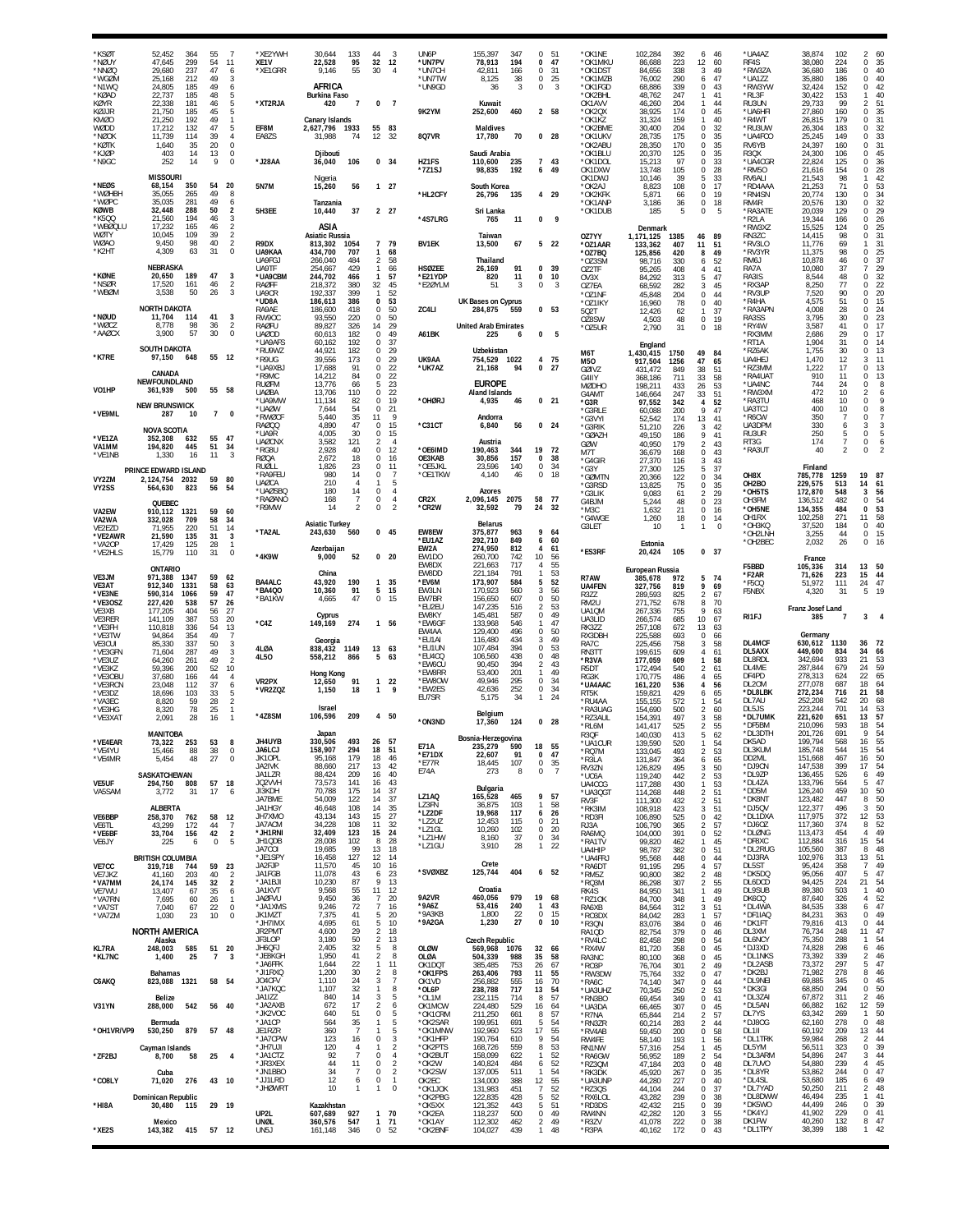| *DL2ZA<br>*DK5IR<br>'DI 1RTI                              | 38,036<br>222<br>37,632<br>200<br>137<br>37.128                                                   | $\Omega$<br>37<br>$\Omega$<br>42<br>46                                                              | YL2PJ<br>YL7X<br>*YL2PN                   | 548,952<br>1106<br>189,514<br>452<br>111,406<br>405                                    | 19<br>- 70<br>18<br>-56<br>51                                      | *YO2MFC<br>YP2W                                | 13,386<br>7,360                                   | 119<br>36                        | $\Omega$<br>$^{\circ}$               | - 23<br>32                       | *UY6IM<br>*UZ8I                                       | 127,737<br>125,504<br>124,000                                      | 445<br>471<br>383                      | $\mathbf 0$<br>$\Omega$<br>$\overline{4}$                                | -57<br>53<br>58                           | WO2N                               | <b>NEW YORK</b><br>176<br>15,922                                         | -34                      |                                              |
|-----------------------------------------------------------|---------------------------------------------------------------------------------------------------|-----------------------------------------------------------------------------------------------------|-------------------------------------------|----------------------------------------------------------------------------------------|--------------------------------------------------------------------|------------------------------------------------|---------------------------------------------------|----------------------------------|--------------------------------------|----------------------------------|-------------------------------------------------------|--------------------------------------------------------------------|----------------------------------------|--------------------------------------------------------------------------|-------------------------------------------|------------------------------------|--------------------------------------------------------------------------|--------------------------|----------------------------------------------|
| *DL5ARM<br>DL9MRF<br>DM2BPG                               | 36,982<br>200<br>36,945<br>157<br>36,328<br>212                                                   | 5<br>40<br>$\mathbf{1}$<br>$\overline{2}$<br>43<br>0<br>38                                          | *YL2CR<br>YI 211<br>YL2PP                 | 37,298<br>217<br>22,932<br>135<br>15,360<br>68                                         | $\overline{2}$<br>33<br>$\bf 0$<br>36<br>1<br>39                   | <b>T70A</b>                                    | San Marino<br>1,305,316 1881                      |                                  | 39 79                                |                                  | *UU6JJ<br>UR7VA<br>UY5HF<br>*UR7ET                    | 114,296<br>112,240<br>111,700                                      | 396<br>374<br>455                      | $\mathbf{1}$<br>$\overline{2}$<br>0                                      | 55<br>59<br>50                            | AF3J                               | DELAWARE<br>59<br>3,752                                                  | 27                       |                                              |
| *DK5DC<br>*DF6RI<br>DK7AN                                 | 35,728<br>119<br>34,720<br>194<br>34.560<br>188                                                   | 5<br>-51<br>0<br>40<br>40<br>0                                                                      | *HBØ/DL5SE                                | Liechtenstein<br>173,750<br>683                                                        | 4 46                                                               | *ISØGQX<br>*ISØHQJ                             | Sardinia<br>38,430<br>8,990                       | 183<br>57                        | 1 41<br>$\Omega$                     | - 29                             | *UT3UZ<br>*UT2LU<br>*US5E                             | 107,744<br>103,933<br>102.500                                      | 387<br>395<br>419                      | 3<br>$\mathbf{1}$<br>$\mathbf 0$                                         | -53<br>52<br>50                           | K3HX                               | PENNSYLVANIA<br>19,530<br>195                                            | 43                       |                                              |
| *DL8UKE<br>*DL4TJ<br>*DK5TX<br>DL8NBJ<br>DL1EMY<br>*DF9DH | 32,970<br>212<br>31,980<br>165<br>31,191<br>177<br>29,840<br>158<br>29,808<br>77<br>28,770<br>187 | 34<br>$\mathbf{1}$<br>$\Omega$<br>41<br>0<br>37<br>40<br>$\Omega$<br>16<br>38<br>34<br>$\mathbf{1}$ | LY9Y<br>LY2J<br>*LY9A<br>*LY4L            | Lithuania<br>505,905<br>1064<br>362,952<br>971<br>337,752<br>899<br>309,820<br>849     | 19<br>68<br>11<br>61<br>10<br>62<br>10<br>60                       | GM4AFF<br>*GM4UBJ<br>GM3NHQ<br>*MMØR           | Scotland<br>240,416<br>71,340<br>67,248<br>4,137  | 487<br>210<br>276<br>40          | 27<br>15<br>3<br>0                   | 61<br>45<br>45<br>21             | *UT5PH<br>UR7QM<br>*UR5MM<br>*UX5TQ<br>UX1IL<br>UT5EL | 100,560<br>99,500<br>94,230<br>92,316<br>85,950<br>85,104          | 434<br>408<br>346<br>378<br>343<br>301 | $\mathbf{1}$<br>0<br>$\mathbf{1}$<br>$\mathbf{1}$<br>0<br>$\overline{4}$ | 47<br>50<br>53<br>48<br>50<br>50          | N4AX<br>W4RYW<br>WB5NMZ<br>NV4B    | ALABAMA<br>24,284<br>198<br>16,403<br>150<br>114<br>8,262<br>2,652<br>48 | 47<br>40<br>33<br>26     | $\Omega$                                     |
| DL2MDZ<br>*DL9GCG<br>*DM2XO<br>*DP7A<br>D.I4F7            | 28,659<br>143<br>127<br>28,382<br>25,803<br>108<br>24,440<br>130<br>24,416<br>70                  | $\mathbf{1}$<br>40<br>3<br>43<br>44<br>3<br>0<br>40<br>13<br>43                                     | *LY4T<br>LY2NK<br>LY3ID<br>LY5R<br>*LY2FN | 228,718<br>721<br>217.953<br>691<br>199,404<br>665<br>198,720<br>634<br>172,938<br>594 | 56<br>6<br>57<br>Δ<br>54<br>56<br>4<br>56<br>-1                    | *YT9M<br>*YU1FG<br>*YU1ZZ                      | Serbia<br>142,623<br>96,690<br>95.160             | 531<br>336<br>356                | $\overline{2}$<br>4<br>6             | 51<br>51<br>46                   | *UY2UQ<br>*UX7FC<br>UT3N<br>UZ5ZV<br>*UW2Q            | 82,697<br>76,800<br>72,318<br>65.385<br>63,544                     | 430<br>315<br>446<br>295<br>274        | 0<br>$\mathbf{1}$<br>$\Omega$<br>0<br>$\mathbf{1}$                       | 41<br>49<br>34<br>45<br>46                | K3TW<br>AC2N<br>W8IM               | <b>FLORIDA</b><br>130<br>13,508<br>1,152<br>29<br>25<br>616              | 39<br>17<br>10           |                                              |
| *DK4RL<br>*DF6WE<br>*DJ2BC<br>*DL5CL                      | 24,160<br>127<br>150<br>23.100<br>21,328<br>96<br>20,720<br>100                                   | 0<br>40<br>35<br>$\Omega$<br>42<br>$\mathbf{1}$<br>38<br>$\overline{2}$                             | *LY2MM<br>LY20U<br>*LY2RJ<br>*LY4U        | 171,720<br>551<br>166,440<br>573<br>98,700<br>395<br>271<br>62,235                     | 56<br>4<br>54<br>3<br>$\overline{2}$<br>48<br>$\overline{2}$<br>43 | *YU7DP<br>*YT7IM<br>*YT2U<br>*YU2A             | 79,203<br>37,387<br>36,442<br>16,710              | 303<br>147<br>193<br>113         | 3<br>-1.<br>0<br>$\Omega$            | 48<br>48<br>38<br>30             | *UT7QB<br>*UR5IFX<br>*UT7UA<br>*UT4ULJ                | 59,488<br>51.435<br>51,291<br>48,852                               | 271<br>220<br>260<br>289               | $\mathbf{1}$<br>$\mathbf 0$<br>0<br>$\mathbf 0$                          | 43<br>45<br>41<br>36                      | AA4XX                              | <b>NORTH CAROLINA</b><br>75,250<br>457<br><b>SOUTH CAROLINA</b>          |                          | 56 14                                        |
| *DO1MGN<br>*DL4EAX<br>*DL7UDA                             | 20,262<br>147<br>20,230<br>137<br>20,196<br>129                                                   | 32<br>$\mathbf{1}$<br>$\Omega$<br>34<br>0<br>34                                                     | *LY2TS<br>*LY2K<br>*LY6A                  | 52,890<br>263<br>51,275<br>299<br>33,697<br>219                                        | 0<br>41<br>35<br>$\Omega$<br>$\Omega$<br>31                        | *YU1EA<br>*YU2MMA                              | 300<br>130                                        | 6<br>7                           | 0<br>$\Omega$                        | 6<br>5                           | *UX3HA<br>*UT2HM<br>*UX6IB                            | 45,584<br>43,244<br>42,360                                         | 257<br>229<br>207                      | 0<br>0<br>0                                                              | 37<br>38<br>40                            | K4CNW                              | 7,208<br>100<br><b>TENNESSEE</b>                                         | 33                       | $\mathbf{1}$                                 |
| DJ2IA<br>DL4YA0<br>*DL6RBH                                | 20,128<br>111<br>19,152<br>103<br>130<br>18,880                                                   | 37<br>0<br>35<br>3<br>32<br>0                                                                       | LY2BKT<br>*LY1BX<br>*LY1EE                | 20,628<br>158<br>11,339<br>103<br>1,416<br>32                                          | 27<br>$^{\circ}$<br>$\mathsf 0$<br>23<br>0<br>12                   | <b>IT9INO</b><br>*IT9SFT                       | Sicily<br>185,752<br>13,838                       | 557<br>71                        | 11<br>$\Omega$                       | 51<br>-37                        | *UT2UU<br>*UT4PR<br>*UT5CY                            | 40,918<br>36,290<br>36,260                                         | 200<br>195<br>202                      | 0<br>0<br>0                                                              | 41<br>38<br>37                            | KS4X<br>KW4JS                      | 18,411<br>160<br>11,480<br>128                                           | 47<br>38                 |                                              |
| *DH2DAM<br>*DL3ARK<br>*DI 7BY                             | 18,447<br>128<br>16,730<br>105<br>124<br>16,678                                                   | 33<br>0<br>35<br>$\Omega$<br>$\mathbf 0$<br>31                                                      | LX7I                                      | Luxembourg<br>996,612 1641                                                             | 35 71                                                              | OM7JG                                          | Slovakia<br>973,240                               | 1436                             | 41                                   | 75                               | *UR8MH<br>*USØQG<br>*UT3EK                            | 36,018<br>35,631<br>33,218                                         | 147<br>196<br>204                      | 0<br>$\mathbf{1}$<br>$\mathbf 0$                                         | 46<br>36<br>34                            | K40RD<br>WK4W                      | <b>VIRGINIA</b><br>46,806<br>341<br>24,970<br>206                        | 48<br>49                 | -10<br>6                                     |
| *DL3ABL<br>*DJ4WM<br>*DL1LQL<br>*DJ2FR                    | 16,596<br>93<br>16,140<br>124<br>15,138<br>110<br>14,877<br>117                                   | 0<br>36<br>29<br>$\mathbf{1}$<br>0<br>29<br>$\mathbf 0$<br>29                                       | *ER3MM                                    | Moldova<br>108,752<br>368                                                              | 3<br>53                                                            | *OMØWR<br>OM5RM<br>*om7ru<br>OM3IAG            | 386,484<br>347,092<br>332,956<br>294,000          | 859<br>871<br>830<br>645         | 20<br>17<br>19<br>21                 | 64<br>59<br>57<br>63             | *uxøuw<br>*UY5AA<br>*US8IDX<br>*UT5UN                 | 31,218<br>30,280<br>30,134<br>27,666                               | 200<br>150<br>80<br>207                | 0<br>$\Omega$<br>3<br>$\bf 0$                                            | 33<br>40<br>58<br>29                      | <b>W7FKF</b><br>KIØG               | <b>TEXAS</b><br>15,198<br>122<br>10,604<br>100                           | 45<br>39                 |                                              |
| DK9BW<br>*DL2AXM<br>*DL2GAN                               | 14,848<br>102<br>14,756<br>121<br>14,529<br>108                                                   | 0<br>32<br>28<br>0<br>0<br>29                                                                       | 403A                                      | Montenegro<br>1,481,964 1836                                                           | 43 89                                                              | *OMØTT<br>*OM5FA<br>*OM8LA                     | 246,890<br>197,548<br>170,624                     | 674<br>752<br>537                | 10<br>3<br>8                         | 60<br>49<br>54                   | *US5ELM<br>*UT3UX<br>*US3IP                           | 26,544<br>24,932<br>23,298                                         | 115<br>96<br>142                       | $\mathbf{1}$<br>$\overline{2}$<br>0                                      | 41<br>44<br>33                            | NF <sub>5</sub> P<br>NK5G<br>K6JSS | 8,085<br>111<br>784<br>29<br>468<br>18                                   | 33<br>14<br>11           | $\mathbf 0$                                  |
| *DJ8EW<br>DJ8QA<br>*DF3MA<br>*DJ5IW<br>*DK3YD             | 93<br>14,124<br>13,949<br>112<br>13,832<br>70<br>13,620<br>98<br>13,392<br>96                     | 33<br>$\Omega$<br>29<br>0<br>38<br>$\Omega$<br>30<br>$\Omega$<br>$\Omega$<br>31                     | PA1HR<br>PA3AAV<br>*PA3GWN<br>*PG7V       | Netherlands<br>324.863<br>775<br>164,502<br>366<br>84,427<br>343<br>80,514<br>296      | 29<br>-48<br>24<br>54<br>47<br>$\overline{2}$<br>8<br>46           | *OM8HG<br>*OM7OM<br>*OM7AG<br>*OM4DN<br>*OM7YC | 167,160<br>124,285<br>105,360<br>83,230<br>61,100 | 542<br>458<br>442<br>418<br>240  | 5<br>$\mathfrak{p}$<br>$\Omega$<br>3 | 55<br>51<br>47<br>41<br>47       | *UT2IO<br>*UR7Z0<br>*UT5ULX<br>*UY5TE<br>UX6IR        | 23,199<br>20,398<br>20,032<br>18,956<br>15,318                     | 143<br>139<br>128<br>153<br>79         | $\Omega$<br>0<br>0<br>0<br>$\Omega$                                      | 33<br>31<br>32<br>28<br>37                | K6MI<br>N2LLM                      | CALIFORNIA<br>82<br>8,136<br>6,600<br>89                                 | 30<br>26                 | 6                                            |
| DF8BB<br>*DL2MLU<br>*DL5SWB                               | 55<br>12,390<br>97<br>11,206<br>9,913<br>103                                                      | 37<br>5<br>0<br>26<br>23<br>$\Omega$                                                                | PA3BWK<br>PAØCYW<br>PI4DX                 | 53,500<br>203<br>43,829<br>216<br>41,584<br>190                                        | 4<br>46<br>0<br>41<br>2<br>44                                      | *OM4AY<br>*OM3TLE<br>*OM2DT                    | 27,090<br>14,208<br>2,040                         | 159<br>125<br>21                 | 2<br>0<br>$\Omega$                   | 33<br>24<br>20                   | *UT7MR<br>UX7CQ<br>*UT200                             | 14,250<br>13,464<br>12,464                                         | 99<br>56<br>53                         | 0<br>0<br>$\mathbf{1}$                                                   | 30<br>44<br>40                            | K7XC<br>NU7T                       | <b>NEVADA</b><br>15,024<br>121<br>2,567<br>72                            | 43<br>16                 | 5<br>$\mathbf{1}$                            |
| *DF2IAX<br>*DG7RO<br>*DL6NDW                              | 9,646<br>82<br>9.072<br>84<br>9,016<br>85                                                         | 0<br>26<br>$\mathbf 0$<br>24<br>0<br>23                                                             | PAØJNH<br>PA3S<br>*PAØSKP                 | 40,734<br>101<br>24,640<br>154<br>21.021<br>101                                        | 12<br>50<br>0<br>32<br>37<br>$\mathfrak{D}$                        | *OM3BA                                         | 1,921<br>Slovenia                                 | 25                               | 0                                    | 17                               | UT2IW<br>*UR5KED<br>US8IUJ                            | 9,824<br>6,647<br>2,660                                            | 56<br>61<br>19                         | 0<br>$\mathbf 0$<br>$\mathbf{1}$                                         | 32<br>23<br>18                            | K9JWV                              | <b>UTAH</b><br>15,080<br>182                                             | 37                       |                                              |
| <b>DKØOG</b><br>*DL9FB<br>*DF2OZ                          | 77<br>7,820<br>63<br>7,618<br>68<br>7,514                                                         | 20<br>3<br>0<br>26<br>$\mathbf 0$<br>26                                                             | *PC7T<br>PA3ARM<br>*PE2JMR                | 17,568<br>100<br>16,501<br>115<br>16,240<br>92                                         | 0<br>36<br>29<br>$\Omega$<br>$\Omega$<br>35                        | <b>S52AW</b><br>S51F<br>*S57DX                 | 676,296<br>517,536<br>448,528                     | 1158<br>991<br>858               | 31<br>27<br>29                       | 70<br>69<br>68                   | US1IV<br>UT5UGQ<br>UT8IA                              | 1.734<br>1,456<br>935                                              | 18<br>18<br>11                         | -1<br>0<br>$\mathbf 0$                                                   | 16<br>14<br>11<br>$\overline{7}$          | WC7S                               | <b>WYOMING</b><br>24,990<br>226                                          | 50                       |                                              |
| *DJ1ER<br>*DJ7SW<br>*DB7MA<br>*DL3DRN                     | 6,860<br>52<br>34<br>6,698<br>72<br>6,426<br>58<br>5,565                                          | 0<br>28<br>0<br>34<br>21<br>0<br>$\mathbf{1}$<br>20                                                 | *PA3HGF<br>*PA3AM<br>*PA3GQF<br>*PA2W     | 13,824<br>106<br>10,397<br>51<br>9,216<br>78<br>8,040<br>67                            | 27<br>0<br>36<br>0<br>24<br>0<br>24                                | <b>S57C</b><br>S59AA<br>S53M<br>*S53AR         | 414,128<br>401,212<br>383,095<br>109,388          | 885<br>842<br>839<br>369         | 25<br>24<br>25<br>4                  | 63<br>-65<br>60<br>54            | *UR5EPG<br>*UT7VR<br>UT2UY<br>UT5UNA                  | 931<br>900<br>774<br>693                                           | 30<br>10<br>18<br>19                   | 0<br>2<br>0<br>0                                                         | 8<br>9<br>9                               | W8GP                               | <b>MICHIGAN</b><br>77,400<br>427                                         |                          | 56 16                                        |
| *DKØMN<br>DL4MHA<br>*DL1VJL                               | 5,016<br>54<br>26<br>3,960<br>3,620<br>38                                                         | 22<br>0<br>20<br>$\overline{4}$<br>0<br>20                                                          | *PAØRBA<br>*PAØGRU<br>PA5TT               | 7,511<br>53<br>7,018<br>67<br>5,911<br>52                                              | 27<br>2<br>0<br>22<br>$^{\circ}$<br>23                             | *S57U<br>*S57NAW<br>*S57WJ                     | 98,845<br>83,000<br>81,052                        | 380<br>338<br>356                | $\mathfrak{p}$<br>1<br>1             | 51<br>49<br>45                   | UU9CW<br>*ut5udk<br>*UU7JM                            | 200<br>198<br>75                                                   | 5<br>9<br>3                            | 0<br>0<br>$\theta$                                                       | 5<br>6<br>3                               | N8VW<br>W8RTJ                      | OHIO<br>696<br>129,558<br>31,906<br>271                                  | 49                       | 58 20                                        |
| *DL1AKU<br>*DL8DXF<br>*DJ5TT                              | 3,440<br>46<br>3.020<br>32<br>2,955<br>46                                                         | $\Omega$<br>20<br>$\mathbf 0$<br>20<br>0<br>15                                                      | *PA2REH                                   | 45<br>3<br>Northern Ireland                                                            | 0<br>3                                                             | S58MU<br>S5ØBCC<br>*S53MM                      | 50,471<br>31.186<br>10,976                        | 256<br>207<br>87                 | 0<br>$\mathbf 0$<br>0                | -41<br>31<br>28                  | GW3JXN                                                | Wales<br>287,842                                                   | 553                                    | 32 54                                                                    |                                           | K8ZT<br>N8XA                       | 9,916<br>124<br>7,208<br>78                                              | 36<br>30                 | -1<br>$\Delta$                               |
| *DJ6XV<br>*DL1DBR<br>*DK4M                                | 22<br>2.128<br>1,568<br>26<br>28<br>1,547                                                         | $\mathbf 0$<br>19<br>0<br>14<br>$\mathbf 0$<br>13                                                   | *GI4BQI                                   | 68<br>19,575<br>Norway                                                                 | 13 32                                                              | *EA3GXJ                                        | Spain<br>272,765                                  | 589                              | 21                                   | -64                              |                                                       | <b>OCEANIA</b><br>Australia                                        |                                        |                                                                          |                                           | W9CC                               | <b>INDIANA</b><br>14,564<br>146                                          | 42                       |                                              |
| *DL3APK                                                   | $\mathcal{P}$<br>4<br>Hungary                                                                     | 0<br>$\mathbf{1}$                                                                                   | *LA3BO<br>LA9TJA<br><b>LA7THA</b>         | 144,666<br>485<br>110,376<br>392<br>171<br>73,640                                      | 6, 51<br>6<br>48<br>23<br>47                                       | EA3AV<br>*EA2IF<br>*EA7NW                      | 125,268<br>100,800<br>44,240                      | 282<br>307<br>140                | 25<br>13<br>16                       | 48<br>50<br>40                   | <b>VK6LW</b>                                          | 41,699<br>East Malaysia                                            | 90                                     | 20 29                                                                    |                                           | KØCD<br>AF9J                       | <b>WISCONSIN</b><br>11,046<br>119<br>57<br>3.528                         | 42<br>28                 | 0                                            |
| HG7T<br>HG1G<br>*HA6NL<br>*HA8BT                          | 448,096<br>949<br>404,898<br>998<br>228,085<br>681<br>196,996<br>546                              | 19<br>69<br>16<br>62<br>5<br>60<br>11<br>57                                                         | *LA1YE                                    | 1,400<br>20<br>Poland                                                                  | $\bf{0}$<br>-14                                                    | EA1SA<br>*EA5CLH<br>EF3A<br>*EA4X1             | 41,175<br>19,461<br>17,800<br>13,872              | 124<br>101<br>83<br>82           | 13<br>3<br>$\Omega$<br>$\Omega$      | 48<br>36<br>40<br>34             | 9M6YBG                                                | 3,825<br>Hawaii                                                    | 27                                     |                                                                          | $3 - 12$                                  | NO <sub>2</sub> D                  | COLORADO<br>798<br>27                                                    | 14                       | n                                            |
| HA1TNX<br>*HA5UA<br>*HA3OD<br>*HA4YF                      | 181,598<br>558<br>128,100<br>519<br>118,476<br>448<br>348                                         | 55<br>-7<br>0<br>50<br>54<br>0                                                                      | *SN2I<br>SP2LNW<br>SP6AXW<br>*SQ5STS      | 412,467<br>892<br>401,070<br>855<br>195,734<br>474<br>156,297<br>591                   | 22<br>65<br>23<br>64<br>14<br>63<br>49<br>4                        | *EA3LA<br>*EA2SW<br>*EA2OK<br>EA4OA            | 13,216<br>10,300<br>9,393<br>6.150                | 97<br>81<br>62<br>41             | $\Omega$<br>1                        | 28<br>24<br>30                   | KH6CC<br>KH7Y<br>*KH6/K7FA<br>*NH6AH                  | 497,475<br>165,184<br>40,242<br>250                                | 674<br>269<br>113<br>12                | 56<br>47<br>30<br>4                                                      | 19<br>17<br>8                             | KØKT<br>WØMRZ                      | <b>IOWA</b><br>78,029<br>462<br>32,754<br>280                            | 57<br>50                 | 14                                           |
| *HA5KHC<br><b>HA8ES</b><br>*HA1BC                         | 81,686<br>59,600<br>244<br>279<br>55.040<br>40,614<br>196                                         | 46<br>$\mathbf{1}$<br>48<br>$\overline{2}$<br>40<br>$\Omega$<br>$\overline{2}$<br>40                | *SN5J<br>SP2FAP<br>*SP3MGM                | 151,872<br>541<br>146,566<br>495<br>138,710<br>553                                     | $\mathcal{P}$<br>54<br>12<br>46<br>$\Omega$<br>55                  | *EB2RA<br>*EA5TT<br>*EB5CS                     | 2.812<br>477<br>350                               | 31<br>12<br>13                   | 4<br>$\Omega$<br>$\Omega$<br>0       | 26<br>19<br>9                    | YB4IR                                                 | Indonesia<br>784                                                   | 12                                     | $\Omega$                                                                 | $\overline{7}$                            | WØNV                               | <b>KANSAS</b><br>133<br>14,241                                           | 45                       |                                              |
| *HA5PT<br>*HA3OU<br>*HG6V                                 | 32,802<br>157<br>27,930<br>128<br>24,598<br>93                                                    | 41<br>-1<br>41<br>$\mathbf{1}$<br>47                                                                | SP9LAS<br>SN <sub>3</sub> C<br>*SQ3HMM    | 131,564<br>412<br>113,624<br>398<br>106.053<br>396                                     | 55<br>50<br>6<br>48<br>5                                           | EA1KE<br>*EA1DFP<br>*EA4CWN                    | 320<br>30                                         | 8                                | $\Omega$<br>$\Omega$                 | 8                                | *YB3XM<br>*YC2LEV<br>*YC1COZ                          | 336<br>5                                                           | 8                                      | 0<br>$\Omega$<br>$\Omega$                                                | 6<br>$\mathbf{1}$                         | <b>NDØC</b>                        | <b>MINNESOTA</b><br>58<br>3,584                                          | 28                       |                                              |
| HA7LW<br>*HA7JQK                                          | 20,429<br>141<br>52<br>4,998                                                                      | 0 31<br>0<br>-21                                                                                    | <b>SPYAIL</b><br>*SP6LV<br>*SN9U          | 102,610<br>314<br>100,725<br>399<br>89,600<br>356                                      | 0<br>-62<br>4<br>47<br>$\overline{4}$<br>46                        | SM6CPY                                         | Sweden<br>156,750                                 | 367                              | 20                                   | 55                               | *N7ET/DU7                                             | Philippines<br>1,080                                               | -13                                    |                                                                          | $2 \overline{7}$                          | <b>NØTT</b>                        | <b>MISSOURI</b><br>109,917<br>704                                        |                          | 58 11                                        |
| TF4X<br>TF3SG                                             | Iceland<br>1,031,438<br>1512<br>125,633<br>284                                                    | 42 76<br>47<br>26                                                                                   | *SP9FZC<br>*SQ3VV<br>SP3VT                | 70,850<br>272<br>66,552<br>289<br>58,800<br>293                                        | $\mathbf{1}$<br>49<br>45<br>$\overline{2}$<br>0<br>40              | *SM5MX<br><b>SMØBSO</b><br>*SE6Y               | 126,728<br>95,221<br>40,618                       | 439<br>288<br>175                | 5<br>8<br>6                          | 51<br>53<br>40                   |                                                       | <b>SOUTH AMERICA</b><br>Argentina                                  |                                        |                                                                          |                                           | VE2SB                              | CANADA<br>QUEBEC<br>127<br>26,664                                        | 37                       | $\overline{7}$                               |
| *TF3DX/M<br>*TF8SM                                        | 172<br>51,728<br>85<br>13,644                                                                     | 40<br>13<br>$\mathbf{0}$<br>36                                                                      | SN4F<br>SP4JCP<br>*SP3GXH<br>*SQ9IDE      | 58,374<br>239<br>53,592<br>255<br>52,052<br>240<br>51,372<br>290                       | 44<br>3<br>$\mathbf{1}$<br>41<br>$\bf{0}$<br>44<br>0<br>36         | *SM5CJW<br>SM5COP<br>*SM5DXR                   | 39,360<br>31,416<br>29,052                        | 196<br>137<br>162                | 0<br>6<br>$\Omega$                   | 40<br>38<br>36                   | *LU5FF                                                | 48<br>Aruba                                                        | 3                                      | 0                                                                        | $\overline{4}$                            | VE3MGY                             | <b>ONTARIO</b><br>92,300<br>375                                          | 48                       | 4                                            |
| *EI/W5GN<br>*EI4HQ                                        | Ireland<br>819<br>401,280<br>23,772<br>98                                                         | 33<br>55<br>11<br>31                                                                                | *SP5XO<br>SP9DWT<br>*SP5CJY               | 51,244<br>218<br>48,910<br>104<br>47,379<br>176                                        | 46<br>$\Omega$<br>12<br>61<br>48<br>3                              | *SA6U<br>*SM6C<br>*SM7SJR                      | 25,104<br>21,333<br>13,650                        | 99<br>104<br>80                  | 2<br>$\mathfrak{p}$<br>0             | 46<br>37<br>35                   | <b>P49V</b><br>P43JB                                  | 1,166,682<br>56,808                                                | 986<br>109                             | 55 66<br>38                                                              | -16                                       | VA3YT<br>VA3WR<br>VE3MO            | 76,596<br>311<br>17.974<br>101<br>14,910<br>106                          | 48<br>37<br>30           | $\overline{4}$<br>$\mathbf{1}$<br>$^{\circ}$ |
| *EI7CC<br><b>IK8UND</b>                                   | 50<br>5,061<br>Italy<br>275,100<br>686                                                            | $0$ 21<br>15<br>60                                                                                  | *SP9BGS<br>SP9LJD<br>SP5GH                | 37,392<br>198<br>35,178<br>218<br>75<br>32,128                                         | $\mathsf 0$<br>38<br>32<br>$\mathbf{1}$<br>57<br>$\overline{7}$    | *SM7EH<br>*SF3A<br>*SM3AGO<br>*SM5DQE          | 11,370<br>6,854<br>1,455<br>80                    | 76<br>61<br>20<br>$\overline{4}$ | $\Omega$<br>0<br>$\mathbf 0$<br>0    | 30<br>23<br>15<br>$\overline{4}$ | PY2ZXU<br>PV8DX                                       | Brazil<br>8,316<br>7,803                                           | 35<br>32                               | 12 16<br>9                                                               | 18                                        | VA3RKM                             | 14,250<br>104<br>ASIA<br>Asiatic Russia                                  | 30                       | $\mathbf 0$                                  |
| *IZ3ALF<br>IQ1RY<br>*IKØFUX                               | 195,680<br>442<br>184,085<br>668<br>287<br>135,539                                                | 19<br>61<br>$\overline{7}$<br>48<br>23<br>60                                                        | SP4ETO<br>*SP2HXY<br>*SP4AVG              | 27,312<br>105<br>25,480<br>150<br>22,754<br>150                                        | 8<br>40<br>$\mathsf 0$<br>35<br>0<br>31                            | *SE5E                                          | $\mathcal{P}$<br>Switzerland                      | $\mathbf{1}$                     | 0                                    | $\overline{1}$                   | CE1/K7CA                                              | Chile<br>531,930                                                   | 534                                    | 55 47                                                                    |                                           | RD9CX                              | 16,038<br>119<br>China                                                   |                          | 0 <sub>18</sub>                              |
| <b>IZØKBR</b><br>*IZ3DBA<br>*IK2AHB                       | 121,582<br>377<br>288<br>64,215<br>256<br>60,336                                                  | 10<br>52<br>45<br>$\mathbf 0$<br>$\overline{2}$<br>46                                               | *SP6DNZ<br>*SP6RLF<br>*SP1DPA             | 79<br>20,680<br>14,751<br>90<br>82<br>10,881                                           | 44<br>3<br>0<br>33<br>$\mathsf 0$<br>27                            | HB9LCW<br>HB9TSW<br>HB9CIC                     | 274,008<br>71,179<br>65,208                       | 588<br>256<br>293                | 21 63<br>9<br>$\mathbb O$            | 44<br>44                         | *HK30                                                 | Colombia<br>14,945                                                 | 45                                     | 17                                                                       | 18                                        | BA4WI                              | 30<br>3<br>Cyprus                                                        | 0                        | $\overline{2}$                               |
| *IZ5NFD<br>IZ8DVD<br>*IQ4FA                               | 185<br>51,425<br>134<br>36,608<br>35,705<br>198                                                   | 51<br>4<br>$\overline{2}$<br>50<br>0<br>37                                                          | *SP7EXJ<br>SP3CFM<br>*SP5BMU              | 6,682<br>51<br>40<br>6,624<br>6,468<br>64                                              | 24<br>$\overline{2}$<br>32<br>0<br>21<br>0                         | *HB9SVT<br>*HB9HQX                             | 35,372<br>1,884                                   | 193<br>32                        | 0<br>$\mathbf 0$                     | 37<br>12                         | HK3Q                                                  | 1,196<br>Uruguay                                                   | 10                                     | 9                                                                        | $\overline{4}$                            | C4M                                | 455<br>304,773<br>Japan                                                  |                          | 6 63                                         |
| *IV3JCC<br>*IZ3GNG<br>IZ5MOQ                              | 187<br>33,896<br>14,805<br>85<br>9,735<br>55                                                      | 37<br>$\mathbf{1}$<br>35<br>0<br>31<br>$\overline{2}$                                               | SP2GJV<br>SP6AEG                          | 6,048<br>35<br>18<br>648                                                               | 5<br>22<br>$\mathbf 0$<br>9                                        | UX5D<br>UT8IM                                  | Ukraine<br>351,750<br>272,076                     | 935<br>636                       | 10<br>12                             | 65<br>70                         | CW5W                                                  | 31,115<br>QRP                                                      | 69                                     | 24 25                                                                    |                                           | JH1GNU<br>7K1CPT<br><b>JAØGBO</b>  | 19<br>1,386<br>264<br>24<br>42<br>9                                      | $\overline{2}$<br>0<br>0 | 9<br>$\overline{4}$<br>$\overline{2}$        |
| *IK2A00<br><b>IWØSAF</b><br>*IK8MYM                       | 77<br>9,516<br>6,216<br>38<br>6,188<br>44                                                         | 0<br>26<br>$\overline{2}$<br>26<br>0<br>28                                                          | *CR5M<br>*CT1DJE                          | Portugal<br>123,486<br>340<br>6,727<br>42                                              | 15 51<br>$\mathbf 0$<br>31                                         | UW1M<br>UW4SU<br><b>USØSY</b>                  | 250,320<br>228,410<br>221,680                     | 586<br>703<br>656                | 14<br>4<br>7                         | 66<br>61<br>61                   |                                                       | <b>NORTH AMERICA</b><br><b>UNITED STATES</b><br><b>CONNECTICUT</b> |                                        |                                                                          |                                           | JA4GNK                             | 14<br>$\overline{7}$<br>Kazakhstan                                       | 0                        |                                              |
| IZØGYP<br>*IZ5GRS<br>*IW5EIJ                              | 4,600<br>36<br>3,762<br>46<br>35<br>3,009                                                         | 23<br>0<br>18<br>0<br>0<br>17                                                                       | *YO3APJ                                   | Romania<br>247,640<br>541                                                              | 24<br>58                                                           | *UX1UX<br>*USØHZ<br>UY3AW                      | 218,889<br>218,076<br>213,934                     | 661<br>639<br>549                | 8<br>$\overline{7}$<br>14            | 59<br>61<br>60                   | W1WQG                                                 | 1,540<br><b>MASSACHUSETTS</b>                                      | 52                                     | 14                                                                       | $\mathbf 0$                               | UN7CN                              | 45<br>3,840<br>Thailand                                                  |                          | 0 <sub>12</sub>                              |
| *IK2IKW<br>IZ1DFG<br><b>IKØYUT</b>                        | 34<br>2,370<br>19<br>2.300<br>2,170<br>36                                                         | 0<br>15<br>20<br>0<br>$\mathbf{1}$<br>13                                                            | *YO5ALI<br>YO4KCC<br>*Y050H0              | 174,955<br>622<br>170,901<br>647<br>97,461<br>393                                      | 53<br>$\overline{2}$<br>49<br>$\overline{2}$<br>48<br>$\mathbf{1}$ | UT7EZ<br><b>UYØZG</b><br>UT1IR                 | 211,519<br>208,620<br>191,486                     | 630<br>534<br>554                | $\overline{4}$<br>8<br>5             | 63<br>68<br>62                   | N1AW<br>AJ1E<br>W1NT                                  | 6,902<br>4.922<br>2,432                                            | 110<br>96<br>55                        | 29<br>22<br>19                                                           | $\mathbf 0$<br>$\mathbf{1}$<br>$^{\circ}$ | HS8JYX                             | 51<br>3<br><b>EUROPE</b>                                                 | 0                        | 3                                            |
| *IZ2CSX<br>*IK4ZHH                                        | 245<br>7<br>222<br>8<br>Kaliningrad                                                               | 0<br>$\overline{7}$<br>$\mathbf 0$<br>6                                                             | *Y02ARV<br>*Y05DAS<br>*YO2BB<br>*Y05NY    | 68,040<br>296<br>48,951<br>264<br>46,990<br>253<br>37,504<br>234                       | 0<br>45<br>37<br>0<br>37<br>0<br>$\mathsf 0$<br>32                 | UT2UB<br>UR7R<br>US7IA<br>*UT5ECZ              | 190,180<br>189,486<br>168,000<br>164,970          | 483<br>716<br>553<br>500         | 12<br>$\Omega$<br>4<br>6             | 62<br>54<br>56<br>59             | AA1CA                                                 | <b>NEW HAMPSHIRE</b><br>71,548                                     | 476                                    | 50                                                                       | 12                                        | EU3AR<br>EU1DZ                     | Belarus<br>955<br>389,158<br>61,815<br>317                               | 0                        | 12 65<br>39                                  |
| *UA2FL<br>*RN2FQ<br>*RT2F                                 | 155,196<br>543<br>19,620<br>130<br>10<br>310                                                      | 5 49<br>$\mathbf{0}$<br>30<br>0<br>-5                                                               | *Y06HSU<br>*YO2LAN<br>YO7BGA              | 29,610<br>165<br>23,684<br>153<br>21,480<br>100                                        | 0<br>35<br>$\mathbf 0$<br>31<br>2<br>38                            | *UX7U<br>*UX5NQ<br>UX8IR                       | 162,864<br>155,820<br>153,476                     | 646<br>609<br>383                | 0<br>$\mathbf{1}$<br>10              | 52<br>52<br>64                   | W1FMR<br>KN1H                                         | 11.055<br>3,942                                                    | 130<br>61                              | 27<br>26                                                                 | 6<br>$\overline{1}$                       | 9A2BW<br>9A9L                      | Croatia<br>31.990<br>188<br>30,381<br>149                                | 0                        | 0 <sub>35</sub><br>41                        |
| YL2SM                                                     | Latvia<br>753,081 1168                                                                            | 34 75                                                                                               | *YO9IF<br>*Y08BDQ<br>*YO3ND               | 19,590<br>131<br>16,422<br>96<br>14,094<br>96                                          | $\mathbf 0$<br>30<br>0<br>34<br>$\mathbf 0$<br>29                  | *UT2LF<br>*UX2KA<br><b>URØIQ</b>               | 149,912<br>135,240<br>128,790                     | 547<br>494<br>476                | $\Omega$<br>3<br>$\mathbf{1}$        | 56<br>53<br>53                   | K3BU<br>W2JEK                                         | <b>NEW JERSEY</b><br>34,450<br>3,256                               | 194<br>65                              | 50 15<br>21                                                              | -1                                        | 9A4AA                              | 38<br>2,760<br><b>Czech Republic</b>                                     | $\mathbf 0$              | 15                                           |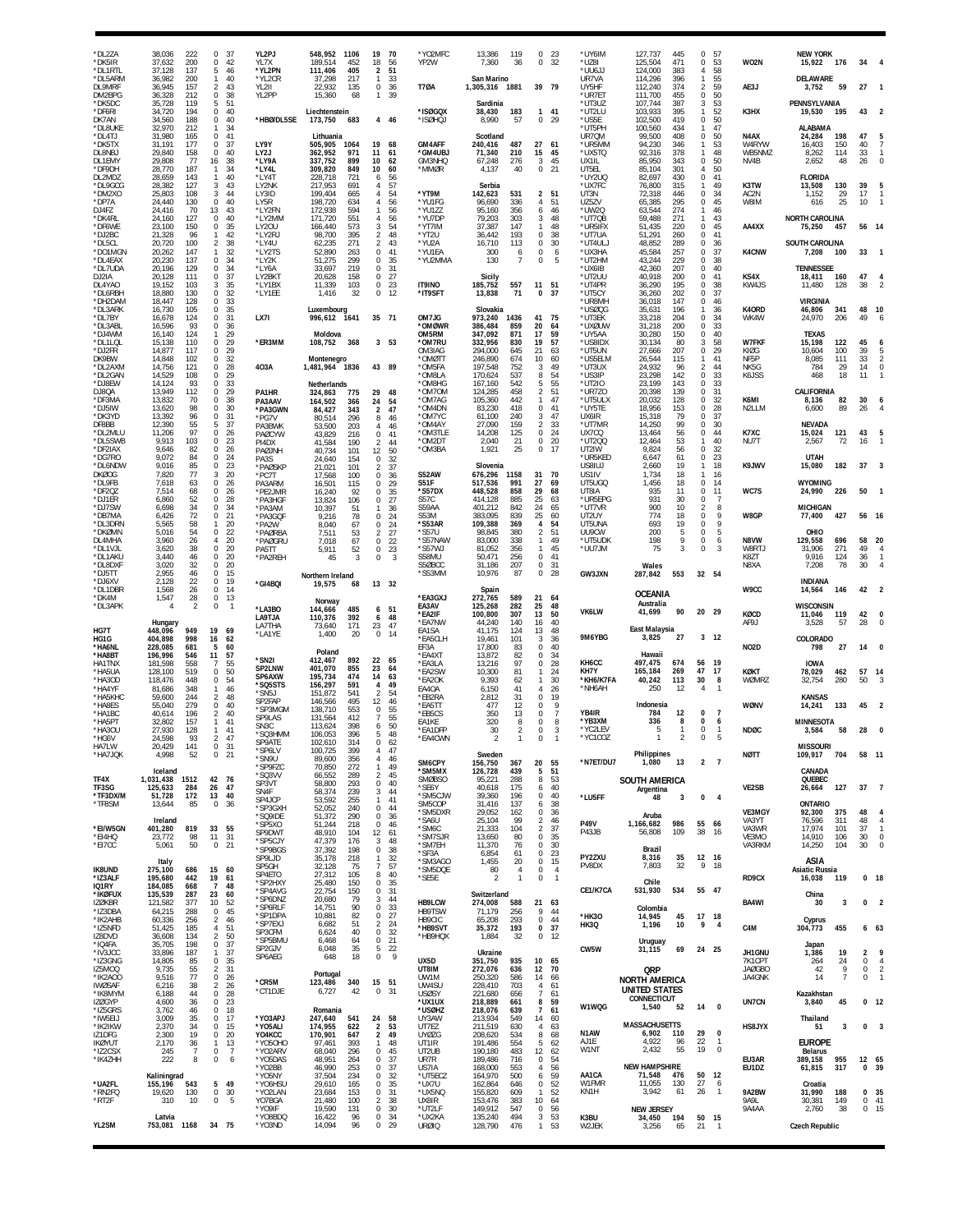| OK1FKD<br>OK1WF<br>OL1BVR<br>OK1LO<br>OK1FAO               | 144,480<br>142,830<br>31,734<br>18,120<br>14,250<br>England     | 531<br>543<br>150<br>133<br>97      | 5<br>3<br>$\overline{4}$<br>0<br>$\mathsf 0$ | 51<br>51<br>37<br>30<br>30       | K2QMF<br>K20NP<br>N2WK<br>WA2ETU<br>AB3CX<br>WA3AFS | <b>NEW YORK</b><br>152,361<br>136,890<br>99,502<br>93.504<br>89,175<br>53,325 | 434<br>466<br>368<br>234<br>443<br>214 | 49<br>52<br>54<br>51<br>51<br>50 | 50<br>38<br>35<br>45<br>24<br>25                   | W7ZR<br>W9NGA<br>K7WP<br>KE7YF<br>*KS5A   | 79,127<br>492<br>77,050<br>395<br>75,180<br>424<br>154<br>17,296<br>11,298<br>121<br><b>OREGON</b> | 55<br>52<br>55<br>42<br>38 | 12<br>15<br>15<br>$\overline{5}$<br>$\overline{4}$ | R9SA<br>UI91<br>RT9A<br>UA9CDV<br>*RT9S<br>RK9AD<br>R8US            | 380,188<br>316,701<br>299,956<br>270,918<br>262,284<br>221,572<br>160,740 | 606<br>561<br>564<br>500<br>442<br>465<br>343 | 1<br>$\Omega$<br>$\Omega$<br>$\Omega$<br>1<br>1<br>$\Omega$          | 67<br>63<br>59<br>58<br>65<br>51<br>57 | UA10MS<br>R3KM<br>*R1DM<br>RW5KW<br>RN7F<br>RZ4AG<br>RN1ON | 335,960<br>335,951<br>275,480<br>261,441<br>240,603<br>232,656<br>230,620 | 878<br>867<br>783<br>754<br>693<br>612<br>687 | 1<br>3<br>6<br>3<br>3<br>6<br>$\overline{2}$    | 73<br>74<br>65<br>66<br>66<br>68<br>63      |
|------------------------------------------------------------|-----------------------------------------------------------------|-------------------------------------|----------------------------------------------|----------------------------------|-----------------------------------------------------|-------------------------------------------------------------------------------|----------------------------------------|----------------------------------|----------------------------------------------------|-------------------------------------------|----------------------------------------------------------------------------------------------------|----------------------------|----------------------------------------------------|---------------------------------------------------------------------|---------------------------------------------------------------------------|-----------------------------------------------|----------------------------------------------------------------------|----------------------------------------|------------------------------------------------------------|---------------------------------------------------------------------------|-----------------------------------------------|-------------------------------------------------|---------------------------------------------|
| G3YMC<br>G6CSY                                             | 20,060<br>1,498<br>Estonia                                      | 123<br>25                           | 1<br>0                                       | 33<br>14                         | WT4Q<br>K2EN<br>K2EP<br>W2TF                        | 52,220<br>33,880<br>30,160<br>2.247                                           | 266<br>252<br>201<br>50                | 47<br>51<br>47<br>21             | 23<br>5<br>11<br>$\Omega$                          | WS7L<br>W7SO<br>*W7WHY                    | 65,964<br>339<br>13,570<br>123<br>6,183<br>97                                                      | 55<br>40<br>26             | 14<br>6<br>$\mathbf{1}$                            | RN9A<br>RG9A<br>*RW9QA<br><b>RK9UF</b>                              | 152,064<br>150,650<br>136,464<br>103,302                                  | 304<br>349<br>334<br>237                      | $\Omega$<br>$\Omega$<br>$\Omega$                                     | 53<br>50<br>48<br>54                   | RN1A<br>R3NN<br>UA4WI<br>RW4W                              | 224,130<br>217,260<br>182,760<br>175,240                                  | 434<br>577<br>618<br>530                      | 24<br>11<br>$\mathbf{1}$<br>$\overline{a}$      | 69<br>60<br>59<br>63                        |
| ES1WST                                                     | 50,312<br>European Russia                                       | 259<br>334                          | 1 37<br>$\mathbf{0}$                         | 51                               | 4U1WB                                               | <b>DISTRICT OF COLUMBIA</b><br>4,150                                          | 72                                     | 24                               | $\overline{1}$                                     | <b>WA7LNW</b><br>K7NJ<br>W7CT             | UTAH<br>205,380<br>995<br>123,432<br>571<br>410                                                    | 58<br>54<br>51             | 26<br>20                                           | <b>UBØA</b><br>RT9J<br>RN9CM                                        | 93,381<br>72,908<br>67,553                                                | 242<br>209<br>183<br>124                      | $\Omega$<br>$\Omega$<br>$\Omega$<br>1                                | 51<br>44<br>43<br>45                   | UA6AA<br>RA4S<br>RT3M                                      | 153,920<br>132,394<br>121,160                                             | 479<br>504<br>471<br>432                      | 1<br>$\bf 0$<br>0<br>2                          | 63<br>53<br>52<br>46                        |
| RA1AL<br>R7FO<br>RN4HAB<br>RW3AI<br>RX1CQ<br>RV3A<br>RW3XS | 84,507<br>19,488<br>12.780<br>10,948<br>7,567<br>4,440<br>3,752 | 142<br>134<br>107<br>70<br>72<br>64 | 0<br>0<br>0<br>0<br>$\mathsf 0$<br>0         | 29<br>20<br>23<br>23<br>15<br>14 | W3EKT<br>WX3B<br>W3KL<br>NA3M<br>K3TN               | <b>MARYLAND</b><br>169,494<br>153,000<br>110.044<br>72,680<br>54,464          | 404<br>439<br>489<br>166<br>236        | 55<br>54<br>53<br>53<br>51       | 51<br>48<br>29<br>39<br>23                         | K7UA<br>K7LFY<br>*WL7E/W7<br>K7FL         | 66,432<br>10,920<br>121<br>WASHINGTON<br>75,978<br>444<br>64,320<br>412<br>19,396<br>138           | 39<br>56<br>54<br>45       | 13<br>$\overline{1}$<br>11<br>6<br>$\overline{7}$  | RA9MA<br>*UA9SAW<br>*RW9C<br>R9QQ<br>RX9JX<br><b>RAØAM</b><br>RZ9YF | 48,530<br>34,138<br>23,972<br>21,372<br>11,550<br>4,539<br>600            | 171<br>117<br>100<br>49<br>42<br>8            | $\Omega$<br><sup>n</sup><br>$\Omega$<br>$\Omega$<br>$\mathbf 0$<br>0 | 26<br>26<br>26<br>25<br>17<br>8        | RG7G<br>*RK4YJ<br>UA4CC<br>RT3N<br>RT4W<br>*RT3LA<br>UA3RC | 104,064<br>88,950<br>86,877<br>79,989<br>70,635<br>62,771<br>59,508       | 374<br>259<br>434<br>266<br>337<br>353        | $\mathbf{1}$<br>6<br>0<br>0<br>$\mathbf 0$<br>0 | 49<br>57<br>39<br>51<br>41<br>36            |
| RZ3XA<br>DL8ZAJ<br>DL8LR                                   | 1,111<br>Germany<br>32,200<br>12.704                            | 25<br>177<br>92                     | $\bf 0$<br>1<br>0                            | 11<br>39<br>32                   | <b>W30U</b><br>WM30<br>K3WW                         | 53,325<br>8.844<br>PENNSYLVANIA<br>668,147                                    | 218<br>113<br>1426                     | 48<br>31<br>59                   | 27<br>-2<br>68                                     | WX7P<br>W8RA<br>W8MJ                      | 141<br>14,018<br><b>MICHIGAN</b><br>245,052<br>685<br>394<br>132,258                               | 41<br>57<br>52             | $\overline{2}$<br>51<br>42                         | <b>RWØCR</b><br>R9MJ<br><b>BD1BYV</b>                               | 250<br>105<br>China<br>1,813                                              | 5<br>4<br>53                                  | 2<br>$\Omega$<br>$\Omega$                                            | 3<br>3<br>$\overline{7}$               | UA3SAQ<br>UA1AIR<br>RA3DNC<br>R7GX<br>*RM5P                | 57,868<br>57,630<br>50,052<br>47,950<br>44.608                            | 227<br>221<br>233<br>190<br>227               | $\overline{4}$<br>2<br>$\bf 0$<br>2<br>$\bf 0$  | 42<br>49<br>43<br>48<br>41                  |
| DJ3GE<br>DL2AL                                             | 9,984<br>6,072<br>Hungary                                       | 97<br>59                            | 0<br>$\mathbf 0$                             | 24<br>24                         | AA3B<br>NN3Q<br>W3FV<br>W3MF                        | 410,286<br>352,260<br>126,735<br>118,389                                      | 909<br>1097<br>527<br>382              | 59<br>57<br>56<br>55             | 59<br>46<br>29<br>38                               | N8EA<br>KT8X<br>KG8CW<br>*K8TS            | 99,947<br>359<br>44,070<br>167<br>40,576<br>256<br>2,970<br>46                                     | 55<br>51<br>51<br>27       | 34<br>27<br>13<br>$\Omega$                         | BA4SD<br>4Z5LA                                                      | 904<br>Israel<br>462,600                                                  | 21<br>669                                     | $\Omega$                                                             | 8<br>963                               | RN3N<br>R6YY<br>RV4CT<br>RX3AEX                            | 44,462<br>36,456<br>31,820<br>22,446                                      | 206<br>173<br>167<br>168                      | 0<br>$\,0\,$<br>1<br>$\bf 0$                    | 43<br>42<br>36<br>29                        |
| <b>HA5BSW</b><br>HG6C                                      | 91,596<br>45,513                                                | 353<br>240                          | $\overline{2}$<br>$\Omega$                   | 49<br>39                         | N3MX<br>*W3KB<br>*NK3Y                              | 31,565<br>28,329<br>27,440                                                    | 158<br>209<br>246                      | 37<br>48<br>47                   | 22<br>-9<br>$\overline{2}$                         | N8TR                                      | OHIO<br>368,184<br>785                                                                             | 57                         | 59                                                 | JH2FXK                                                              | Japan<br>161,196                                                          | 264                                           | 26                                                                   | 50                                     | RU6YJ<br>*RU3DM<br>*UA6HRX                                 | 16,896<br>16,684<br>14,790                                                | 110<br>64<br>108                              | 0<br>0<br>0                                     | 32<br>43<br>29                              |
| EI8FH                                                      | Ireland<br>6,279<br>Italy                                       | 56                                  | $122$                                        |                                  | N3ZA<br>*N3SD<br>*W3AG<br>KD3TB                     | 24,940<br>20,706<br>12,046<br>9,766                                           | 137<br>164<br>130<br>104               | 41<br>44<br>34<br>33             | 17<br>$\overline{7}$<br>$\overline{4}$<br>5        | *N8HP<br>K8LN<br>HL8W*<br>AC8E            | 323<br>59,498<br>58.575<br>331<br>51,903<br>235<br>41.145<br>236                                   | 53<br>53<br>50<br>47       | 18<br>18<br>23<br>18                               | JH3PRR<br>JA6BZI<br>JA1DUH<br>JA6ZPR                                | 48,750<br>36,284<br>31,255<br>26,915                                      | 119<br>100<br>73<br>125                       | 12<br>5<br>12<br>$\overline{7}$                                      | 38<br>42<br>35<br>28                   | *RA3XCZ<br>*UA3YCX<br>UA6IGI<br>RA3FD                      | 12,298<br>7.598<br>6,965<br>4,288                                         | 104<br>56<br>33<br>57                         | 0<br>$\bf 0$<br>0<br>$\mathbf 0$                | 26<br>29<br>35<br>$\overline{16}$           |
| <b>IK5AFJ</b><br><b>IV3AOI</b><br>IZ1MHY<br>I/W9CF         | 23,322<br>13,536<br>225<br>195                                  | 118<br>117<br>9<br>9                | 0<br>0<br>0<br>$\mathbf 0$                   | 39<br>24<br>5<br>5               | KR4F<br>K3IE<br>*W6SAI<br>KC4HW                     | <b>ALABAMA</b><br>203,500<br>140,695<br>133,906<br>13,362                     | 745<br>441<br>666<br>83                | 56<br>50<br>57<br>35             | 44<br>45<br>25<br>16                               | W8EH<br>WT8C<br>N8AGU<br>*N4ZR            | 29,174<br>198<br>22,842<br>155<br>7,056<br>32<br><b>WEST VIRGINIA</b><br>37,876<br>194             | 47<br>42<br>4<br>51 17     | 11<br>12<br>24                                     | *JM1NK1<br>JS3CTQ<br>JA1PTJ<br>*JH1DGQ<br>JN4MMO<br>JA7ZP           | 20,460<br>17.949<br>11,000<br>7,360<br>4,464<br>3,600                     | 126<br>96<br>54<br>38<br>59<br>29             | 8<br>10<br>8<br>5<br>$\mathbf{1}$                                    | 23<br>27<br>15<br>15<br>11<br>15       | RA6AAW<br>UA3LAR<br>R7MA<br>RJ3AA<br>RW6AN<br>*RU6L        | 3,588<br>3,465<br>3,420<br>1.965<br>1,755<br>1,440                        | 28<br>21<br>33<br>22<br>30<br>17              | 0<br>3<br>0<br>1<br>0<br>0                      | 23<br>$18\,$<br>19<br>14<br>13<br>16        |
| RA2FB                                                      | Kaliningrad<br>5,480<br>Latvia                                  | 55                                  | 0 <sub>20</sub>                              |                                  | W4SVO                                               | <b>FLORIDA</b><br>306,072                                                     | 686                                    | 58                               | 59                                                 | K9NR                                      | <b>ILLINOIS</b><br>282,540<br>1036                                                                 | 58                         | 44                                                 | JR7MAZ<br>JE4KOH                                                    | 2,560<br>540                                                              | 17<br>-7                                      | 1<br>$\mathbf 0$                                                     | 15<br>9                                | RA6YDX<br>R <sub>2</sub> SA<br>RU7A                        | 1,105<br>511<br>376                                                       | 13<br>20<br>9                                 | 0<br>0<br>$\bf 0$                               | $\begin{array}{c} 13 \\ 7 \end{array}$<br>8 |
| YL2CV<br>LY4BF                                             | 82,940<br>Lithuania<br>16,907                                   | 375<br>116                          | $0\quad 44$<br>$\mathbf{0}$                  | 29                               | K4PB<br>WW4B<br>NN4X                                | 182,435<br>99,711<br>22,188                                                   | 395<br>469<br>205                      | 55<br>53<br>33                   | 52<br>28<br>10                                     | WX9U<br>N <sub>2</sub> BJ<br>W09S<br>KM9M | 151.800<br>632<br>110,689<br>679<br>74,679<br>415<br>17,864<br>192                                 | 58<br>58<br>56<br>44       | -34<br>13<br>17<br>$\mathbf{0}$                    | UPØL<br>UN9L<br>UN1F                                                | Kazakhstan<br>565,600<br>165,240<br>141,219                               | 784<br>361<br>298                             | 4<br>$\Omega$<br>$\Omega$                                            | 76<br>-51<br>51                        | UA3FX<br>RA3TT                                             | 128<br>Finland                                                            | 5<br>$\mathbf{1}$                             | 0<br>0                                          | 4                                           |
| LY5G                                                       | 15,314<br>Netherlands                                           | 102                                 | 0                                            | 31                               | <b>NO41</b><br>N4PN                                 | <b>GEORGIA</b><br>648,192<br>415,818                                          | 1374<br>1169                           | 59<br>58                         | 69<br>59                                           | W9IU                                      | <b>INDIANA</b><br>282,234<br>1024                                                                  | 58                         | 44                                                 | *UN8GV<br>*UN6T<br>*UN9LU                                           | 53,341<br>35,958<br>12,957                                                | 156<br>100<br>75                              | 0<br>$\Omega$<br>0                                                   | 41<br>39<br>21                         | OH6XX<br>OH6RE<br>*OH4BEN                                  | 378,873<br>108,477<br>63,856                                              | 768<br>405<br>230                             | 16<br>$\mathbf{1}$<br>$\mathbf{1}$              | 73<br>50<br>51                              |
| <b>PAØRBO</b><br>PC2F                                      | 2,944<br>413<br>Poland                                          | 41<br>13                            | $0$ 16<br>0                                  | 7                                | K1771<br>N <sub>4</sub> RJ<br>W5JR<br>WF4W          | 398,769<br>232,632<br>105,376<br>74,740                                       | 1058<br>488<br>360<br>413              | 59<br>53<br>53<br>55             | 60<br>55<br>36<br>19                               | K9NW<br>K9IMM                             | 155,529<br>501<br><b>WISCONSIN</b><br>81,614<br>454                                                | 58                         | 41<br>55 18                                        | UN7LZ<br>JT1DA                                                      | 5,526<br>Mongolia<br>36                                                   | 43<br>3                                       | $\mathbf 0$<br>0                                                     | 18<br>$\overline{\mathbf{3}}$          | *OH8UV<br>F5IN                                             | 4,520<br>France<br>210,520                                                | 44<br>475                                     | $\mathbf 0$<br>25 51                            | 20                                          |
| SP4GL<br>SP <sub>2</sub> DNI<br>SP5LM                      | 69,701<br>63,280<br>42,950                                      | 304<br>321<br>157                   | $\mathbf{0}$<br>0<br>$\overline{2}$          | -47<br>40<br>48                  | AK41                                                | 13,912<br><b>KENTUCKY</b>                                                     | 132                                    | 43                               | $\overline{4}$                                     | WF9R<br>W9SMC                             | 54,252<br>333<br>36,234<br>246                                                                     | 53<br>52                   | 13<br>9                                            |                                                                     | <b>EUROPE</b><br><b>Belarus</b>                                           |                                               |                                                                      |                                        | DL1AUZ                                                     | Germany<br>1,027,588                                                      | 1395                                          | 42 82                                           |                                             |
| SP4GFG<br>SP5DDJ<br>SO <sub>8</sub> T                      | 32,470<br>32,375<br>5,886                                       | 201<br>196<br>41                    | $\bf 0$<br>$\mathbf{1}$<br>$\bf 0$           | 34<br>34<br>27                   | <b>N4QS</b><br>K8AC                                 | 21,009<br><b>NORTH CAROLINA</b><br>243,108                                    | 189<br>655                             | 41<br>56                         | 6<br>52                                            | <b>KVØQ</b><br>NØKE<br>*KØRI              | COLORADO<br>465,894<br>1145<br>182,466<br>696<br>580<br>112,008                                    | 59<br>59<br>57             | 58<br>34<br>21                                     | EV1R<br>*EU6AF<br>EU3AA<br>EW1IP                                    | 211,468<br>208,520<br>15,066<br>14,558                                    | 697<br>600<br>114<br>101                      | 3<br>6<br>0<br>$^{\circ}$                                            | 55<br>59<br>27<br>29                   | DL70N<br>DK4A<br>DF7ZS<br>DJ6TK                            | 750,520<br>611.388<br>479,500<br>429,930                                  | 1236<br>1064<br>925<br>815                    | 36<br>40<br>28<br>28                            | 80<br>68<br>$\frac{72}{74}$                 |
| Y05AIR<br>Y08RIX                                           | Romania<br>12,825<br>7,150                                      | 104<br>63                           | 0<br>$\mathbf 0$                             | 25<br>22                         | WJ2D<br>KA1ARB<br>WB4MSG                            | 174,824<br>42,408<br>25,424                                                   | 461<br>182<br>169                      | 56<br>53<br>44                   | 48<br>23<br>12                                     | WT9Q<br>K7SCX                             | 109,624<br>673<br>77,526<br>425                                                                    | 56<br>56                   | 15<br>17                                           | *E73ESP                                                             | Bosnia-Herzegovina<br>240,110                                             | 700                                           | 10 55                                                                |                                        | DR7B<br>DL4CF<br>DF2UU                                     | 374,463<br>332,046<br>296,373                                             | 947<br>626<br>809                             | 19<br>31<br>10                                  | 62<br>68<br>67                              |
| YO4AAC<br>YO5OET<br>Y08RIJ                                 | 3,186<br>2.805<br>1,080                                         | 34<br>38<br>18                      | 0<br>$\mathsf 0$<br>0                        | 18<br>15<br>12                   | KS4S<br><b>W4MEL</b>                                | 24,722<br>SOUTH CAROLINA<br>50,570                                            | 230<br>292                             | 42<br>46 19                      | -5                                                 | <b>NØYY</b><br>WB8ZRL                     | <b>IOWA</b><br>300<br>61,256<br>4,416<br>25                                                        | $\mathbf{1}$               | 51 25<br>22                                        | <b>E77M</b>                                                         | 2,280<br><b>Bulgaria</b>                                                  | 31                                            | $\Omega$                                                             | - 15                                   | DK8FS<br>DJ3WE<br>*DK1KC<br>DL8SCG                         | 276,368<br>249,075<br>214,132<br>195,652                                  | 564<br>606<br>636<br>478                      | 27<br>18<br>8<br>21                             | 65<br>63<br>59<br>61                        |
| YT1HA                                                      | Serbia<br>16,576<br>Slovenia                                    | 87<br>577                           | 0, 37                                        |                                  | N4VV<br>W6UB                                        | <b>TENNESSEE</b><br>288,624<br>63,291                                         | 780<br>305                             | 58<br>46                         | 54<br>27                                           | KØKX<br>*WØBM<br>WØAD                     | MINNESOTA<br>108,654<br>364<br>50,895<br>330<br>305<br>50,853                                      | 57<br>54<br>55             | 34<br>11<br>12                                     | LZ9A<br>LZ2ZG                                                       | 810,426<br>18,582<br>Crete                                                | 1223<br>95                                    | 31<br>$\Omega$                                                       | 83<br>-38                              | DR4T<br>DF3CB<br>DK8FD<br>DJ9MH                            | 193,420<br>188,240<br>180,230<br>171,465                                  | 510<br>443<br>560<br>503                      | 13<br>18<br>10<br>17                            | 63<br>62<br>57<br>$\frac{54}{3}$            |
| S5ØXX<br>S59D                                              | 173,280<br>68,256                                               | 286                                 | 3<br>5                                       | 57<br>43                         | W4NF                                                | <b>VIRGINIA</b><br>403,636                                                    | 1019                                   | 57                               | 56                                                 | K4IU<br><b>NØAT</b>                       | 28,784<br>222<br>5,858<br>95                                                                       | 49<br>28                   | $\overline{7}$<br>$\mathbf{1}$                     | SV9COL                                                              | 25,056<br>Croatia                                                         | 131                                           | 1 35                                                                 |                                        | *DF1LON<br>DL3TD<br>DJ6QT                                  | 155,720<br>154,500<br>151,436                                             | 463<br>566<br>453                             | 16<br>4<br>8                                    | $\frac{52}{56}$<br>60                       |
| <b>FA2A7</b><br>EA5YI<br>EA3FHP                            | Spain<br>104.256<br>11.191<br>250                               | 300<br>75<br>10                     | 15<br>0<br>$\bf 0$                           | 49<br>31<br>5                    | N4RV<br>W4PM<br>N <sub>2</sub> QT<br>K2WK<br>W2YE   | 334,058<br>197,268<br>129,255<br>117,276<br>106,743                           | 792<br>647<br>324<br>441<br>356        | 58<br>58<br>51<br>54<br>53       | 60<br>44<br>54<br>33<br>38                         | <b>WØTT</b><br>KØJPL<br>NIØC              | <b>MISSOURI</b><br>118.017<br>607<br>56,994<br>347<br>39<br>7,326                                  | 57<br>55<br>14             | 24<br>14<br>19                                     | <b>9A4M</b><br>9A5MT<br>9A8W<br>9A2AA<br>9A4WY                      | 1,020,408<br>764,219<br>456.756<br>398,808<br>149,940                     | 1418<br>1181<br>812<br>840<br>417             | 36<br>34<br>27<br>15<br>9                                            | -86<br>79<br>75<br>72<br>59            | DL9NDV<br>*DD9WG<br>DJ5AN<br>*DJ2YA<br>*DL6MHW             | 139,173<br>135,818<br>123,723<br>122,332<br>118,800                       | 375<br>485<br>436<br>356<br>377               | 14<br>3<br>10<br>12<br>13                       | 55<br>56<br>49<br>56<br>53                  |
| UT2AA<br>UX3MX                                             | Ukraine<br>82,824<br>56,718                                     | 330<br>243                          | 0<br>-1                                      | 51<br>45                         | N3MK<br>N4FX<br>K1KO                                | 106,000<br>98,496<br>47,280                                                   | 278<br>255<br>329                      | 52<br>51<br>50                   | 48<br>45<br>10                                     | WØIZL                                     | NEBRASKA<br>245,916<br>873                                                                         |                            | 60 39                                              | 9A20U                                                               | 132<br><b>Czech Republic</b>                                              | 5                                             | $\Omega$                                                             | 6                                      | DK3UA<br>DD1JN<br>DK1AX                                    | 117,968<br>113,620<br>105,792                                             | 296<br>352<br>386                             | 14<br>15<br>$\overline{4}$                      | 59<br>50                                    |
| UU4JIM<br>UX8IX<br>US6CQ                                   | 52,890<br>41,236<br>32,480                                      | 250<br>128<br>219                   | 0<br>5<br>$\mathsf 0$                        | 43<br>56<br>32                   | *W4PJW<br>N4DWK<br>N3KN                             | 44,160<br>30,132<br>19,747                                                    | 316<br>125<br>162                      | 48<br>37<br>40                   | 12<br>25<br>9                                      | <b>NTØV</b>                               | <b>NORTH DAKOTA</b><br>104,195 341                                                                 | 55 36                      |                                                    | OK1T<br>OK7Y<br>OK1NY                                               | 404,625<br>358,527<br>351,988                                             | 909<br>780<br>700                             | 22<br>20<br>28                                                       | 61<br>67<br>63                         | DL9YAJ<br>DL5WS<br>*DK5MB                                  | 104,808<br>100,035<br>94,200                                              | 315<br>362<br>318                             | 11<br>8<br>9                                    | $\frac{54}{55}$<br>49<br>51                 |
| UU7JR<br>UR4IGP<br>US7IVW                                  | 6,716<br>6,498<br>1,416                                         | 66<br>84<br>30                      | 0<br>0<br>$0$ 12                             | 23<br>18                         | *N3BM<br>W4JVN<br>W4JAM                             | 8,610<br>5,400<br>2,926                                                       | 108<br>77<br>56                        | 33<br>28<br>20                   | $\overline{2}$<br>$\overline{2}$<br>$\overline{2}$ | VE1OP                                     | CANADA<br><b>NOVA SCOTIA</b><br>51,008<br>156                                                      |                            | 45 19                                              | OL8R<br>OK3M<br>OK2KR                                               | 177,416<br>169,818<br>136,950                                             | 514<br>519<br>410                             | 17<br>11<br>11                                                       | 50<br>55<br>55                         | DL3ANK<br>DM5TI<br>DF1HF                                   | 91,224<br>77,224<br>66,960                                                | 345<br>277<br>220                             | $\mathbf{3}$<br>6<br>15                         | 53<br>50<br>45                              |
|                                                            | SOUTH AMERICA<br>Brazil                                         |                                     |                                              |                                  | W4VIC                                               | 2,800<br><b>NEW MEXICO</b>                                                    | 67                                     | 19                               | $\mathbf{1}$                                       | VA2AM                                     | QUEBEC<br>263<br>169,478                                                                           | 52 49                      |                                                    | OK1MQ<br>OK1HEH<br>OK2BYW                                           | 116,194<br>41,329<br>38,390                                               | 239<br>244<br>122                             | 23<br>$\Omega$<br>5                                                  | 59<br>37<br>50                         | DK2AT<br>*DL1TS<br>DL1RG                                   | 62,244<br>62,192<br>50,400                                                | 252<br>249<br>177                             | 6<br>5<br>5                                     | 46<br>47<br>51                              |
| PY20E                                                      | 48<br><b>ASSISTED</b><br>NORTH AMERICA                          | 5                                   | 0                                            | 3                                | *WD5COV<br>N7KA                                     | 370,685<br>33,165<br>OKLAHOMA                                                 | 937<br>149                             | 59<br>45                         | 60<br>22                                           | *VE2FK<br>VE3RZ                           | 23,028<br>128<br>ONTARIO<br>666,216 1114                                                           | 31<br>58                   | $\overline{7}$<br>56                               | *OK2LF<br>OK4MM<br>OK2HZ<br>OK2SG                                   | 30,756<br>8,640<br>7,866<br>3,300                                         | 204<br>39<br>63<br>23                         | 0<br>$\Omega$<br>0<br>8                                              | 33<br>36<br>23<br>12                   | *DL1KWK<br>DF6QV<br>DL5MEV<br>DL4RCK                       | 49,940<br>42,136<br>38,864<br>37,436                                      | 170<br>188<br>128<br>166                      | 11<br>0<br>7<br>$\overline{2}$                  | 44<br>$\frac{46}{9}$<br>49<br>$^{47}_{42}$  |
|                                                            | UNITED STATES<br>CONNECTICUT                                    |                                     |                                              |                                  | W5TM                                                | 259,261<br><b>TEXAS</b>                                                       | 791                                    | 57 50                            |                                                    | VA3DX<br>VE3CX<br>*VE3CV                  | 433,115<br>801<br>223,875<br>609<br>113,967<br>268                                                 | 59<br>56<br>51             | 44<br>19<br>30                                     | OK1DMP<br>OK1FC<br>OK1DVM                                           | 2,850<br>1,700<br>450                                                     | 24<br>19<br>10                                | 4<br>$\mathbf 0$<br>0                                                | 15<br>17<br>9                          | DJ9RR<br>DJ8ES<br>*DL3RCG                                  | 33,390<br>31,460<br>28,918                                                | 175<br>109<br>174                             | 0<br>5<br>0                                     | 50<br>38                                    |
| K <sub>1</sub> VW<br>W1AN                                  | 307,686<br>190,035<br>MAINE                                     | 770<br>489                          | 59<br>53                                     | 55<br>50                         | N5XJ<br>K7RSM                                       | 104,580<br>85,560<br>CALIFORNIA                                               | 437<br>285                             | 55<br>52                         | 29<br>40                                           | VE6SV                                     | ALBERTA<br>910<br>382,879                                                                          | 59 24                      |                                                    | OZ1ADL<br>OZ1AXG                                                    | Denmark<br>50,384<br>1                                                    | 127<br>13                                     | 13 54<br>$\overline{2}$                                              | 10                                     | *DL5GAC<br>*DL5RDP<br>*DL1DVE<br><b>DJØIF</b>              | 24,718<br>22,645<br>21,546<br>19,160                                      | 170<br>138<br>109<br>115                      | 0<br>0<br>0<br>$\overline{7}$                   | 34<br>35<br>42<br>33                        |
| K <sub>1</sub> U <sub>O</sub><br>K1JB                      | 206,037<br>97,890<br><b>MASSACHUSETTS</b>                       | 291<br>387                          | 51<br>50                                     | 66<br>28                         | N6ML<br>K6SRZ<br>N6QQ<br>N6KI                       | 321,480<br>151,920<br>99,946<br>80,316                                        | 1007<br>584<br>491<br>481              | 59<br>54<br>54<br>54             | 36<br>26<br>23<br>15                               | <b>VE7IRU</b><br><b>VE7SCC</b><br>*VE7TG  | <b>BRITISH COLUMBIA</b><br>300,996<br>717<br>135,430<br>482<br>272<br>88,263                       | 53<br>50 13                | 58 23<br>- 5                                       | *SV5DKL                                                             | Dodecanese<br>91,176                                                      | 294                                           | 1 57                                                                 |                                        | DL1KUR<br>*DL3KWR<br>DC4A<br>DL7VMM                        | 16,112<br>16,038<br>15,616<br>13,851                                      | -80<br>101<br>108<br>111                      | 4<br>0<br>0<br>$\mathbf 0$                      | 34<br>33<br>32<br>27                        |
| W1UJ<br>W1EBI<br>N1SNB<br>NF <sub>1</sub> A                | 196,460<br>47,124<br>30,472<br>23,358                           | 748<br>234<br>243<br>153            | 57<br>46<br>44<br>38                         | 38<br>22<br>8<br>13              | W4EF<br>W6YI<br>K6TA<br>N6ND                        | 70,240<br>60,198<br>57,750<br>54,188                                          | 300<br>153<br>323<br>207               | 54<br>46<br>54<br>51             | 26<br>33<br>16<br>25                               | HI3TEJ                                    | <b>NORTH AMERICA</b><br>Dominican Republic<br>250,965<br>480                                       | 54 45                      |                                                    | G3TXF<br>G3UJE<br>G3P                                               | England<br>822,979<br>810,888<br>709,527                                  | 1189<br>1328<br>1071                          | 43<br>38<br>40                                                       | 70<br>66<br>73                         | DL4NER<br>DL1LH<br>DL1HUH<br>*DL6ZBN                       | 13,365<br>11,124<br>9,462<br>3,180                                        | 93<br>79<br>42<br>33                          | 0<br>$\bf 0$<br>9<br>$\mathbf 0$                | 33<br>27<br>29<br>$20\,$                    |
| W1ZT<br>K1NJ                                               | 19,975<br>140                                                   | 112<br>$\overline{4}$               | 27<br>$\overline{1}$                         | 20<br>3                          | W6DR<br>N <sub>2</sub> N <sub>S</sub><br>*N6WIN     | 53,818<br>35,197<br>25,488                                                    | 267<br>190<br>187                      | 52<br>44<br>47                   | 19<br>17<br>$\overline{7}$                         | *WP3C                                     | <b>Puerto Rico</b><br>718,738<br>954                                                               | 57 61                      |                                                    | G4PIQ<br>G3LZQ<br>G4MKP                                             | 299,796<br>287,217<br>112,518                                             | 618<br>491<br>342                             | 22<br>37<br>11                                                       | 64<br>60<br>52                         | *DK4WF<br>DO4DXA<br>DM5DX                                  | 3,162<br>1,800<br>1,248                                                   | 42<br>18<br>18                                | 0<br>$\mathbf 0$<br>$\mathbf{1}$                | 17<br>18<br>12                              |
| *NF10<br>K1QX                                              | <b>NEW HAMPSHIRE</b><br>43,746<br>27,840                        | 205<br>137                          | 46 23<br>39                                  | 21                               | N6JV<br>N6LL<br>*KE6QR<br>WT6K                      | 23,706<br>20,384<br>12,990<br>8,903                                           | 134<br>154<br>189<br>129               | 41<br>45<br>27<br>27             | 13<br>$\overline{7}$<br>3<br>$\overline{2}$        | KV4FZ                                     | U.S. Virgin Islands<br>875,648 1040                                                                | 58 70                      |                                                    | *G3UHU<br><b>MØRTI</b><br>G3XMM<br>G3RWL                            | 8,820<br>4,522<br>2,760<br>225                                            | 61<br>50<br>21<br>8                           | $\mathbb O$<br>$\mathbb O$<br>2<br>$\mathbf{1}$                      | 30<br>19<br>21<br>$\overline{4}$       | DL8USA<br>DM3VL                                            | 800<br>504<br>Greece                                                      | 10<br>11                                      | 0<br>0                                          | 10<br>9                                     |
| *W2MF<br>W2YC                                              | <b>NEW JERSEY</b><br>166,007<br>125,048                         | 353<br>494                          | 55<br>57                                     | 54<br>31                         | N6WK<br>WV6E<br>N6AN                                | 7,410<br>6,400<br>3,528                                                       | 64<br>53<br>35                         | 31<br>30<br>22                   | 8<br>10<br>6                                       | *KP2DX                                    | 14,245<br>79<br>AFRICA                                                                             | 26                         | - 9                                                | ES4RX                                                               | Estonia<br>49,560                                                         | 239                                           |                                                                      | $0$ 40                                 | SV3RF<br>J46J<br>SV1GRD                                    | 877,784<br>490,017<br>82,467                                              | 1309<br>975<br>238                            | 35<br>21<br>8                                   | 78<br>72<br>55                              |
| AB2DE<br>K <sub>2</sub> MK<br>N2WM                         | 87,548<br>57,486<br>51,920                                      | 285<br>357<br>152                   | 52<br>51<br>46                               | 34<br>15<br>34                   | NI6T<br><b>ARIZONA</b>                              | 2,178                                                                         | 19                                     | $\overline{4}$                   | 14                                                 | CT3HF                                     | Madeira Islands<br>29,835<br>61                                                                    |                            | 18 33                                              | UA6LCN                                                              | European Russia<br>564,468                                                | 1046                                          | 23                                                                   | - 79                                   | SV1DPI                                                     | 66,352<br>Hungary                                                         | 238                                           | $\overline{2}$                                  | 50                                          |
| N2VW<br>W2VQ<br>N <sub>2</sub> AET                         | 51,450<br>42,438<br>12,915                                      | 247<br>207<br>139                   | 52<br>44<br>38                               | 23<br>22<br>3                    | N6SS<br>W6XI<br>K6LL<br>AA7A                        | 398,030<br>277,000<br>151,554<br>91,403                                       | 1177<br>912<br>646<br>286              | 59<br>56<br>57<br>52             | 47<br>44<br>30<br>37                               | RM8W<br>RN9N                              | ASIA<br><b>Asiatic Russia</b><br>473,842<br>671<br>381,967<br>639                                  |                            | 2 77<br>1 66                                       | UA5A<br>R3DX<br>UA1ANA<br>RM <sub>6</sub> F                         | 546,144<br>462,007<br>384,455<br>365,879                                  | 1078<br>962<br>891<br>779                     | 15<br>14<br>16<br>13                                                 | 81<br>77<br>69<br>76                   | HA8IE<br>HAØLC<br><b>HG2Ø11E</b><br>HA3LI                  | 536,895<br>314,778<br>267,300<br>251,456                                  | 1021<br>873<br>771<br>767                     | 24<br>11<br>21                                  | 73<br>58<br>45<br>1 63                      |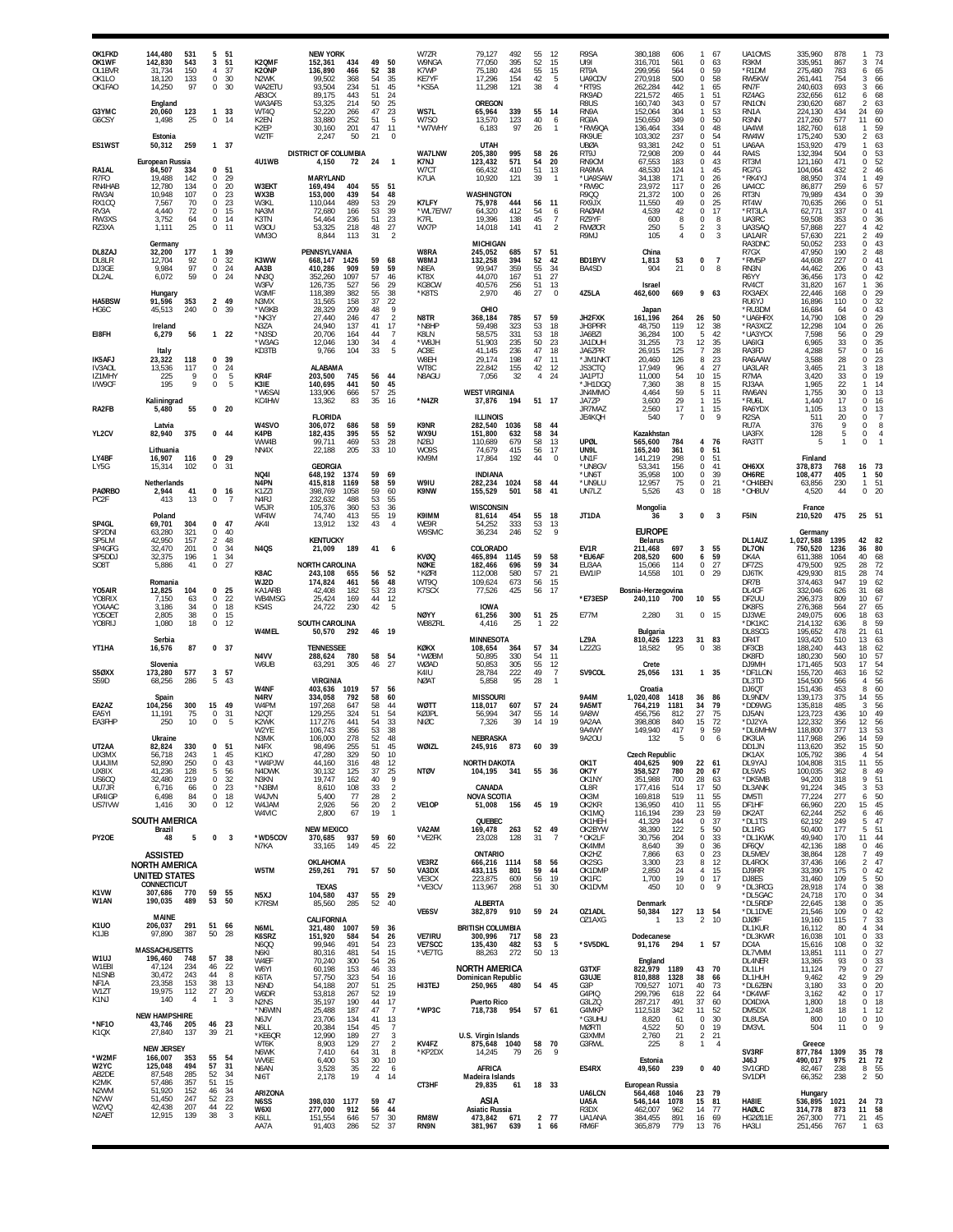| HA1XY<br>HA9SU<br>HA1SN                          | 80,017<br>327<br>5,497<br>43<br>40<br>3,247        | 0<br>$\overline{2}$<br>0                         | 49<br>21<br>17             | S59ABC<br>*S530<br>*S570WA           | 133,458<br>90,915<br>83,589                             | 452<br>$\overline{7}$<br>313<br>331                                  | 5<br>- 53<br>50<br>51<br>$\boldsymbol{0}$ | AA4V                       | SOUTH CAROLINA<br>31,784 171                          | 38                                              | - 20                 | OL <sub>1</sub> C<br>OK5T<br>OK1KPI   | 369,413<br>337,479<br>144,800           | 1022<br>963<br>609   | 15<br>14<br>$\overline{1}$        | 56<br>55<br>49 | KH6LC                                           | <b>OCEANIA</b><br>Hawaii<br>481,944                                                                                                                         | 572                | 57 29                                   |                                                 |
|--------------------------------------------------|----------------------------------------------------|--------------------------------------------------|----------------------------|--------------------------------------|---------------------------------------------------------|----------------------------------------------------------------------|-------------------------------------------|----------------------------|-------------------------------------------------------|-------------------------------------------------|----------------------|---------------------------------------|-----------------------------------------|----------------------|-----------------------------------|----------------|-------------------------------------------------|-------------------------------------------------------------------------------------------------------------------------------------------------------------|--------------------|-----------------------------------------|-------------------------------------------------|
| *HA5KQ<br>HA5BA<br>HA2QW                         | 33<br>1,764<br>150<br>9<br>5<br>76                 | 0<br>0<br>$\mathbb O$                            | 12<br>5<br>$\overline{4}$  | $*$ S57Z                             | 6,321<br>Spain                                          | 65                                                                   | $\mathbf 0$<br>21                         | KC4D                       | <b>VIRGINIA</b><br>455,088 1243                       | 58 56                                           |                      | OL2U<br>OK2RDI                        | 138,229<br>8,372                        | 590<br>71            | 3<br>$\mathbf 0$                  | 46<br>26       | YE1C                                            | Indonesia<br>154,500                                                                                                                                        | 264                |                                         | 7 53                                            |
| HA1DAE<br><b>FI617</b>                           | 24<br>$\overline{2}$<br>Ireland<br>1203            | $\mathbf 0$<br>48                                | $\overline{2}$<br>74       | EA5KA<br>EA1DR<br>EA4KD              | 366,036<br>361,580<br>254.800                           | 31<br>674<br>619<br>32<br>33<br>432                                  | 63<br>69<br>65                            | WD5R                       | ARKANSAS<br>378,954 1175<br><b>NEW MEXICO</b>         | 58 53                                           |                      | G4AQG                                 | England<br>99,562                       | 265                  | 16 51                             |                |                                                 | <b>SOUTH AMERICA</b><br><b>Brazil</b>                                                                                                                       |                    |                                         |                                                 |
| EI2CN<br>*EI9KC                                  | 922,686<br>604,015<br>868<br>9.010<br>54           | 45<br>$\mathbb O$                                | 62<br>34                   | EA1WX<br>*EA5EHS<br>*EA7MT           | 156,860<br>70,896<br>68,912                             | 280<br>27<br>250<br>-7<br>216<br>8                                   | 65<br>49<br>51                            | NI5T<br>KK6MC              | 570,524 1324<br>106,571<br>630                        | 59<br>58                                        | 65<br>13             | ES9C                                  | Estonia<br>1,650,816                    | 1871                 |                                   | 42 102         | PY2KJ                                           | 1,008<br>Curacao                                                                                                                                            | 12                 |                                         | 0 <sub>12</sub>                                 |
| *EI9ES                                           | 60<br>$\overline{4}$                               | $\mathbf 0$                                      | 3                          | FA3CFC<br>EA5DFV                     | 37,584<br>33,900                                        | 15<br>113<br>$\overline{7}$<br>124                                   | 43<br>43                                  | W6DF                       | CALIFORNIA                                            | 58                                              | 43                   | RX3APM                                | European Russia<br>845,495              | 1227                 | 25<br>25                          | 94<br>89       | PJ2T                                            | 1,865,025 1400                                                                                                                                              |                    | 59 76                                   |                                                 |
| MD <sub>2</sub> C                                | Isle of Man<br>967<br>678,920                      | 41 69                                            |                            | EA3OH<br>EA2BVV                      | 1,870<br>14                                             | 23<br>$\mathbf{1}$<br>2<br>0                                         | 16<br>$\mathcal{P}$                       | N6DZ<br>W7DR               | 251,389<br>807<br>729<br>195,224<br>189,888<br>835    | 59<br>59                                        | 33<br>27             | RO2E<br>RL <sub>4</sub> R<br>RL3A     | 732,678<br>706,104<br>663,079           | 1141<br>1164<br>1169 | 18<br>25                          | 90<br>82       | <b>VP8ORK</b>                                   | <b>Falkland Islands</b><br>14,415                                                                                                                           | 51                 | 10 21                                   |                                                 |
| <b>I2WIJ</b><br>*IKØXBX                          | Italy<br>492,200<br>891<br>261,792<br>611          | 31<br>15                                         | 69<br>66                   | <b>SEØX</b>                          | Sweden<br>480,998<br>1031                               | 17<br>598                                                            | - 69                                      | K6EMI                      | 448<br>76,464<br>ARIZONA                              | 53                                              | 19                   | UA3A<br>RC3W<br>RT5G                  | 406,926<br>396,610<br>252,560           | 848<br>913<br>642    | 19<br>18<br>10                    | 75<br>67<br>67 |                                                 | <b>CHECK LOGS</b><br>9A2AA, DL1KUR, DL7VMM, DL8USA, DM5DX<br>EA2BVV. G3RWL. G3XMM. HA1DAE. HA1SN                                                            |                    |                                         |                                                 |
| <b>IC8POF</b><br><b>IKØHBN</b>                   | 162,305<br>477<br>154,156<br>421                   | 8<br>12                                          | 57<br>56                   | SM6CNN<br>SM5FUG<br>SM6NOC           | 303,930<br>121,284<br>78,572                            | 23<br>429<br>3<br>290<br>5                                           | 67<br>51<br>47                            | N7DD<br>N7AT               | 560,351<br>1301<br>443,296<br>1278                    | 58<br>60                                        | 63<br>52             | RK4WWQ<br>RY6Y                        | 189,819<br>135,999                      | 593<br>369           | $\overline{1}$<br>5               | 62<br>64       |                                                 | HA2QW, HA9SU, HI3TEJ, IKØHBN,<br>JT1DA, K1NJ, K7NJ, LA8AJA, LA8U.L LY2BNL                                                                                   |                    | IZ7KHR                                  |                                                 |
| IK4AUY<br>IZ2FOB<br><b>IK2ANI</b>                | 43,554<br>157<br>29,374<br>156<br>90<br>24.350     | 10<br>0<br>$\overline{2}$                        | 41<br>38<br>48             | SK70A<br>8SØW<br>*SM7BHM             | 31,108<br>22,575<br>19,296                              | $\overline{7}$<br>134<br>121<br>4<br>$\mathbf 0$<br>109              | 37<br>31<br>36                            | K7AFD<br>N7CW              | 73,710<br>347<br>52,455<br>331                        | 54<br>51                                        | 24<br>14             | RK4HYT<br>RN3F<br>RK3PWJ              | 100,623<br>96,391<br>5,389              | 397<br>479<br>70     | $\mathbf{1}$<br>0<br>$\mathbf{0}$ | 50<br>41<br>17 |                                                 | MØRTI, OK1DMP, OK1DVM, OK1FC, OK2BYW<br>OK2H,Z OK2SG, OK4MM, OK7SX, OM4EX<br>OZ1AXG, R2SA, R6Y.Y R7MA, R9QQ, RA2FN                                          |                    |                                         |                                                 |
| <b>IK2EGL</b><br>IK2WPO                          | 19,832<br>102<br>10,881<br>52                      | 4<br>$\overline{4}$                              | 33<br>35                   | SM6LPF<br>SF7WT                      | 17,185<br>17.043                                        | 99<br>0<br>67<br>7                                                   | 35<br>32                                  | KS7T                       | <b>MONTANA</b><br>299<br>35,776                       | 48                                              | $\overline{4}$       | RK3DXW                                | 1,120                                   | 14                   | 0                                 | 14             |                                                 | RA3TT, RA4FUT, RA6YDX, RA9DZ, RK6AX,\<br>RM8W, RN7A, RWØCR, RX9JX, SM4F, SO8A                                                                               |                    |                                         |                                                 |
| IZ7KHR<br>*IZØEYP                                | 59<br>10,064<br>10<br>630<br>Kaliningrad           | $\mathbb O$<br>0                                 | 34<br>15                   | SA1A<br>SM4F<br>SM6WET               | 15,167<br>6,264<br>1,352                                | 103<br>0<br>41<br>$\mathbf{1}$<br>22<br>$\bf 0$                      | 29<br>26<br>13                            | <b>NS7K</b>                | <b>UTAH</b><br>102,054<br>586                         | 57 16                                           |                      | OH4AB                                 | Finland<br>252,620<br>Germany           | 533                  |                                   | 13 72          |                                                 | SP1RKR, SP3CGK, SP3DV, SP3QYQ, SP6CZ<br>SP7GAQ, SP7MFR, SP7VC, UA1AIR, UA3FX<br>UR7EY, USØLW, UT3NF, UT3UA, UT4ZG<br>UW5M, UX1AA, UX4U, WØYSE, YO2GL, YO2IS |                    |                                         |                                                 |
| <b>RA2FN</b>                                     | 10<br>$\mathbf{1}$                                 | $\bf{0}$                                         | $\mathbf{1}$               | HB9CVQ                               | Switzerland<br>186,291                                  | 563                                                                  | 7 56                                      | N7ZG                       | WASHINGTON<br>712<br>147,752                          | 57                                              | - 16                 | DR <sub>1</sub> A<br>DR4A             | 1,384,460<br>952,996                    | 1645<br>1439         | 48<br>44                          | 92<br>$77\,$   | YO7LCB YT7AW Z35M                               |                                                                                                                                                             |                    |                                         |                                                 |
| YL2KO<br>YL9T                                    | Latvia<br>592,415<br>939<br>1049<br>510,326        | 32<br>17                                         | - 77<br>72                 |                                      | Ukraine                                                 |                                                                      |                                           | AD7AF                      | 130,188<br>612<br><b>MICHIGAN</b>                     | 55                                              | 21                   | DK20Y<br><b>DMØB</b><br>DQ4W          | 875,007<br>874,531<br>811,555           | 1345<br>1371<br>1315 | 40<br>39<br>40                    | 79<br>80<br>75 | Disqualified:                                   | SN3A (unclaimed assistance)<br>W6AAN (unclaimed assistance)                                                                                                 |                    |                                         |                                                 |
| YL3FT<br>YL2GD                                   | 441,915<br>963<br>316,767<br>641                   | 17<br>16                                         | 68<br>71                   | UT5M<br>UX2X<br>UV <sub>5U</sub>     | 1.024.506<br>1350<br>1260<br>756,540<br>540,200         | 33<br>31<br>21<br>979                                                | 93<br>77<br>79                            | K8GG<br>W8ZHO              | 492,270 1247<br>202<br>18.260                         | 59<br>44                                        | 63<br>$\Omega$       | <b>DLØAO</b><br>DL1MGB                | 759,575<br>715,806                      | 1223<br>1192         | 37<br>38                          | 78<br>76       |                                                 | HG3A (multiple signals/no lockout)                                                                                                                          |                    |                                         |                                                 |
| YL8M                                             | 25,968<br>101<br>Lithuania                         | 0                                                | 48                         | UT7ND<br>UW3U                        | 483,460<br>374,850                                      | 980<br>17<br>753<br>24                                               | 75<br>66                                  | WØAIH                      | <b>WISCONSIN</b><br>505,161 1362                      | 59                                              | 64                   | DAØI<br><b>DFØSAX</b><br><b>DLØGL</b> | 661,954<br>649,524<br>591,603           | 1250<br>1080<br>1108 | 34<br>39<br>37                    | 67<br>74<br>60 |                                                 | 2011 SSB RESULTS                                                                                                                                            |                    |                                         |                                                 |
| LY1G<br>*LY3B                                    | 783<br>393,484<br>276,480<br>830                   | 25<br>6<br>14                                    | 66<br>58<br>61             | <b>UZØU</b><br>US6EX<br><b>UXØLL</b> | 333,854<br>311,015<br>275,473                           | 831<br>11<br>13<br>690<br>684<br>11                                  | 68<br>72<br>68                            | <b>KØRF</b>                | COLORADO<br>560,700 1307                              | 59                                              | 67                   | <b>DKØEE</b><br>DF7RG<br>DM7C         | 477,600<br>416,143                      | 923<br>914           | 30<br>26<br>32                    | 70<br>65<br>67 |                                                 | <b>SINGLE OPERATOR</b><br><b>NORTH AMERICA</b>                                                                                                              |                    |                                         |                                                 |
| LY7M<br>LY50<br>*LY2SA                           | 235,575<br>576<br>500<br>183,540<br>208<br>46,845  | 6<br>0                                           | 64<br>45                   | *UZ5UA<br><b>USØZZ</b><br>UR8RF      | 237,666<br>223,272<br>191,113                           | 725<br>$\overline{7}$<br>495<br>11<br>623<br>3                       | 59<br>73<br>58                            | WØANT<br>KJØG              | 94,570<br>607<br>260<br>35,990                        | 58<br>52                                        | 12<br>$\overline{7}$ | <b>DKØIW</b><br><b>DLØVW</b>          | 400,752<br>398,880<br>142,260           | 762<br>883<br>496    | 24<br>9                           | 66<br>51       | *NX1T                                           | <b>UNITED STATES</b><br>CONNECTICUT<br>69,156                                                                                                               | 356                | 47 21                                   |                                                 |
| *LY5D                                            | 26,593<br>188<br>Moldova                           | 0                                                | 29                         | *UR8IDX<br>US3IZ                     | 183,245<br>177,474                                      | 532<br>3<br>524<br>5                                                 | 64<br>61                                  | <b>NØNI</b>                | <b>IOWA</b><br>1591<br>681,960                        | 58 62                                           |                      | DL7URH<br><b>DFØUK</b>                | 88,980<br>67,700                        | 297<br>297           | 9<br>$\mathbf{1}$                 | 51<br>49       | NN1N<br>*KB1JDY                                 | 63,900<br>22,048                                                                                                                                            | 243<br>148         | 47<br>40                                | 28<br>13                                        |
| ER4A<br>*ER3DX                                   | 1,256,101<br>1690<br>94<br>29,535                  | 38<br>3                                          | 83<br>52                   | UT2PX<br>UW5Q<br>UT5UGR              | 175,280<br>157,986<br>106,428                           | 638<br>$\mathbf{1}$<br>10 <sup>°</sup><br>457<br>438<br>$\mathbf{1}$ | 55<br>57<br>48                            |                            | CANADA                                                |                                                 |                      | SX <sub>1</sub> L                     | Greece<br>300,160                       | 797                  | 11 59                             |                | N1ABY<br>*KA1CQR<br>*NJ10                       | 19,869<br>7,616<br>2,096                                                                                                                                    | 234<br>105<br>58   | 36<br>31<br>16                          | $\overline{1}$<br>$\overline{1}$<br>$\mathbf 0$ |
| PA5KT                                            | Netherlands<br>440,954<br>821                      | 35                                               | 59                         | *UR2VA<br>*UX7FD                     | 79,116<br>67,528                                        | 269<br>-5<br>302<br>1                                                | 52<br>45                                  | VE <sub>20</sub> J         | QUEBEC<br>755,810 1316                                | 60 50                                           |                      | HG5A                                  | Hungary<br>787,904                      | 1343                 | 32                                | 72             | *N1ZN<br>*W1HBR                                 | 784<br>527                                                                                                                                                  | 28<br>19           | 14<br>17                                | $\mathbf 0$<br>$\Omega$                         |
| PA3C<br>PAØLOU                                   | 247,005<br>420<br>232,730<br>492<br>481            | 32<br>23                                         | 67<br>62<br>49             | *UR3LPM<br><b>UXØFF</b><br>*UT1IA    | 62,556<br>60,844<br>56,889                              | 233<br>0<br>217<br>227                                               | 52<br>53<br>$\mathbf 0$<br>49<br>0        | VE3YAA                     | <b>ONTARIO</b><br>463,716<br>923                      | 59 40                                           |                      | HG8L<br>HG5C                          | 640,530<br>455,400                      | 1172<br>920          | 28<br>25                          | 71<br>65       | K8PO                                            | MAINE<br>496,221                                                                                                                                            | 1137               | 58                                      | 63                                              |
| PA <sub>2</sub> A<br>*PAØO<br>*PAØMIR            | 127,942<br>390<br>116,337<br>153<br>32,088         | $\overline{4}$<br>$\overline{7}$<br>$\mathbf{1}$ | 50<br>41                   | UU2JQ<br>UT3UY<br><b>UX3IO</b>       | 54.578<br>46,116<br>41.796                              | 180<br>$\mathbf{1}$<br>152<br>0<br>141<br>$\mathbf{1}$               | 57<br>54<br>53                            |                            | <b>NORTH AMERICA</b><br>Bahamas                       |                                                 |                      | EI7M                                  | Ireland<br>1,313,774                    | 1496                 | 55 78                             |                | <b>K1U0</b><br>*K10YB<br>KA1C                   | 416,142<br>2,850<br>48                                                                                                                                      | 981<br>43<br>6     | 57<br>23<br>4                           | 65<br>$\overline{2}$<br>$\Omega$                |
| <b>PAØWRS</b>                                    | 13,800<br>49<br>Northern Ireland                   | 12                                               | -28                        | UR5MBA<br>*UX7UN                     | 34,416<br>31,416                                        | 203<br>0<br>147                                                      | 36<br>$\mathbf 0$<br>42                   | C6AGU<br>C6ANM             | 1,204,320 1434<br>628,360<br>984                      | 58<br>58                                        | 72<br>- 57           | MD4K                                  | Isle of Man<br>1,641,299                | 1994                 | 48 83                             |                |                                                 | <b>MASSACHUSETTS</b>                                                                                                                                        |                    |                                         |                                                 |
| GI4DOH                                           | 8,215<br>52<br>Norway                              | 1 30                                             |                            | UT3NF<br>UT8LN<br>UT8IK              | 31,378<br>31,296<br>23,088                              | 95<br>5<br>113<br>1<br>113<br>$\Omega$                               | 53<br>47<br>39                            | 8P9UR                      | <b>Barbados</b><br>25,200<br>118                      | 28 12                                           |                      | <b>I4EWH</b>                          | Italy<br>1,129,716                      | 1503                 |                                   | 44 82          | N <sub>1</sub> SV<br>K5ZD<br>AA10               | 76,313<br>55,209<br>3,280                                                                                                                                   | 399<br>213<br>76   | 42<br>50<br>$20\,$                      | 25<br>27<br>$\mathbb O$                         |
| LA7JO<br>LA8AJA                                  | 683<br>313.488<br>256,800<br>545                   | 15<br>26                                         | 69<br>54                   | *UR5EPV<br>UT5YY<br>UY50Z            | 21,297<br>20,256<br>18,447                              | 0<br>148<br>73<br>0<br>109<br>0                                      | 31<br>48<br>33                            | XE1RCS                     | Mexico<br>662,781<br>1014                             | 57 54                                           |                      | IZ4DPV<br>IR3Z                        | 828,478<br>748.572                      | 1244<br>1305         | 37<br>35                          | 81<br>71       | N <sub>1</sub> SN <sub>B</sub><br>*W1WH<br>W1FM | 2,460<br>884<br>319                                                                                                                                         | 49<br>34<br>13     | 20<br>13<br>11                          | $\mathbf 0$<br>$\mathbf{0}$<br>$\Omega$         |
| LA4RT                                            | 178<br>42,958<br>Poland                            | $\overline{1}$                                   | 46                         | UR5IKN<br>UR7EY                      | 11,729<br>7,595                                         | 50<br>44                                                             | 35<br>$\overline{2}$<br>31<br>0           |                            | ASIA<br><b>Asiatic Russia</b>                         |                                                 |                      | IK30RD<br>IQ4AD                       | 339.474<br>28,860                       | 736<br>151           | 21<br>$\overline{2}$              | -66<br>37      |                                                 | <b>NEW HAMPSHIRE</b>                                                                                                                                        |                    |                                         |                                                 |
| SN7Q<br>SQ5M                                     | 1,218,192<br>1634<br>593,436<br>1035               | 39<br>27                                         | 84<br>75                   | US4IRT<br>US7IM<br>UT3UA             | 5,654<br>3,840<br>2,032                                 | 47<br>$\mathbf 0$<br>24<br>1<br>16<br>$\mathcal{P}$                  | 22<br>23<br>14                            | RX9CAZ<br>RY9C             | 908,558<br>1011<br>997<br>814.359                     | 14<br>8                                         | -84<br>83            | UA2FW                                 | Kaliningrad<br>1,894,752                | 2037                 | 45 99                             |                | <b>KK1KW</b><br>K1HAP<br>NY1H                   | 539,297<br>59,521<br>9,956                                                                                                                                  | 1133<br>237<br>106 | 58<br>50<br>$32\,$                      | 63<br>27<br>6                                   |
| SP4Z<br>SP1GZF<br>SP <sub>2</sub> Q <sub>G</sub> | 474,624<br>908<br>726<br>384,846<br>244,926<br>728 | 19<br>21<br>10                                   | 77<br>77<br>56             | *UY7C<br>*US4IPQ                     | 1,665<br>1.560                                          | 23<br>0<br>19<br>$\mathbf{0}$                                        | 15<br>13                                  | UG9C<br>RKØLWW<br>RK9CYA   | 398,752<br>641<br>286<br>63,688<br>32,704<br>121      | $\overline{4}$<br>$\overline{4}$<br>$\mathbf 0$ | 64<br>34<br>32       | RW2F                                  | 1,484,790<br>Lithuania                  | 1847                 | 41                                | 88             | W1BHC<br>KA2KON                                 | 6,292<br>473                                                                                                                                                | 103<br>17          | 26<br>11                                | $\Omega$<br>$\Omega$                            |
| SO8A<br>SQ1K<br>SP1NY                            | 206,052<br>507<br>177,306<br>603<br>480            | 10<br>$\overline{2}$<br>15                       | 67<br>56<br>54             | *UX3IA<br>UX4U<br>UT4ZG              | 1,170<br>400<br>330                                     | 12<br>0<br>8<br>$\Omega$<br>6<br>1                                   | 13<br>8<br>-5                             | B4B                        | China<br>115                                          |                                                 | $0$ 11               | LY2XW<br>LY7A                         | 455,196<br>396,450                      | 1013<br>994          | 16<br>13                          | 68<br>62       | W1XX                                            | <b>RHODE ISLAND</b><br>272,790                                                                                                                              | 827                | 56 49                                   |                                                 |
| SP9JZT<br>*S09G                                  | 173,949<br>162,477<br>506<br>143,700<br>482        | 8<br>6                                           | 55<br>54                   | UX1AA<br><b>USØLW</b>                | 90<br>10                                                | 0<br>3<br>1<br>0                                                     | 3<br>$\overline{1}$                       |                            | 6,215<br>Cyprus                                       |                                                 |                      | LY2W                                  | 171,513<br>Netherlands                  | 561                  | 6                                 | 53             | *KB1NHV                                         | <b>VERMONT</b><br>4,582                                                                                                                                     | 67                 | 29                                      | $\mathbf{0}$                                    |
| SP3GTS<br>SP1HJK<br>SP1RKR                       | 124,603<br>474<br>34,554<br>179<br>10,593<br>59    | $\overline{4}$<br>0<br>$\mathbf{1}$              | 49<br>39<br>32             |                                      | SOUTH AMERICA<br>Argentina                              |                                                                      |                                           | <b>P33W</b>                | 2,116,829<br>1700<br>Japan                            | 39                                              | 92                   | PA6Z<br>PI4COM                        | 891,990<br>812,194                      | 1377<br>1181         | 40<br>41                          | 70<br>77       |                                                 | <b>NEW JERSEY</b>                                                                                                                                           |                    |                                         |                                                 |
| SP9MDY<br>SP8HKT                                 | 6,576<br>58<br>2.440<br>21                         | $\Omega$<br>$\mathbf 0$                          | 24<br>20                   | LU6QI                                | 234                                                     | $\overline{7}$<br>$\Omega$                                           | -6                                        | JA3YBK<br>JA2XYO           | 427<br>275,643<br>148<br>53.250                       | 31<br>15                                        | 52<br>35             | PC5M<br>PA3FKN<br>PI4W                | 644.784<br>590,854<br>538,968           | 983<br>986<br>927    | 41<br>35<br>33 69                 | 71<br>72       | N <sub>2NT</sub><br>*N2FI<br>N <sub>2ED</sub>   | 136,048<br>92.190<br>33,984                                                                                                                                 | 359<br>540<br>227  | 49 39<br>54 16<br>47                    | 12                                              |
| SP7MFR<br>SO6T<br>SP7VC                          | 1,200<br>19<br>14<br>864<br>767<br>13              | 0<br>$\mathbf 0$<br>0                            | 12<br>12<br>13             | PY1NB                                | Brazil<br>1,352                                         | 13<br>5                                                              | 8                                         | JA1YPA<br><b>JAØZRY</b>    | 10,097<br>93<br>22<br>784                             | 6<br>$\overline{2}$                             | 17<br>6              | SO <sub>8</sub> R                     | Poland                                  |                      |                                   | 33 80          | KC2LSD<br>*N2HMM<br>*N1IBM                      | 21,774<br>16,422<br>14,112                                                                                                                                  | 249<br>170<br>127  | 36<br>36<br>33                          | $\overline{2}$<br>6<br>9                        |
| SP3CGK<br>SP7GAQ                                 | 270<br>-7<br>40<br>$\overline{2}$                  | 0<br>0                                           | 6<br>$\overline{2}$        |                                      | <b>MULTI-OP</b><br><b>NORTH AMERICA</b>                 |                                                                      |                                           | JT5DX                      | Mongolia<br>472,275<br>768                            |                                                 | 5 70                 | SN <sub>2</sub> K<br>SN9Z             | 809,532 1234<br>723,222 1036<br>510,720 | 987                  |                                   | 34 84<br>27 69 | *N2AET<br>*K2ZC                                 | 5,516<br>5,152                                                                                                                                              | 84<br>70           | $27\,$<br>30                            | $\overline{1}$<br>$\overline{2}$                |
| SP6CZ                                            | 10<br>$\mathbf{1}$<br>Portugal                     | $\mathbb O$                                      | $\overline{1}$             |                                      | UNITED STATES<br><b>MASSACHUSETTS</b>                   |                                                                      |                                           | A73A                       | Qatar<br>1,083,680 1147                               | 20 84                                           |                      | <b>YTØA</b>                           | Serbia<br>781,551 1202                  |                      |                                   | 35 76          | *W2JEK<br>K2GN<br>*KC2WUF                       | 3,956<br>676<br>40                                                                                                                                          | 74<br>20<br>6      | $\overline{23}$<br>12<br>$\overline{4}$ | $\mathbf 0$<br>$\overline{1}$<br>$\mathbf 0$    |
| CS <sub>2</sub> C<br><b>CT1FJK</b>               | 1,431,878 1532<br>813,474<br>936                   | 54 79<br>48 81                                   |                            | K1LZ<br>K1TTT<br>W1KM                | 1,188,256 1708<br>700,646 1565<br>446,948               | 59<br>54<br>820                                                      | 83<br>60 62<br>62                         |                            | <b>EUROPE</b><br>Austria                              |                                                 |                      | YU1KX<br>YT1V                         | 732,308 1225<br>410,004                 | 922                  |                                   | 28 79<br>15 69 | KC2PVM<br>*WA2NXK                               | $\overline{2}$<br>$\overline{2}$                                                                                                                            | -1<br>$\mathbf{1}$ | $\mathbf{1}$<br>$\mathbf{1}$            | $\mathbf{0}$<br>$\mathbf 0$                     |
| YR5N                                             | Romania<br>401,128 1000                            | 10 66                                            |                            | W1QA                                 | 396,759                                                 | 58<br>853                                                            | 63                                        | OE9R<br>OE2S               | 1,230,248 1736<br>673,365 1146                        | 42 80<br>34 71                                  |                      | OM6W                                  | Slovakia<br>422,268                     | 941                  | 24                                | 60             | WF2W                                            | <b>NEW YORK</b><br>165,006                                                                                                                                  | 705                | 57                                      | 32                                              |
| YR9F<br>Y09HP<br>YO6BHN                          | 291,200<br>790<br>261,592<br>635<br>219,745<br>579 | $\overline{7}$<br>14<br>6                        | 63<br>62<br>65             | KC1XX<br>KØTV                        | <b>NEW HAMPSHIRE</b><br>921,264 1595<br>436,856<br>1137 | 59<br>59                                                             | - 77<br>57                                | EA6URA                     | <b>Balearic Islands</b><br>1,039,680 1483             | 42 72                                           |                      | OM3RRC<br>OM6A                        | 392,250<br>331,024                      | 997<br>942           | 16<br>8                           | 59<br>60       | W2RR<br>*WA2JQK                                 | 110,230<br>75,050                                                                                                                                           | 638<br>356         | 54<br>53                                | $\frac{1}{19}$<br>26                            |
| Y05AJR<br>Y03BL                                  | 205,262<br>682<br>148,500<br>352                   | -5<br>12                                         | 53<br>63                   |                                      | <b>RHODE ISLAND</b>                                     |                                                                      |                                           |                            | <b>Belarus</b>                                        |                                                 |                      | OM3RMM<br>OM3KWZ                      | 65,676<br>32,010                        | 319<br>200           | $\circ$                           | 0.39<br>33     | N2MTG<br>*K2XA<br>N2EIK                         | 72,494<br>67,068<br>36,498                                                                                                                                  | 436<br>354<br>400  | 53<br>50<br>40                          | 14<br>19<br>$\overline{2}$                      |
| *Y08WW<br>YO2GL<br>YO2IS                         | 84,084<br>308<br>30,832<br>143<br>220<br>6         | $\mathbb O$<br>$\overline{4}$<br>$\mathbf 0$     | 52<br>37<br>$\overline{4}$ | W10P                                 | 205,252 645<br><b>NEW JERSEY</b>                        |                                                                      | 56 41                                     | EW6WA                      | 673,946 1229<br>Belgium                               | 21 77                                           |                      | <b>S51V</b><br>S51TA                  | Slovenia<br>1,304,810 1646<br>1.072.920 | 1517                 |                                   | 42 88<br>42 78 | N <sub>2</sub> GC<br>KM20<br>*KC2PJH            | 29,484<br>26,460<br>21,973                                                                                                                                  | 200<br>252<br>194  | 41<br>37<br>33                          | 13<br>5<br>10                                   |
| <b>MMØGPZ</b>                                    | Scotland<br>311<br>150,080                         | 24 56                                            |                            | W2GD<br>K2GE                         | 1,075,125 1764<br>21,825                                | 203<br>39                                                            | 59 82<br>6                                | ON <sub>9</sub> CC         | 885,599 1236<br>Bosnia-Herzegovina                    | 43 78                                           |                      | S57UN<br><b>S52X</b>                  | 851,575<br>760,430                      | 1301<br>1256         | 39<br>36                          | 76<br>74       | *N2FF<br>*N2NOM                                 | 12,924<br>12,360                                                                                                                                            | 155<br>134         | 35<br>$\frac{37}{33}$                   | $\overline{1}$<br>3                             |
|                                                  | Serbia                                             |                                                  |                            | W3DQ                                 | DISTRICT OF COLUMBIA<br>185,932 762                     |                                                                      | 58 36                                     | E7DX<br>E73M               | 1,637,010 1804<br>765,426<br>1296                     | 51<br>32                                        | - 90<br>74           | S540<br>S59T                          | 461,287<br>21,000                       | 992<br>146           | 23<br>$\mathbf 0$                 | 66<br>30       | *W2LP<br>NX2X<br>*KB2KOL                        | 9,205<br>7,904<br>6,216                                                                                                                                     | 102<br>92<br>93    | 29<br>28                                | $\overline{2}$<br>$\overline{3}$<br>$\mathbf 0$ |
| YU1LA<br>YU1UN<br>YT7AW                          | 1,022,000<br>1418<br>1179<br>629,856<br>45<br>3    | 35 90<br>20 76<br>0                              | 3                          |                                      | MARYLAND                                                |                                                                      |                                           | E7TZ<br>E71AVW<br>E71GJK   | 99,078<br>397<br>52<br>3,556<br>31<br>1,788           | $\overline{2}$<br>$\mathbf 0$                   | 47<br>$0$ 14<br>12   | EE1R                                  | Spain<br>523,600                        | 900                  |                                   | 38 62          | K2YR<br>*W2TF                                   | 1,110<br>1,037                                                                                                                                              | 35<br>29           | 15<br>17                                | $\mathbf{0}$<br>$\mathbf 0$                     |
|                                                  | Slovakia                                           |                                                  |                            | W3UL                                 | 18,350 148<br>PENNSYLVANIA                              | 43                                                                   | $\overline{7}$                            |                            | Bulgaria                                              |                                                 |                      | SK7DX                                 | Sweden<br>1,000,845 1501                |                      |                                   | 37 78          | *KC2ZGI                                         | 126<br>DELAWARE                                                                                                                                             | 31                 | 18                                      | $\mathbf 0$                                     |
| <b>OMØM</b><br>OM4EX<br>*OM8DD                   | 254,960<br>548<br>191,522<br>386<br>472<br>123,500 | 30 50<br>23<br>$\mathbf{1}$                      | 63<br>51                   | K9RS<br>K3UA                         | 795,694 1455<br>159,984                                 | 57<br>423                                                            | 60 71<br>44                               | LZ9W<br>LZ5R               | 860,200 1335<br>490,034 1015                          | 34 81<br>16 73                                  |                      | SJ2W<br>SK3W                          | 960,498 1359<br>857,120                 | 1352                 | 33                                | 26 95<br>77    | N3DXX<br>*N8NA                                  | 6,612<br>1,470                                                                                                                                              | 68<br>27           | 32<br>19                                | 6<br>$\overline{2}$                             |
| OM5UM<br>OM3DX                                   | 43,128<br>244<br>8<br>640                          | $\circ$<br>0                                     | - 36<br>8                  | W3WH                                 | 33,794<br><b>FLORIDA</b>                                | 223<br>49                                                            | 12                                        | <b>9A7A</b><br><b>9A7T</b> | Croatia<br>737,725 1144<br>537,570<br>980             | 36 79<br>23                                     | 76                   | HB9LL                                 | Switzerland<br>360,929 1039             |                      |                                   | 9 58           | W3DQ                                            | DISTRICT OF COLUMBIA<br>47,280                                                                                                                              | 322                | 49                                      | 11                                              |
| S5ØK                                             | Slovenia<br>969,570 1327                           | 39 87                                            |                            | N4WW<br>AD4ES                        | 439,432 1100<br>84,700                                  | 58<br>515                                                            | 60<br>51 19                               | 9A1VZD                     | 359<br>91,450                                         | $^{\circ}$                                      | -50                  | UU7J                                  | Ukraine                                 |                      | 41 100                            |                | *KE3X                                           | 8,645<br>MARYLAND                                                                                                                                           | 106                | 32                                      | 3                                               |
| S530<br><b>S57M</b><br>*S53F                     | 730,135 1108<br>987<br>567,528<br>488,330<br>971   | 35<br>29<br>26                                   | 80<br>75<br>68             | K4FT                                 | <b>KENTUCKY</b><br>288,300 1125                         |                                                                      | 58 42                                     | OL4A<br>OL7M               | Czech Republic<br>1,554,298 1791<br>1,507,236<br>1739 | 46 93<br>47                                     | 91                   | UT5A<br>EM7L                          | 1,289,163 1501<br>731,500<br>625,158    | 1199<br>1135         | 23                                | 22 88<br>-79   | N3HBX<br>K3TC                                   | 209,865<br>76,580                                                                                                                                           | 989<br>461         | 57<br>54                                | - 28<br>16                                      |
| S57AW<br>S57Q<br><b>S54K</b>                     | 461,958<br>802<br>434,042<br>968<br>917            | 32<br>18                                         | 70<br>68<br>64             |                                      | <b>NORTH CAROLINA</b>                                   |                                                                      |                                           | OK5Z<br>OK4W<br>OK1KIM     | 1492<br>1,081,286<br>814,560<br>1176                  | 39<br>40                                        | 83<br>80<br>70       | UX4E<br>UWØL<br>UT4UYA                | 325,432<br>110,656<br>594               | 825<br>439<br>14     | 12<br>$\mathbf{1}$<br>$\mathbf 0$ | 64<br>51<br>9  | K3ZO<br>*N1SZ<br>*N3ALN                         | 54,450<br>19,737<br>19,140                                                                                                                                  | 339<br>188<br>187  | 51<br>38<br>41                          | 15<br>5<br>3                                    |
| S56A                                             | 429,247<br>133,925<br>493                          | 25<br>$\circ$                                    | 55                         | N1LN<br>AA4FU                        | 648,144 1514<br>577,670 1359                            |                                                                      | 59 67<br>59 63                            | OK6T                       | 549,216 1088<br>465,292<br>998                        | 26<br>22 67                                     |                      | UT4UXW                                | 512                                     | 13                   | $\mathbf 0$                       | 8              | N3UM                                            | 18,540                                                                                                                                                      | 161                | 39                                      | $6\overline{6}$                                 |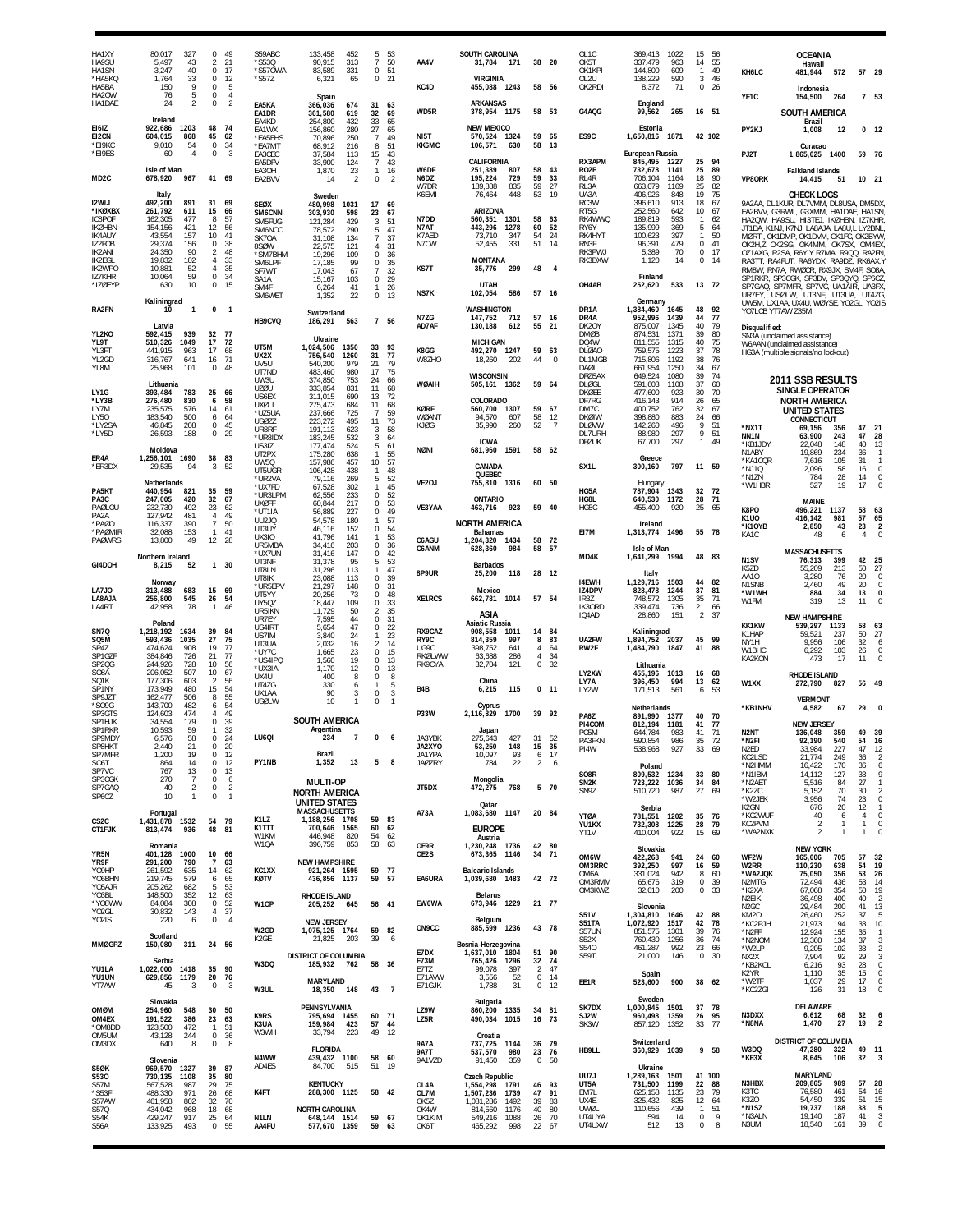| N3AM*<br>K3JRR             | 6,156<br>73<br>36<br>1.628                       | 34<br>22       | $\overline{2}$<br>$\theta$              | W5PR<br>*AD5XD            | 178.724<br>39,176          | 792<br>288                   | 54<br>50            | 37<br>9                                           | *KA8NJW                     | <b>WEST VIRGINIA</b><br>9,144<br>112               | 36             | $\Omega$                                     | VA7FC                    | <b>BRITISH COLUMBIA</b><br>78,948<br>306 | 45                          | 9                                | *OK1HFP<br>*OK2XKA       | 40.635<br>39,406           | 172<br>214        | 44<br>$\mathbf{1}$<br>38<br>0                                                        |
|----------------------------|--------------------------------------------------|----------------|-----------------------------------------|---------------------------|----------------------------|------------------------------|---------------------|---------------------------------------------------|-----------------------------|----------------------------------------------------|----------------|----------------------------------------------|--------------------------|------------------------------------------|-----------------------------|----------------------------------|--------------------------|----------------------------|-------------------|--------------------------------------------------------------------------------------|
| W3BGN                      | PENNSYLVANIA<br>308,688<br>947                   | 57             | 52                                      | K5WAF<br>*AJ5ZX<br>*KE5LQ | 13,420<br>12,826<br>9.936  | 98<br>98<br>100              | 47<br>46<br>42      | 8<br>$\overline{7}$<br>$\overline{4}$             | WB9Z                        | <b>ILLINOIS</b><br>1274<br>356,265                 | 59             | 46                                           | VA7IR<br>*VA7ST<br>VA7HZ | 43,962<br>193<br>392<br>11<br>104<br>-7  | 49<br>8<br>4                | $\overline{2}$<br>$\pmb{0}$<br>0 | OK7K<br>*OK5XX<br>*OK1FC | 36,810<br>32,994<br>31,005 | 156<br>170<br>155 | 42<br>3<br>$\mathbb O$<br>39<br>39<br>0                                              |
| W3TS<br>W3GH               | 153,675<br>865<br>78,204<br>403                  | 55<br>54       | 20<br>22                                | *W1JCW<br>*NW5Q           | 7,068<br>2,673             | 79<br>45                     | 35<br>26            | 3<br>$\mathbf{1}$                                 | *K9MMS<br>N7US              | 49,678<br>373<br>33,972<br>259                     | 53<br>52       | 6<br>5                                       |                          | <b>NORTH AMERICA</b>                     |                             |                                  | *OK1JOK<br>*OK7GU        | 29,799<br>14,190           | 134<br>85         | 42<br>$\mathbf{1}$<br>33<br>$\,0\,$                                                  |
| W3SO<br>*KD3HN             | 77,349<br>458<br>31,976<br>228                   | 53<br>47       | $\frac{16}{9}$                          | *N1CC<br>*KD5MMM          | 1,330<br>935               | 33<br>26                     | 17<br>16            | $\overline{2}$<br>$\mathbf{1}$                    | *W9JXN<br>*N9LYE            | 245<br>31,185<br>25,806<br>216                     | 51<br>49       | $\overline{4}$<br>$\overline{2}$             | <b>KL7RA</b>             | Alaska<br>158<br>38,016                  | 42                          | 6                                | *OK1DF<br>*OL2T          | 10,191<br>9,933            | 42<br>100         | $\frac{42}{21}$<br>$\mathbf{1}$<br>$\mathbb O$                                       |
| *WB3BSA<br>*K3MD           | 31,496<br>177<br>30,960<br>298                   | 44<br>40       | 18<br>$\sqrt{5}$                        | *N5VYS                    | 546                        | 18                           | 13                  | $\overline{1}$                                    | K9IDQ<br>*K9RJZ             | 24,310<br>184<br>180<br>19,488                     | 48<br>47       | $\overline{7}$<br>$\mathbf{1}$               | *KL7NC                   | 175<br>$\overline{7}$                    | 5                           | $\pmb{0}$                        | *OK1AY<br>OK2JNB         | 9,225<br>8,502             | 78<br>70          | $\frac{25}{26}$<br>$\mathbf 0$<br>$\Omega$                                           |
| <b>WØBR</b><br>W3FVT       | 20,405<br>144<br>13,631<br>125                   | 45<br>36       | 10<br>$\overline{7}$                    | W6YI                      | CALIFORNIA                 | 770                          | 54                  | 19                                                | *K9QVB<br>*NV9X             | 14.550<br>112<br>1,072<br>29                       | 45<br>16       | 5<br>$\bf 0$                                 | <b>V26M</b>              | Antiqua & Barbuda<br>51,030<br>147       |                             | 40 23                            | *OK1KZ<br>*OK1VHV        | 8.100<br>7,800             | 61<br>70          | 27<br>$\mathbf 0$<br>24<br>0                                                         |
| *N3CR                      | 4.950<br>64<br>2,730<br>49                       | 27<br>26       | 3<br>$\Omega$                           | N6AA                      | 132,057<br>29,680          | 225                          | 48                  | 8                                                 | *W90A                       | 21<br>728                                          | 14             | $\mathbf 0$                                  |                          | Cayman Islands                           |                             |                                  | *OK6Y<br>*OK2UFU         | 5,280<br>4,554             | 52<br>42          | 20<br>$\Omega$<br>23<br>0                                                            |
| *K3SV                      | ALABAMA                                          |                |                                         | W7CB<br>NJ6P              | 29,116<br>26,572           | 206<br>234                   | 46<br>44            | 12<br>8                                           | K9WWT                       | <b>INDIANA</b><br>550                              | 53             | 3                                            | ZF2AM                    | 364,002<br>645                           |                             | 54 49                            | *OK2BZM<br>*OK2MA        | 3,616<br>2,983             | 50<br>31          | 16<br>$\mathbf 0$<br>0<br>19                                                         |
| N4BCD                      | 430<br>83,700                                    | 52<br>49       | 23                                      | <b>W6RKC</b><br>K6HRT     | 16,422<br>9,360            | 129<br>121                   | 42<br>34            | 9<br>$\overline{\mathbf{c}}$                      | *KU8T                       | 68,824<br>31,773<br>279                            | 48<br>45       | 3                                            | Martinique<br>*FM1HN     |                                          |                             |                                  | *OK2KFK                  | 1,001                      | 15                | $\mathbb O$<br>13                                                                    |
| N4NM<br>*K4WI<br>W4RYW     | 20,900<br>164<br>194<br>18,832<br>5,508<br>67    | 39<br>32       | 6<br>$\overline{5}$<br>$\overline{4}$   | *K6YA<br>*N6WIN           | 9,250<br>8,070             | 112<br>126                   | 33<br>28            | 4<br>$\overline{2}$                               | *KV9W<br>*W9TC<br>*K9SQL    | 27,538<br>249<br>24,894<br>205<br>15,088<br>146    | 48<br>45       | $\overline{4}$<br>6<br>$\mathbf{1}$          |                          | 364<br>11<br>Mexico                      | 1                           | 6                                | OZ2PBS                   | Denmark<br>64,629          | 297               | 0<br>43                                                                              |
|                            | <b>FLORIDA</b>                                   |                |                                         | *N6XT<br>KI6QDH           | 4,410<br>3,740             | 59<br>76                     | 25<br>20            | 5<br>$\overline{\mathbf{c}}$                      | *W9HT<br>*WB9NOO            | 6,552<br>72<br>4,134<br>66                         | 38<br>26       | $\mathbf{1}$<br>$\bf 0$                      | *XE2NS<br>XE1GRR         | 79<br>16,512<br>4,656<br>39              | 38<br>19                    | 5<br>5                           | *OZ4NA<br>502J           | 33,696<br>30,932           | 170<br>166        | 38<br>$\mathbf{1}$<br>37<br>0                                                        |
| K1TO<br>*W4GMH             | 71,456<br>321<br>65,721<br>537                   | 52<br>51       | 25<br>6                                 | *N6RK<br>W4EF             | 2,929<br>2,500             | 43<br>41                     | 28<br>23            | $\mathbf{1}$<br>$\overline{2}$                    |                             | <b>WISCONSIN</b>                                   |                |                                              | *XE1TD                   | 23<br>2,016                              | 14                          | $\overline{4}$                   | OZ7EA<br>OZ1HHH          | 14,926<br>11,680           | 87<br>70          | 32<br>$\overline{\mathbf{c}}$<br>$\mathbb O$                                         |
| W5GFR<br>*NF4A             | 359<br>55,878<br>200<br>43,168                   | 52<br>50       | 15<br>21                                | N6UWW<br>*WA6URY          | 2,040<br>1,936             | 61<br>41                     | 13<br>21            | $\overline{\mathbf{c}}$<br>$\mathbf{1}$           | K9TY<br>*N9LB               | 24,596<br>201<br>23.997<br>171                     | 49<br>49       | 3<br>8                                       | *KP4KE                   | <b>Puerto Rico</b><br>353,979<br>511     |                             | 52 59                            | 502T                     | 2,835                      | 26                | $\frac{32}{21}$<br>0                                                                 |
| K4ADR<br>NJ <sub>2</sub> F | 39,054<br>202<br>131<br>17,472                   | 46<br>38       | 23<br>14                                | WB6BFG<br>*K6EGF          | 1,890<br>1.717             | 39<br>43                     | 20<br>16            | $\overline{1}$<br>$\overline{1}$                  | N9UY<br>*WF9V               | 14,535<br>140<br>8,360<br>81                       | 44<br>34       | $\mathbf{1}$<br>6                            | *WP3GW                   | 45<br>3                                  | $\mathbf 0$                 | 3                                | *G3R                     | England<br>39,744          | 175               | 45<br>$\mathbf{1}$                                                                   |
| N4DXI<br>N4FY              | 98<br>7.848<br>7.761<br>84                       | 32<br>32       | $\overline{4}$<br>$\overline{7}$        | *W6ZL<br>N6AJR<br>*WB6BET | 1,125<br>990<br>432        | 30<br>48<br>27               | 13<br>10<br>8       | $\overline{\mathbf{c}}$<br>$\bf 0$<br>$\mathbf 0$ | K9MA<br>*W9F7               | 4,995<br>53<br>4,032<br>50                         | 34<br>36       | 3<br>$\mathbf 0$                             | <b>V48M</b>              | St. Kitts & Nevis<br>120,560<br>-276     |                             | 45 35                            | *GØRRM<br>*G7WBX         | 37,248<br>29.072           | 147<br>119        | 42<br>6<br>38<br>8                                                                   |
| *K4GOP<br>"WA8QYJ          | 3,509<br>56<br>48<br>2,616                       | 26<br>19       | 3<br>$\,$ 5                             | *K6CSL<br>*AD6AF          | 280<br>64                  | 20<br>8                      | 7<br>$\overline{4}$ | $\Omega$<br>$\mathbf 0$                           |                             | COLORADO                                           |                |                                              |                          | U.S. Virgin Islands                      |                             |                                  | *G7DDN<br>*MØMCV         | 13,392<br>10,784           | 88<br>65          | 31<br>0<br>32<br>$\mathbb O$                                                         |
| *W1CCE<br>*AC2N            | 32<br>1,400<br>27<br>918                         | 18<br>15       | $\overline{2}$<br>$\sqrt{2}$            | W06M<br>*KY6LA            | 60<br>48                   | $\overline{7}$<br>$^{\rm 8}$ | 2<br>3              | $\mathbf{1}$<br>$\Omega$                          | WWØAL<br><b>NCØB</b>        | 60,477<br>489<br>217<br>23,376                     | 52<br>43       | 5<br>5                                       | KV4FZ                    | 290,535<br>482                           |                             | 55 50                            | <b>MØVKY</b><br>*M3C     | 7,904<br>3,128             | 59<br>38          | $\overline{2}$<br>24<br>0<br>17                                                      |
| *KH6OU                     | $\mathfrak{p}$<br>8                              | $\overline{2}$ | $\theta$                                |                           |                            |                              |                     |                                                   | WØKIT<br>WØRIC              | 14,976<br>137<br>12,314<br>119                     | 46<br>45       | $\overline{\mathbf{c}}$<br>$\sqrt{2}$        |                          | AFRICA<br>Cape Verde                     |                             |                                  |                          | Estonia                    |                   |                                                                                      |
| N4PN                       | <b>GEORGIA</b><br>620,535<br>1454                | 58             | 65                                      | KE2VB                     | ARIZONA<br>15,708          | 163                          | 43                  | $\mathbf{1}$                                      | KØXTR                       | 10,384<br>110                                      | 44             | $\mathbf 0$                                  | D <sub>4</sub> C         | 522,060<br>469                           |                             | 41 72                            | ES5RW<br>*ES2MC          | 496,132<br>43,378          | 992<br>180        | 19<br>72<br>46<br>$\pmb{0}$                                                          |
| WO4DX<br>NO9E              | 196,435<br>982<br>58,740<br>378                  | 55<br>53       | 30<br>13                                | K7HP<br>KE7YF<br>*W7UPF   | 6,327<br>4,800<br>3.000    | 78<br>73<br>58               | 35<br>28<br>24      | 2<br>$\overline{2}$<br>$\mathbf{1}$               | KU1CW                       | <b>IOWA</b><br>310,464<br>1198                     | 57             | 41                                           | CT3DL                    | Madeira Islands<br>571,539<br>521        |                             | 43 68                            | *ES6KW                   | 34,357                     | 153               | 42<br>$\mathbf{1}$                                                                   |
| KC4YBC<br>KI4DFS           | 10,120<br>115<br>8,507<br>75                     | 39<br>44       | $\mathbf{1}$<br>3                       | *WU9B                     | 1,168                      | 29<br>28                     | 14<br>10            | $\overline{2}$<br>$\overline{1}$                  | <b>WBØLJK</b><br>*KØK1      | 200<br>24,963<br>186<br>19,776                     | 48<br>46       | $\frac{5}{2}$                                |                          | ASIA                                     |                             |                                  | UA6AIW                   | European Russia<br>119,700 | 365               | $\overline{7}$<br>56                                                                 |
| *KD4YDD<br>AK41            | 7,917<br>85<br>4,810<br>54                       | 35<br>32       | $\overline{4}$<br>5                     | *W7AAA<br>NI7R            | 649<br>270                 | 12                           | 9                   | $\overline{1}$                                    |                             | <b>KANSAS</b>                                      |                |                                              | UA9KAA                   | <b>Asiatic Russia</b><br>175,896<br>337  | 0                           | 56                               | RN3ZC<br>RW1CW           | 108,519<br>98.820          | 349<br>318        | 56<br>5<br>6                                                                         |
| *N9MX<br>*N3FKS            | 37<br>3,094<br>774<br>20                         | 32<br>18       | $\sqrt{2}$<br>$\theta$                  |                           | <b>IDAHO</b>               |                              |                     |                                                   | <b>WØBH</b><br>*KØRH        | 86,144<br>596<br>41,888<br>335                     | 55<br>50       | 9<br>6                                       | *RWØCF<br>RA9AE          | 58,953<br>153<br>136<br>44.784           | 11<br>0                     | 32<br>36                         | *RA4AA0<br>*R7NP         | 50,832<br>48,216           | 215<br>205        | $\frac{55}{48}$<br>0<br>46<br>3                                                      |
|                            | <b>KENTUCKY</b>                                  |                |                                         | KG7H<br>*K7JAN            | 92,040<br>1,500            | 621<br>46                    | 53<br>15            | 12<br>$\Omega$                                    | WØCEM<br>*KØBJ              | 32,793<br>303<br>19,610<br>167                     | 50<br>49       | $\mathbf{1}$<br>$\overline{4}$               | *UA8WAA<br>*RW9UDS       | 85<br>23.670<br>20,445<br>84             | $\Omega$<br>$\Omega$        | 30<br>29                         | *R3LA<br>*RZ3DN          | 47,112<br>46,535           | 187<br>235        | 50<br>$\overline{\mathbf{c}}$<br>41<br>$\mathbf 0$                                   |
| W5MX<br>*W4LJM             | 928<br>198,576<br>93,709<br>492                  | 56<br>55       | 28<br>22                                |                           | <b>MONTANA</b>             |                              |                     |                                                   | <b>NØGMT</b><br>*KØHNC      | 94<br>8,280<br>67<br>5,957                         | 38<br>35       | $\frac{2}{2}$                                | *UA9CBM<br>*R9FR         | 47<br>7,236<br>37<br>5,899               | 0<br>0                      | 18<br>17                         | *R3ZK<br>*UA3RAU         | 34,520<br>33,040           | 177<br>172        | 40<br>$\mathbf 0$<br>40<br>0                                                         |
| *W4CDA<br>KO4XJ            | 36,540<br>250<br>19,090<br>195                   | 51<br>46       | $\mathbf{9}$<br>$\theta$                | <b>KD7DCR</b><br>KS7T     | 6.734<br>5.992             | 79<br>92                     | 37<br>27            | 0<br>-1                                           | *KBØUKW                     | 5<br>40                                            | $\overline{4}$ | $\mathbf 0$                                  | *RW9QA<br>RU9UE          | 5,850<br>46<br>1,500<br>13               | $\mathbf 0$<br>0            | 15<br>15                         | *RA4FUT<br>*RO3P         | 32,224<br>25,623           | 176<br>133        | 38<br>0<br>39<br>0                                                                   |
|                            | <b>NORTH CAROLINA</b>                            |                |                                         | *KG7VQ<br>*AD7MQ          | 4,480<br>3,024             | 72<br>48                     | 28<br>27            | 0<br>-1                                           | *KØCN                       | MINNESOTA<br>64,032<br>483                         | 51             | $\overline{7}$                               | <b>RUØFM</b><br>*RW9QC   | 570<br>14<br>474<br>10                   | 3<br>0                      | 3<br>6                           | *UA4UT<br>*RA3RPJ        | 21,372<br>21,138           | 101<br>111        | 39<br>$\mathbf 0$<br>39<br>0                                                         |
| N3CZ<br>NX9T               | 62,640<br>318<br>44,275<br>329                   | 52<br>44       | 20<br>11                                |                           | <b>NEVADA</b>              |                              |                     |                                                   | *NØUY<br><b>KØPK</b>        | 239<br>29,700<br>23,358<br>182                     | 51<br>46       | 3<br>5                                       | *UA9QFI<br>*UAØCW        | 128<br>5<br>90<br>3                      | $^{\circ}$<br>$\Omega$      | 4<br>3                           | *RN3OG<br>RA7C           | 19,722<br>18,632           | 94<br>106         | 37<br>$\mathbf{1}$<br>34<br>0                                                        |
| K4QE<br><b>*KK4RV</b>      | 33,344<br>190<br>29,322<br>237                   | 48<br>48       | 16<br>6                                 | K7XC<br>WU6W              | 38,232<br>8,667            | 279<br>149                   | 49<br>24            | 10<br>-3                                          | NEØU<br>K9WN                | 22,678<br>209<br>19.396<br>160                     | 45<br>49       | 3                                            | *UAØIBX                  | $\mathfrak{p}$                           | 0                           | -1                               | RM2U<br>R5DT             | 17,680<br>17,532           | 103<br>96         | $\frac{34}{36}$<br>$\Omega$<br>0                                                     |
| WX4G<br>NC4MI              | 182<br>26,244<br>18,044<br>138                   | 38<br>43       | 16<br>9                                 |                           | OREGON                     |                              |                     |                                                   | K4IU<br><b>KØYR</b>         | 10,902<br>106<br>8,514<br>87                       | 45<br>42       | $\mathbf{1}$<br>$\mathbf{1}$                 | TA2ZAF                   | Asiatic Turkey<br>9<br>616               | $\pmb{0}$                   | 8                                | UA6AH<br>*UA3ACL         | 16,870<br>16,071           | 95<br>110         | $\frac{34}{33}$<br>$\mathbf{1}$<br>0                                                 |
| AE4EC<br>KY4P              | 8,400<br>87<br>8,029<br>101                      | 36<br>35       | $\overline{4}$<br>$\overline{2}$        | W7VO<br>K7RAT<br>W7JY     | 24,402<br>24,393<br>12,958 | 244<br>234<br>148            | 38<br>46            | $\overline{4}$<br>$\mathbf{1}$                    | *NØUJJ<br>*WGØM             | 4,704<br>65<br>58<br>3,564                         | 32<br>27       | $\mathbf 0$<br>$\bf 0$                       |                          | Cyprus                                   |                             |                                  | *RA6GW<br>RV6FA          | 15,807<br>13,920           | 90<br>80          | $\frac{33}{32}$<br>$\Omega$<br>0                                                     |
| *AI4GR<br>N4CW             | 6,304<br>92<br>1,239<br>28                       | 31<br>20       | $\mathbf{1}$<br>$\mathbf{1}$            | K7ZS<br>*W70R             | 9,450<br>8,600             | 112<br>92                    | 36<br>32<br>37      | $\overline{\mathbf{c}}$<br>3<br>3                 | *WD8CBO                     | 90<br>6                                            | 6              | $\mathbf 0$                                  | H <sub>2</sub> T         | 403,056<br>579                           | 11 61                       |                                  | *RA6XV<br>RV1CC          | 13,609<br>11,840           | 86<br>68          | 31<br>$\mathbf 0$<br>0                                                               |
| K4JAB<br>AD4L              | 1,116<br>28<br>29<br>1,003                       | 18<br>17       | $\bf 0$<br>$\bf 0$                      | *WA7KGX<br>*WX7E          | 4,075<br>3,640             | 64<br>53                     | 21<br>25            | $\overline{4}$<br>3                               | K4SX                        | <b>MISSOURI</b><br>50,996<br>347                   | 49             | 12                                           | *UN10                    | Kazakhstan<br>4,086<br>25                | $\Omega$                    | - 18                             | *RM50<br>*RU3ALH         | 10,388<br>9,744            | 78<br>88          | $\frac{32}{28}$<br>0<br>$\mathbf 0$                                                  |
| K4DJ                       | 25<br>850                                        | 17             | $\theta$                                | *W7JAZ                    | 231                        | 12                           | $\overline{7}$      | $\mathbf 0$                                       | *NEØS<br><b>WBØPYF</b>      | 50,841<br>342<br>159<br>17.199                     | 50<br>45       | 13<br>$\overline{4}$                         | *UN7TW                   | 2,380<br>19                              | 0                           | 14                               | RA3NC<br>RW4PL           | 8,370<br>5,611             | 63<br>33          | $\frac{24}{27}$<br>0<br>31<br>0                                                      |
| K4YYL                      | <b>SOUTH CAROLINA</b><br>608<br>109,062          | 54             | 19                                      | *K7JKM                    | 216                        | 12                           | 8                   | $^{\circ}$                                        | *WØHBH<br><b>WØAO</b>       | 12,320<br>123<br>97<br>10,622                      | 42<br>45       | $\overline{2}$<br>$\overline{\mathbf{c}}$    | <b>OD50</b>              | Lebanon<br>178<br>58,378                 |                             | 0, 34                            | *RM6J<br>*UA1CUR         | 5.348<br>3,971             | 34<br>48          | 26<br>2<br>$\,0\,$<br>19                                                             |
| NJ4F<br>K4HR               | 13,708<br>102<br>90<br>9.102                     | 34<br>34       | 12<br>$\overline{7}$                    | NK7C                      | <b>UTAH</b><br>54,778      | 408<br>393                   | 49                  | 12<br>9                                           | *KFØF<br>*K8MCN             | 10,350<br>102<br>6,764<br>80                       | 45<br>38       | $\mathbf{1}$<br>0                            |                          | Mongolia                                 |                             |                                  | RZ6DX<br>*UA6YI          | 3,297<br>1,170             | 26<br>13          | 21<br>0<br>12<br>$\mathbf{1}$                                                        |
| *K70M<br>*KM4RK            | 4.500<br>66<br>4,030<br>55                       | 28<br>28       | $\sqrt{2}$<br>3                         | N5LZ<br>*WF4U             | 51.186<br>19,032           | 156<br>142                   | 48<br>47<br>48      | 5<br>3                                            | AAØA<br>*WBØQLU             | 4,260<br>65<br>3,348<br>53                         | 30<br>26       | $\bf 0$                                      | JT1CO                    | 127<br>40,752                            |                             | 0 <sub>36</sub>                  | UA3DPM<br>*UA4NC         | 750<br>648                 | 10<br>17          | 0<br>10<br>¢<br>$\Omega$                                                             |
| AK4CR<br>*KT400            | 24<br>1,296<br>576<br>21                         | 23<br>18       | $\mathbf{1}$<br>$\theta$                | *NS7K<br>K7UA<br>*AD7KG   | 16,320<br>3.996<br>2,997   | 63<br>48                     | 24<br>27            | 3<br>$\mathbf 0$                                  | *KCØHPM                     | 52<br>3,277                                        | 29             | $\overline{0}$                               | HZ1FS                    | Saudi Arabia<br>765<br>-11               | 0                           | - 9                              |                          | <b>European Turkey</b>     |                   |                                                                                      |
|                            | <b>TENNESSEE</b>                                 |                |                                         | *W7SUR<br>*W7GT           | 1,224<br>192               | 33<br>12                     | 17<br>8             | $\Omega$<br>$\Omega$                              | *KØNEB                      | <b>NEBRASKA</b><br>1,105<br>31                     | 17             | $\Omega$                                     |                          | Taiwan                                   |                             |                                  | *TA1CM<br>'TA1ED         | 80,800<br>34,112           | 310<br>158        | $\mathbf 0$<br>50<br>$\bf{0}$<br>41                                                  |
| W4PV<br>K4BP               | 144,720<br>872<br>37,686<br>210                  | 48             | 55 17<br>18                             |                           | WASHINGTON                 |                              |                     |                                                   |                             | <b>NORTH DAKOTA</b>                                |                |                                              | <b>BV1EK</b>             | 720<br>10                                |                             | 1 7                              | *TA1DX                   | 2                          | $\mathbf{1}$      | $\mathbf 0$                                                                          |
| *N2WN<br>W4GHD             | 229<br>32,332<br>19,329<br>155                   | 52<br>41       | $\overline{7}$<br>10                    | WA7LT<br>N7AU             | 75,048<br>56,056           | 549<br>470                   | 52<br>46            | $\overline{7}$<br>6                               | <b>NTØAF</b>                | 98,595<br>693                                      | 55             | -8                                           | ZC4LI                    | UK Bases on Cyprus<br>2.275<br>-19       |                             | 0 <sub>13</sub>                  | OH1RX                    | Finland<br>75,806          | 239               | 5 53                                                                                 |
| *NA4K<br>KS4X              | 13,920<br>159<br><b>IU.340</b><br>100            | 39             | -1<br>-3                                | *W7SAW<br>W7GKF           | 8,028<br>7,848             | 98<br>87                     | 35<br>31            | 5                                                 |                             | CANADA<br>NEWFOUNDLAND                             |                |                                              |                          | united Arab Emirates                     |                             |                                  | OH5NE<br>*ОН3ЈР          | 48,510<br>15,120           | 206<br>81         | 45<br>0<br>0<br>35                                                                   |
| *K4CWA<br>*N4DTF           | 92<br>7,920<br>75<br>7,421                       | 37<br>38       | $\ensuremath{\mathsf{3}}$<br>3          | K7AMS<br>*WB7FJG          | 4,776<br>4,732             | 81<br>67                     | 22<br>26            | $\sqrt{2}$<br>$\overline{2}$                      | VO1TA                       | 10,197<br>58                                       | 25             | 8                                            | A61BK                    | 9,152<br>42                              |                             | 0 <sub>26</sub>                  | *OH5TS<br>OH6RE          | 11,426<br>330              | 76<br>10          | 29<br>0<br>$\mathbf 0$<br>6                                                          |
| W8DQ<br>KA4OTB             | 5,676<br>86<br>72<br>5,394                       | 33<br>31       | $\bf 0$<br>$\mathbf 0$                  | KF7TY<br>*KC7H            | 2,376<br>1,632             | 42<br>43                     | 19<br>16            | 3<br>$\mathbb O$                                  | *VE9ML                      | <b>NEW BRUNSWICK</b><br>1,722<br>27                | 14             | $\mathbf 0$                                  | UK9AA                    | Uzbekistan<br>175,902<br>330             |                             | 0 <sub>57</sub>                  |                          | France                     |                   |                                                                                      |
| *NY4S<br>WD8RYC            | 3,051<br>48<br>32<br>2,240                       | 26<br>32       | $\mathbf{1}$<br>$\mathbf 0$             | *WAØWWW<br>WA7LK          | 1,230<br>759               | 35<br>30                     | 15<br>11            | 0<br>$\bf 0$                                      |                             | <b>NOVA SCOTIA</b>                                 |                |                                              | *UK7AZ                   | 7,497<br>40                              | 0                           | 21                               | *F5SSK<br>F5BBD          | 83,810<br>37,350           | 278<br>134        | 3 55<br>9<br>41                                                                      |
| *W4BK                      | 161<br>10                                        | $\overline{7}$ | $\theta$                                | *W7QN                     | 441                        | 31                           | 6                   | $\mathbf{1}$                                      | *VE1ZA<br>VE1OP             | 46,256<br>181<br>416<br>11                         | 32 17<br>8     | $^{\circ}$                                   |                          | <b>EUROPE</b><br>Andorra                 |                             |                                  | F5PU<br>*F5DRD           | 16,830<br>7,500            | 97<br>59          | $\frac{33}{25}$<br>0<br>$\mathbf 0$                                                  |
| K3ZM                       | <b>VIRGINIA</b><br>587,760<br>1260               | 57             | 67                                      | KO7X                      | WYOMING<br>23,050          | 212                          | 47                  | $\overline{\mathbf{3}}$                           |                             | QUEBEC                                             |                |                                              | $*$ C31CT                | 164,016<br>453                           |                             | 12 56                            | *F4DSK                   | 6,026                      | 51                | 0                                                                                    |
| N3ZV<br>KC4D<br>N4BCC      | 110,814<br>656<br>459<br>96,096<br>68,796<br>478 | 55<br>54<br>53 | 18<br>24<br>10                          |                           | MICHIGAN                   |                              |                     |                                                   | VA2WA<br>VE2DC<br>*VE2HAY   | 34,770<br>197<br>25,530<br>117<br>14,070<br>86     | 36<br>37<br>34 | $\overline{2}$<br>$\,$ 9<br>$\mathbf{1}$     | *OE9MON<br>*OE3JAG       | Austria<br>43,792<br>184<br>3,910<br>33  | $\mathbf{1}$<br>$\mathbf 0$ | 45<br>23                         | DJ4PT                    | Germany<br>462,231         | 930               | 32<br>67                                                                             |
| KA8Q                       | 29,862<br>206                                    | 41             | 13                                      | *W8CO<br>K8MJZ            | 60,726<br>42,253           | 458<br>396                   | 53<br>46            | 5<br>$\mathbf{1}$                                 | VE2EZD                      | 73<br>12,005                                       | 33             | $\overline{2}$                               |                          |                                          |                             |                                  | DL3TD<br>DLØLA           | 165,316<br>150,594         | 461<br>620        | 55<br>19<br>$\overline{a}$                                                           |
| N4DWK<br>WF1L<br>*W4GDG    | 17,172<br>102<br>14,104<br>147<br>141            | 35<br>39<br>40 | $^{18}_{\phantom{1}2}$                  | *W8GP<br>AD8W             | 40,712<br>15,964           | 315<br>128                   | 50<br>47            | 6<br>5                                            | *VE2AWR<br>*VE2FXL          | 15<br>648<br>13<br>530                             | 9<br>10        | 0<br>$\bf 0$                                 | CR <sub>2</sub> X        | <b>Azores</b><br>701<br>568,052          |                             | 51 65                            | DL5JS<br>*DLØNG          | 114,436<br>92,772          | 423<br>404        | 55<br>55<br>52<br>49<br>6<br>$\overline{2}$                                          |
| *KB4OLM                    | 13,608<br>12,397<br>113                          | 44<br>34       | $\boldsymbol{2}$<br>5<br>$\overline{7}$ | *W8DCQ<br>*N8GEO          | 13,948<br>11,676           | 142<br>123                   | 43<br>41            | $\mathbf{1}$<br>$\mathbf{1}$                      | VE3PN                       | ONTARIO                                            |                | 50                                           | EA6LP                    | <b>Balearic Islands</b><br>71,610<br>245 |                             | 10 45                            | DL8RDL<br>*DL4ZA         | 88,236<br>76,450           | 329<br>346        | 8<br>54<br>1                                                                         |
| W2YE<br>*K4FJW<br>*K4FTO   | 10,209<br>100<br>9,384<br>123<br>9,174<br>118    | 32<br>32       | $\overline{2}$<br>$\mathbf{1}$          | *N8ERL<br>*W8PGW          | 3,483<br>2,808             | 52<br>50                     | 27<br>27            | 0<br>0                                            | *VE3NE<br>*VE3MGY           | 357,136<br>582<br>355,901<br>796<br>150,212<br>468 | 54<br>57<br>56 | 34<br>12                                     |                          | <b>Belarus</b>                           |                             |                                  | DG5MEX<br>*DD2ML         | 66,048<br>63,357           | 321<br>296        | 48<br>0<br>49<br>0                                                                   |
| *W1ATA<br>*W4YE            | 7,667<br>72<br>82<br>6,208                       | 34<br>31       | $\overline{7}$<br>$\mathbf{1}$          | *AB8XU                    | 1,496                      | 32                           | 22                  | 0                                                 | VE3CX                       | 444<br>116,964                                     | 51<br>47       | 6<br>5                                       | EU3AR<br>EW8DD           | 260,130<br>627<br>169,080<br>534         | 6                           | 13 65<br>54                      | *DL7UMK<br>DL8R          | 63,232<br>61,900           | 268<br>273        | 48<br>$\overline{4}$<br>$\overline{2}$                                               |
| *KJ4ADA                    | 10<br>3                                          | 5              | $\bf 0$                                 | KZ8ZZ                     | OHIO<br>72,896             | 505                          | 53                  | 11                                                | VA3CCO<br>*VE3CR            | 81,588<br>336<br>69,856<br>249                     | 49             | 10                                           | *EU2EU<br>EW8DX          | 42,347<br>167<br>20,757<br>119           | 6<br>0                      | 41<br>33                         | *DK2CF<br>*DO6MBA        | 57,264<br>55,430           | 272<br>293        | $\begin{array}{c} 48 \\ 48 \end{array}$<br>0<br>46<br>$\mathbf 0$                    |
| AC5O                       | LOUISIANA<br>65,835<br>321                       | 52             | 25                                      | *KQ8RP<br>*K8GDT          | 71,001<br>32,422           | 482<br>241                   | 53<br>51            | 10<br>-7                                          | VE3EJ<br>*VA3WU             | 48,235<br>176<br>40,425<br>165<br>159              | 37<br>39       | 18<br>$\begin{array}{c} 10 \\ 2 \end{array}$ | EW7BR<br>*EV6M           | 16,926<br>100<br>10,166<br>73            | $\bf 0$<br>0                | 31<br>26                         | *DL5ZL<br>DF6QV          | 44,368<br>43,554           | 134<br>176        | 50<br>9<br>5                                                                         |
| K5ER<br>*K1DW              | 52,353<br>362<br>158<br>15,570                   | 52<br>39       | 11<br>$\ddot{\phantom{0}}$              | *WB8JUI<br>K8MR           | 28,500<br>27,692           | 245<br>262                   | 46<br>45            | 4<br>$\mathbf{1}$                                 | VE3RER<br>VA3XH             | 32,490<br>31,605<br>133                            | 43<br>41       | 8                                            | *EU1A<br>*EW6GF          | 2,793<br>30<br>840<br>20                 | $\bf{0}$<br>0               | 19<br>8                          | DF5MA<br>*DH4PSG         | 43,218<br>40,300           | 181<br>168        | $rac{46}{37}$<br>12<br>$\overline{7}$<br>45                                          |
| *NX8G                      | 572<br>19                                        | 12             | $\mathbf{1}$                            | *W8KTQ<br>*K8VUS          | 26,150<br>21,285           | 224<br>155                   | 45<br>47            | 5<br>8                                            | *VE3TW<br>*VE3NQM<br>VE3CUI | 23,832<br>142<br>21,682<br>128<br>21,216<br>132    | 35<br>37<br>31 | $\mathbf{1}$<br>$\bf 0$<br>3                 | *EW7DK                   | 110<br>5                                 | $\mathbf 0$                 | 5                                | <b>DAØI</b><br>DL8NBJ    | 38,655<br>32,977           | 190<br>139        | $\mathbb O$<br>$\frac{45}{47}$<br>$\overline{2}$                                     |
| *WA4IAX                    | <b>MISSISSIPPI</b><br>42<br>2,139                |                | $22 \quad 1$                            | W8GNM<br>*K8AB            | 17,050<br>13,720           | 121<br>147                   | 46<br>39            | 9<br>$\overline{1}$                               | *VA3GKO<br>*VE3TU           | 11,190<br>87<br>9,060<br>67                        | 30<br>30       | $\bf 0$<br>0                                 | *E74WN                   | Bosnia-Herzegovina<br>142,252<br>457     | 6                           | 55                               | *DG1EA<br>*DJ5IW         | 32,280<br>31,003           | 194<br>161        | $\mathbb O$<br>40<br>43<br>0                                                         |
|                            | <b>NEW MEXICO</b>                                |                |                                         | KG9Z<br>*W8KNO            | 13,635<br>13,260           | 132<br>153                   | 43<br>38            | $\overline{2}$<br>$\mathbf{1}$                    | *VE3RCN<br>*VE3VZ           | 4,050<br>48<br>1,424<br>20                         | 18<br>16       | $\bf 0$<br>$\mathbf 0$                       | <b>E74AA</b><br>*E73ESP  | 108,332<br>398<br>44,100<br>206          | $\bf{0}$<br>$\mathbf 0$     | 53<br>42                         | *DKØDK<br>DF4PD          | 29,192<br>27,072           | 169<br>114        | 41<br>0<br>47<br>$^{\circ}$                                                          |
| WD5COV<br>N2UT             | 271,678<br>972<br>32,656<br>281                  | 57<br>49       | 49<br>$\sqrt{3}$                        | W8HMK<br>WD8EOL           | 12,496<br>11,968           | 124<br>121                   | 42<br>43            | $\overline{\mathbf{c}}$<br>$\mathbf{1}$           |                             | <b>MANITOBA</b>                                    |                |                                              |                          | <b>Bulgaria</b>                          |                             |                                  | DL5MEV<br>*DO1MGN        | 26,628<br>23,664           | 135<br>158        | 41<br>$\mathbf{1}$<br>34<br>$\mathbb O$                                              |
| *NM5NM<br>K7IA             | 9,652<br>121<br>1,062<br>31                      | 37<br>17       | $\mathbf{1}$<br>$\mathbf{1}$            | *N8XTH<br>*K8MJH          | 9,879<br>9,680             | 119<br>108                   | 37<br>39            | 0<br>$\mathbf{1}$                                 | *VE4TV<br>*VE4EAR           | 41,340<br>174<br>36,363<br>151                     | 51<br>48       | $\overline{1}$<br>3                          | LZ5R                     | 411<br>150,212                           |                             | 10 58                            | *DL6MHW<br>*DK7CH        | 20,064<br>19,833           | 123<br>142        | 2<br>0                                                                               |
| *K9GAJ/M                   | 210<br>15                                        | $\overline{7}$ | $\theta$                                | *K8FH<br>*N9AUG           | 7,360<br>4,488             | 93<br>62                     | 31<br>33            | $\mathbf{1}$<br>$\,0\,$                           | *VE4RA                      | 48<br>8,778                                        | 38             | $\bf 0$                                      | 9A2DQ                    | Croatia<br>83,733<br>276                 |                             | 7 50                             | *DL3ABL<br>DK6CQ         | 19,332<br>18,612           | 121<br>128        | $\begin{array}{r} 36 \\ 33 \\ 33 \\ 32 \\ 34 \\ 35 \end{array}$<br>3<br>$\mathbf{1}$ |
| K5LAD                      | OKLAHOMA<br>220<br>30,798                        | 50             | 9                                       | *KD8HHG<br>N8BJQ          | 4,464<br>2,940             | 63<br>44                     | 31<br>26            | 0<br>$\overline{2}$                               | *VE5ZX                      | SASKATCHEWAN<br>3,021<br>36                        | 19             | 0                                            |                          | <b>Czech Republic</b>                    |                             |                                  | DF2IAX<br>*DK5TX         | 18,564<br>18,130           | 136<br>138        | $\bf 0$<br>0                                                                         |
| *AE5MM                     | 2,262<br>42                                      | 26             | $\bf 0$                                 | *W8IDM<br>*KE8E           | 2,940<br>2,829             | 60<br>54                     | 20<br>23            | 0<br>$\bf 0$                                      |                             | <b>ALBERTA</b>                                     |                |                                              | OK2WM<br>*OK2SAR         | 176,610<br>485<br>109,344<br>437         | 1                           | 11 59<br>50                      | DL5ST<br>*DO4KGT         | 17,940<br>17,887           | 101<br>158        | 39<br>$\mathbf 0$<br>$\mathbb O$<br>$\frac{31}{37}$                                  |
| NR5M                       | <b>TEXAS</b><br>292,638<br>1023                  |                | 55 47                                   | *AF8C<br>*KD8OLG          | 110<br>21                  | 11<br>$\overline{2}$         | 5<br>3              | 0<br>$^{\circ}$                                   | *VE6DDD<br>VE6TL            | 128<br>29,700<br>5,250<br>45                       | 45<br>25       | 5<br>$\bf 0$                                 | *OK1MKU<br>*OK2BEN       | 48,160<br>155<br>40,802<br>173           | 9<br>$\overline{4}$         | 47<br>42                         | DJ1ER<br>*DL1NKS         | 17,238<br>16,905           | 98<br>117         | $\frac{2}{3}$<br>2 33                                                                |
|                            |                                                  |                |                                         |                           |                            |                              |                     |                                                   |                             |                                                    |                |                                              |                          |                                          |                             |                                  |                          |                            |                   |                                                                                      |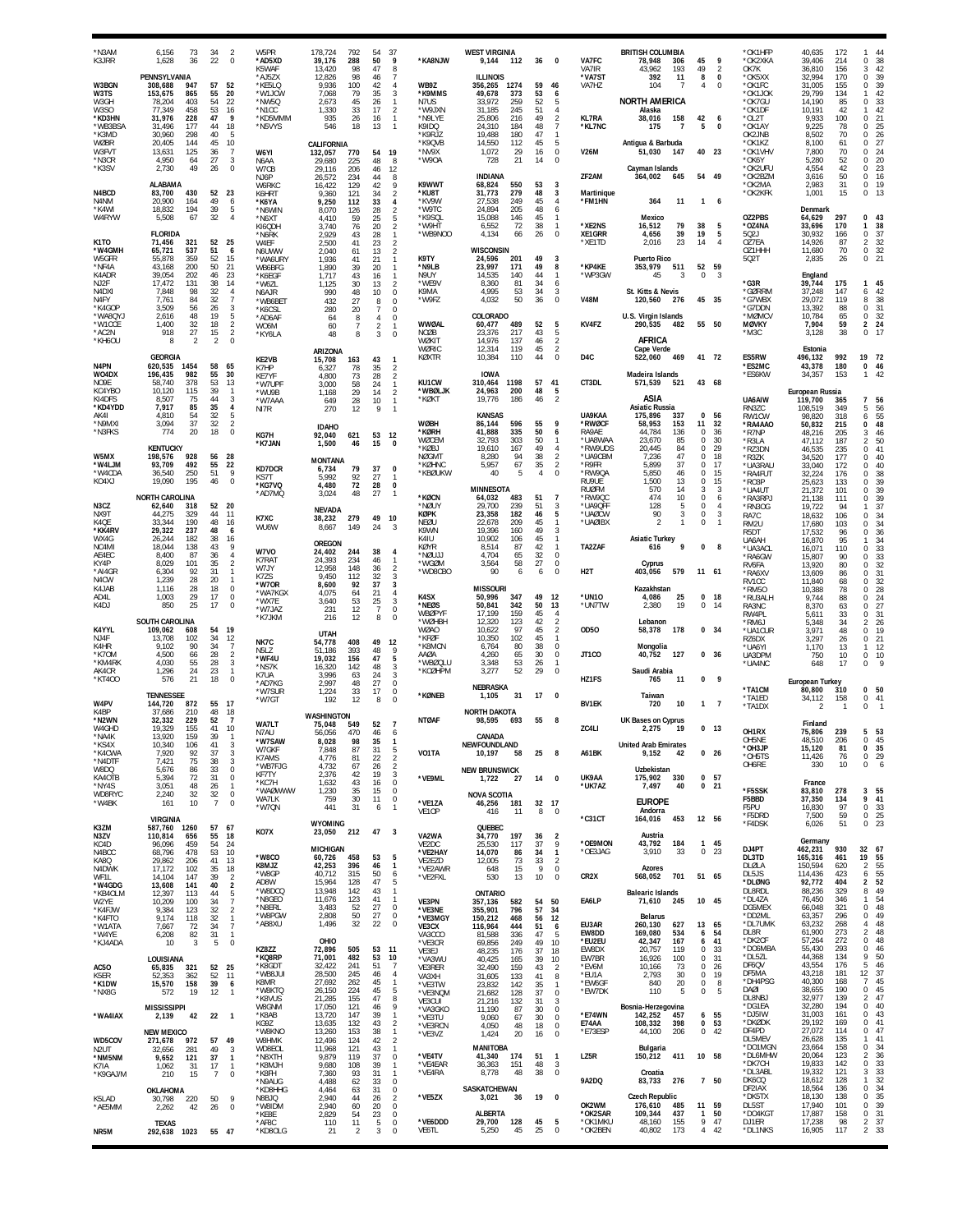| *DJ2BC<br>DJ8ES<br>*DLØFR<br>*DO5AWE<br>*DO3KTM   | 16,632<br>98<br>16,506<br>76<br>16,337<br>124<br>15,675<br>116<br>14,654<br>98 | $\Omega$<br>0<br>$\mathbf 0$<br>0<br>0             | - 36<br>42<br>31<br>33<br>34   | *SP9AQF<br>SN9P<br>*SQ9IAU<br>*SP5CJY        | Poland<br>173,910<br>125,433<br>94,946<br>84,110 | 560<br>386<br>321<br>237 | 4<br>58<br>57<br>6<br>52<br>6<br>10 <sup>1</sup><br>55              | *UR5ZLK<br>*UT2UU<br>*US5ISV<br>UX5IS<br>*UU6JJ | 16,044<br>123<br>12,540<br>85<br>10.948<br>74<br>8,450<br>62<br>6,032<br>45          | $\mathbf 0$<br>0<br>$\mathbf 0$<br>$\mathbf 0$<br>$\mathbf 0$ | - 28<br>30<br>28<br>26<br>26            | K1TTT<br>*AD1DX                                         | <b>MASSACHUSETTS</b><br>217,170<br>812<br>112<br>7,616<br><b>NEW HAMPSHIRE</b> | 27                   | 56 39<br>$\overline{1}$          | NØKE<br>'WØMU<br>NØKQ                                    | COLORADO<br>23,214<br>9,159<br>4,234                 | 187<br>91<br>71                | 46<br>40<br>28                                  | $\overline{7}$<br>3                                  |
|---------------------------------------------------|--------------------------------------------------------------------------------|----------------------------------------------------|--------------------------------|----------------------------------------------|--------------------------------------------------|--------------------------|---------------------------------------------------------------------|-------------------------------------------------|--------------------------------------------------------------------------------------|---------------------------------------------------------------|-----------------------------------------|---------------------------------------------------------|--------------------------------------------------------------------------------|----------------------|----------------------------------|----------------------------------------------------------|------------------------------------------------------|--------------------------------|-------------------------------------------------|------------------------------------------------------|
| *DO2MLC<br>DK5OS<br>DC2YY                         | 14,040<br>83<br>13,826<br>100<br>97<br>13,472<br>100                           | 0<br>0<br>0<br>0                                   | 36<br>31<br>32<br>29           | SP9JZT<br>SP6AXW<br>SP6EUA<br>'SP3MGM        | 82,369<br>68,686<br>67,550                       | 335<br>207<br>268<br>208 | $\Omega$<br>49<br>55<br>6<br>$\mathcal{P}$<br>48<br>5<br>48         | *UW3QBS<br>*UZ2L<br>*UX6IB<br>*UR4IPH           | 5,152<br>45<br>35<br>3,444<br>31<br>3,045<br>1,391<br>20                             | 0<br>$\Omega$<br>$\Omega$<br>$\Omega$                         | 23<br>21<br>21<br>13                    | KØTV<br>N <sub>1</sub> IW<br>K1FWE<br>WA1Z              | 171,362<br>614<br>103,727<br>381<br>30,240<br>167<br>95<br>5,945               | 55<br>42<br>47<br>29 | - 39<br>37<br>16<br>$\mathbf 0$  | <b>ACØTP</b>                                             | <b>KANSAS</b><br>3,630                               | 52                             | 33                                              |                                                      |
| *DKØOG<br>*DL3ARM<br>*DO2RMA<br>*DG8FAY<br>*DK2BJ | 13,195<br>12,025<br>63<br>10,614<br>86<br>10,464<br>66<br>9,307<br>41          | $\overline{4}$<br>$\Omega$<br>0<br>0               | 33<br>29<br>32<br>41           | *SP9BGS<br>*SP3EPX<br>*SP4LVK<br>*SP1FPG     | 55,756<br>49,680<br>47,611<br>45,585<br>39,120   | 220<br>208<br>200<br>162 | $\Omega$<br>45<br>47<br>$\Omega$<br>$\overline{4}$<br>41<br>4<br>44 | *UR5IFX<br>*US3IZ<br>UU9CW<br>*UW3QAF           | 1,222<br>17<br>350<br>-7<br>210<br>$\overline{4}$<br>190<br>5                        | $\Omega$<br>$\Omega$<br>$\mathbb O$<br>$\mathbf 0$            | 13<br>- 7<br>6<br>10                    | W2MF<br>AB2DE                                           | <b>NEW JERSEY</b><br>298,207<br>766<br>49.000<br>223                           | 57<br>43             | 56<br>27                         | <b>NØOK</b><br>*KØKX<br>*WØBM                            | <b>MINNESOTA</b><br>23,313<br>4,752<br>3,161         | 162<br>50<br>50                | 48<br>32<br>29                                  | $\theta$                                             |
| DL9NDV<br>*DG9MDM<br>*DJ6XV                       | 9,240<br>58<br>7,967<br>51<br>7,868<br>67                                      | 1<br>0<br>$\mathbf 0$                              | 32<br>31<br>28                 | SQ10D<br>SP9LJD<br>*SO8T                     | 36,855<br>29,283<br>25,461                       | 195<br>135<br>116        | 39<br>$\Omega$<br>$\overline{2}$<br>41<br>39<br>$\overline{2}$      | *GW4EVX                                         | Wales<br>129<br>26,680                                                               | $\mathbf{1}$                                                  | 39                                      | W2JJ<br>N <sub>1</sub> RK<br>N <sub>2</sub> VW          | 35,739<br>257<br>171<br>24.009<br>5,270<br>67                                  | 47<br>42<br>28       | 10<br>11<br>3<br>$\mathbf 0$     | <b>KØJPL</b>                                             | <b>MISSOURI</b><br>55,377                            | 387                            | 54                                              |                                                      |
| *DL5GAC<br>DK1AX<br>*DL4EAX<br>DF9MP              | 7,245<br>78<br>58<br>6.669<br>77<br>6,615<br>71<br>6,556                       | 0<br>$\Omega$<br>0<br>$\mathbb O$                  | 23<br>27<br>21<br>22           | *SQ4IXM<br>*SP9CIH<br>*SP3QYQ<br>*SP9CLO     | 16,616<br>7,072<br>6,670<br>4,935                | 114<br>57<br>39<br>44    | 0<br>31<br>$\Omega$<br>26<br>3<br>26<br>$\Omega$<br>21              | *GWØGEI                                         | 3,036<br>26<br>OCEANIA<br>Indonesia                                                  | $\mathbf 0$                                                   | 23                                      | K2DLS<br>WA3AFS                                         | 3,807<br>60<br><b>NEW YORK</b><br>15,198<br>94                                 | 27<br>38             | 13                               | WØIZL                                                    | <b>NEBRASKA</b><br>18,502<br>CANADA                  | 121                            | 46                                              | - 12                                                 |
| DJ1YFK<br>*DL1VWS<br>*DL6MAC<br>*DG6DAF           | 70<br>6,532<br>48<br>5,175<br>4,884<br>50<br>4,180<br>49                       | $\mathbb O$<br>0<br>0<br>0                         | 23<br>25<br>22<br>20           | *SP7TEX<br>*SP3RBG<br>*SQ3VV                 | 4,532<br>550<br>180                              | 42<br>10<br>6            | 22<br>0<br>10<br>$\Omega$<br>0<br>6                                 | *YC1COZ                                         | $\overline{2}$<br>$\mathbf{1}$<br><b>SOUTH AMERICA</b>                               | $\mathbf 0$                                                   | $\overline{1}$                          | N <sub>1FU</sub><br>W2NY                                | 15,087<br>122<br>2,337<br>55<br><b>MARYLAND</b>                                | 36<br>19             | 11<br>$\mathbf 0$                | *VE2XAA                                                  | QUEBEC<br>23,907<br><b>ONTARIO</b>                   | 132                            | 36                                              |                                                      |
| *DF6RI<br>*DH2PL<br>*DO7NE                        | 55<br>4,085<br>51<br>4.050<br>57<br>3,942                                      | 0<br>0<br>0                                        | 19<br>18<br>18                 | CT4GO<br>*CT1DKS                             | Portugal<br>16,080<br>10                         | 72<br>$\overline{1}$     | 38<br>$\overline{2}$<br>0<br>$\mathbf{1}$                           | LU2DKT                                          | Argentina<br>31,700<br>69<br>Colombia                                                | 26                                                            | 24                                      | W3KL<br>N1WR<br>W3BW<br>N400                            | 70,976<br>442<br>41,600<br>258<br>24,200<br>202<br>19.740<br>165               | 46<br>51<br>41<br>37 | -18<br>13<br>9<br>10             | VE3MMQ<br>VA3DX<br>VE3RZ                                 | 229,190<br>220,371<br>184,960                        | 578<br>513<br>468              | 56<br>55<br>57                                  | 26<br>$\frac{32}{23}$                                |
| DL8DBW<br>*DJ6TK<br>*DLØMFL<br>DK7AN              | 3,880<br>46<br>3,759<br>43<br>3,078<br>41<br>40<br>3,060                       | 0<br>$\mathbf 0$<br>0<br>$\Omega$                  | 20<br>21<br>19<br>18           | YO7LCB<br>YO7LFV                             | Romania<br>139,165<br>81.592                     | 414<br>279               | 6<br>59<br>51<br>5                                                  | *HK30                                           | 3<br>88<br>Paraguay                                                                  | 0                                                             | $\overline{4}$                          | W3UL<br>NA3M<br>W3OU                                    | 13,689<br>150<br>11,844<br>69<br>8,855<br>101                                  | 34<br>30<br>32       | -5<br>17<br>3                    | *VE3XAT<br>VE6BBP                                        | 6,275<br><b>ALBERTA</b><br>182,952                   | 55<br>581                      | 25<br>55                                        | 11                                                   |
| *DO4TP<br>*DK3YC<br>DK9TN<br>*DF2FM               | 2,964<br>36<br>2,800<br>40<br>33<br>2.160<br>25<br>1.068                       | 0<br>$\mathbf 0$<br>0<br>0                         | 19<br>16<br>15<br>12           | *YO5ALI<br>*YO3CZW<br>*YO6HSU<br>*Y08RNI     | 54,739<br>32,184<br>26,455<br>25,364             | 251<br>178<br>137<br>146 | $\Omega$<br>43<br>$\Omega$<br>-36<br>$\Omega$<br>37<br>33<br>-1     | *ZP5RPO                                         | 10<br>$\overline{\mathbf{2}}$<br>QRP                                                 | 0                                                             | $\overline{1}$                          | K3WW<br>W3FV                                            | PENNSYLVANIA<br>169,576<br>750<br>56,760<br>352                                | 55<br>53             | 33<br>13                         | VE6JY<br>VA6ZZZ                                          | 126,094<br>45,276<br><b>BRITISH COLUMBIA</b>         | 394<br>200                     | 55<br>47                                        | 12                                                   |
| *DF9DH<br>*DK7FP<br>*DKØMN                        | 23<br>935<br>532<br>20<br>15<br>432                                            | 0<br>$^{\circ}$<br>0                               | 11<br>7<br>8<br>$\overline{7}$ | YO7MGG<br>*YO9XC<br>*YO9IF                   | 23,343<br>9,100<br>2,416                         | 154<br>67<br>31          | 31<br>0<br>$\Omega$<br>26<br>$\mathbf 0$<br>16                      | K3TW                                            | NORTH AMERICA<br><b>UNITED STATES</b><br><b>FLORIDA</b><br>2,304<br>42               | 20                                                            | $\mathbf{A}$                            | *NK3Y<br>AG4W                                           | 129<br>9,120<br><b>ALABAMA</b><br>30,114<br>171                                | 32                   | $\mathbf{0}$<br>45 18            | VE7TG                                                    | 1,515<br><b>NORTH AMERICA</b>                        | 22                             | 13                                              |                                                      |
| *DHØGHU<br>*DM5LK<br>*DO5TMM<br>DK1FW             | 10<br>266<br>114<br>13<br>45<br>3<br>26                                        | $^{\circ}$<br>0<br>0<br>$\Omega$                   | 3<br>3<br>$\overline{2}$       | *GM4UBJ                                      | Scotland<br>20,992                               | 93                       | 4 37                                                                | KG4IGC                                          | SOUTH CAROLINA<br>9,102<br>113                                                       | 34                                                            | 3                                       | *KR4F<br>W4SVO                                          | 133<br>17,118<br><b>FLORIDA</b><br>208,347<br>632                              | 47<br>55             | $\overline{7}$<br>56             | V31TF                                                    | <b>Belize</b><br>122,055<br>U.S. Virgin Islands      | 285                            | 44 35                                           |                                                      |
| SY2V<br>*SV2KBE                                   | Greece<br>135,000<br>437<br>106<br>18.216                                      | 6<br>$\mathbf 0$                                   | 54<br>33                       | *YU1AST<br>*YU5MOL<br>YT4A                   | Serbia<br>19,278<br>9,490<br>1,050               | 104<br>72<br>15          | 0, 34<br>0<br>26<br>$\mathbf 0$<br>14                               | KR1ST<br>N <sub>4</sub> RP                      | 84<br>$\overline{7}$<br><b>VIRGINIA</b><br>114<br>7,650                              | 6<br>30                                                       | $^{\circ}$<br>$\mathbf{0}$              | N4WW<br>NN4X<br>K4PB                                    | 95,034<br>278<br>20,406<br>124<br>119<br>20,296                                | 54<br>40<br>42       | 40<br>-17<br>17                  | *KP2DX                                                   | 2,793<br>ASIA                                        | -28                            | 8 <sub>11</sub>                                 |                                                      |
| SV2LLM<br>*SV2CUU<br>*SV1HER                      | 75<br>14,175<br>8,856<br>61<br>5,832<br>45                                     | 1<br>$\mathbb O$<br>0                              | 34<br>27<br>27                 | GZ5Y                                         | Shetland and Fair Isle<br>92,046                 | 300                      | 8 50                                                                | AA5B                                            | <b>NEW MEXICO</b><br>1,218<br>29                                                     | 21                                                            | $\mathbf{0}$                            | N4PB<br>*ND4V                                           | <b>GEORGIA</b><br>35,280<br>151<br>960<br>21                                   | 47<br>11             | 25<br>5                          | RA9CMO<br>R9MJ<br>UA9MA                                  | <b>Asiatic Russia</b><br>193.920<br>56,070<br>30.192 | 323<br>140<br>87               | 3<br>$\Omega$<br>$\Omega$                       | 61<br>45<br>37                                       |
| *HA8BE<br>*HA5BSW                                 | Hungary<br>205,310<br>561<br>154,974<br>428                                    | 10<br>11                                           | 60<br>58                       | *IT9SFT<br>*IT9IMJ                           | Sicily<br>6,800<br>40                            | 51<br>$\overline{4}$     | 25<br>$\Omega$<br>0<br>$\overline{2}$                               | K5RX                                            | <b>TEXAS</b><br>24,186<br>161<br>CALIFORNIA                                          | 49                                                            | 9                                       | K4WW<br>AJ4A                                            | <b>KENTUCKY</b><br>12,408<br>120<br>10,878<br>103                              | 38<br>35             | 6<br>$\overline{7}$              | <b>RZØAF</b><br>R900                                     | 7,080<br>798                                         | 31<br>14                       | 0<br>0                                          | 24                                                   |
| *HA1FF<br>*HA9MDF<br>*HA5UA                       | 42.660<br>186<br>41,448<br>182<br>77<br>8,533                                  | $\mathbf{1}$<br>3<br>0                             | 44<br>41<br>23                 | <b>OMØWR</b><br>*OM7RU                       | Slovakia<br>404,940<br>93,032                    | 888<br>304               | 19<br>-66<br>8<br>50                                                | K6MI                                            | 208<br>13<br>WASHINGTON                                                              | 8                                                             | $\mathbf{0}$                            | WJ2D                                                    | <b>NORTH CAROLINA</b><br>166,692<br>743<br>-50                                 | 23                   | 57 30<br>- 6                     | TA7A0                                                    | <b>Asiatic Turkey</b><br>94,259<br>Cyprus            | 240                            | $0 \t 41$                                       |                                                      |
| TF3SG                                             | Iceland<br>111<br>26,488<br>Ireland                                            | 4                                                  | 40                             | OM3IAG<br>*OM4DN<br>*OM6AL<br>*OMØDC         | 90,288<br>48,120<br>42,871<br>34.720             | 306<br>243<br>197<br>174 | 7<br>50<br>40<br>$\Omega$<br>39<br>4<br>40<br>$\Omega$              | KD7U0<br>K8ZT                                   | 328<br>13<br>OHIO<br>3,556<br>56                                                     | 8<br>28                                                       | 0<br>$\mathbf{0}$                       | K3KO<br>*W4IX                                           | 4,205<br><b>SOUTH CAROLINA</b><br>89,984<br>491                                |                      | 57 19                            | C4M<br>UP2L                                              | 194,040<br>Kazakhstan<br>359,104                     | 331<br>599                     | 6 54<br>$^{\circ}$                              | 62                                                   |
| *EI3ENB<br>*EI/W5GN<br>*EI2KA                     | 8,892<br>68<br>4,224<br>38<br>1,261<br>20                                      | 0<br>2<br>0                                        | 26<br>20<br>13                 | *OMØAAO<br>*OM1ADX<br>*OM4AQP                | 22,143<br>5,586<br>1,548                         | 138<br>$\frac{55}{27}$   | 0<br>33<br>$\mathbf 0$<br>21<br>0<br>12                             | W9IIX                                           | <b>ILLINOIS</b><br>50<br>5                                                           | 5                                                             | $\Omega$                                | N4VV                                                    | <b>TENNESSEE</b><br>64,084<br>306                                              |                      | 47 27                            | UNØLE<br>*UN61                                           | 6,820<br>160<br><b>United Arab Emirates</b>          | 33<br>5                        | 0<br>$\Omega$                                   | 22                                                   |
| *GD4WBY                                           | Isle of Man<br>39,200<br>141                                                   | 8 42                                               |                                | *S57DX<br><b>S520SLO</b>                     | Slovenia<br>222,148<br>163,989                   | 574<br>501               | 15<br>59<br>9<br>54                                                 | KØCD                                            | <b>WISCONSIN</b><br>68<br>5,024                                                      | 32                                                            | $\mathbf{0}$                            | N4RV<br>W4NF<br>N3MK                                    | <b>VIRGINIA</b><br>220,503<br>913<br>148,007<br>596<br>255<br>57,684           | 58<br>53<br>50       | 35<br>36<br>26                   | A65BP                                                    | 32,634<br><b>EUROPE</b>                              | 94                             | 0, 37                                           |                                                      |
| 14FYF<br>IZ1DNJ<br>*IK2TDM                        | Italy<br>342,350<br>824<br>95,648<br>298<br>74,025<br>221                      | 18<br>10<br>8                                      | 64<br>51<br>55                 | S57C<br><b>S56A</b><br>*S57U<br>S53M         | 150,627<br>71,280<br>4,620<br>3,230              | 503<br>256<br>47<br>37   | 57<br>2<br>53<br>20<br>$\Omega$<br>0<br>19                          | WØMRZ                                           | <b>IOWA</b><br>15,364<br>154<br>CANADA                                               | 45                                                            | $\overline{1}$                          | KG4W<br>*N4VA                                           | 12,720<br>133<br>91<br>8,658                                                   | 34<br>33             | 6<br>$\overline{4}$              | EW8DJ<br>EU3AA                                           | <b>Belarus</b><br>51,700<br>2,736                    | 195<br>30                      | 0 <sub>50</sub><br>$\Omega$                     | 1 <sup>1</sup>                                       |
| *IK6GPZ<br>IK2AOZ<br>*IQ4FA                       | 37,711<br>179<br>155<br>31.360<br>14,751<br>91                                 | 0<br>$\Omega$<br>0                                 | 43<br>40<br>33                 | <b>S57S</b><br>S52WW<br>*S51DX               | 2,664<br>1,456<br>399                            | 30<br>22<br>12           | 0<br>18<br>$\Omega$<br>14<br>0<br>-7                                | VA3YT<br>VA3WR<br>VA3RKM                        | ONTARIO<br>138<br>20.988<br>10,571<br>73<br>15<br>621                                | 33<br>31<br>9                                                 | $\mathbf{0}$<br>$\mathbf 0$<br>$\Omega$ | W5KI                                                    | <b>ARKANSAS</b><br>5,635<br>70<br><b>MISSISSIPPI</b>                           | 34                   | $\overline{\phantom{0}}$         | ON9CC                                                    | Belgium<br>253,037                                   | 598                            | 18 61                                           |                                                      |
| IZ5IMD<br>*IK8MYM<br><b>IWØSAF</b><br>*IØBJV      | 14,000<br>82<br>9,405<br>52<br>40<br>5.150<br>4,032<br>42                      | $\mathbf 0$<br>0<br>-1<br>0                        | 35<br>33<br>24<br>21           | *S58MU<br><b>EA1AKS</b>                      | 205<br>Spain<br>86,213                           | 10<br>214                | $\mathbf 0$<br>5<br>20<br>53                                        |                                                 | AFRICA<br><b>African Italy</b>                                                       |                                                               |                                         | K2FF<br>K5JFO                                           | 63,040<br>440<br><b>NEW MEXICO</b><br>40,755<br>315                            |                      | 52 12<br>47 10                   | E77DX                                                    | Bosnia-Herzegovina<br>720,935 1048<br>Bulgaria       |                                | 38 77                                           |                                                      |
| *IZ7BOJ<br><b>I3TGW</b><br>*IZ5OQX<br>*IZ5NFD     | 37<br>3,444<br>2,265<br>30<br>27<br>1,952<br>657<br>17                         | $\Omega$<br>0<br>$^{\circ}$<br>0                   | 21<br>15<br>16<br>9            | EA5KA<br>*EA4BHK<br>EA1DVY<br>EA4YC          | 44.064<br>27,965<br>23,644<br>20,254             | 168<br>110<br>83<br>92   | 45<br>6<br>39<br>8<br>15<br>-31<br>9<br>32                          | IH9YMC                                          | 6,120<br>34<br><b>EUROPE</b><br><b>Czech Republic</b>                                |                                                               | 0 <sub>18</sub>                         | WG5J                                                    | <b>TEXAS</b><br>82,004<br>426                                                  |                      | 52 24                            | LZ9W<br><b>9A3B</b>                                      | 180,440<br>Croatia<br>302,074                        | 524<br>793                     | 4 61<br>9 64                                    |                                                      |
| *IK2XYI<br>*IZ1PMC<br>*IK2IKW                     | 549<br>14<br>477<br>13<br>96<br>6<br>5                                         | 0<br>0<br>0                                        | 9<br>9<br>4<br>$\overline{4}$  | *EA5GPQ<br>*EE3E<br>*EA2RW                   | 9,205<br>6,102<br>4,800                          | 50<br>47<br>39           | 2<br>33<br>0<br>27<br>25<br>0                                       | OK2WZN                                          | 3,024<br>36<br>Estonia                                                               |                                                               | 0 18                                    | <b>NØRQ</b><br>K6AAX                                    | 4,446<br>51<br>CALIFORNIA<br>50,286<br>373                                     | 35<br>48             | -3<br>10                         | OK1NY                                                    | <b>Czech Republic</b><br>247,665                     | 585                            | 18                                              | 61                                                   |
| *IZ1AOD<br>*YL2II                                 | 88<br>Latvia<br>18,197<br>116                                                  | 0<br>0                                             | 31                             | *EA1DFP<br>*EA7HE                            | 51<br>24<br>Sweden                               | 3<br>$\overline{2}$      | 0<br>3<br>0<br>$\overline{2}$                                       | ES4RX<br>ES1WST                                 | 1,680<br>23<br>9<br>294<br>European Russia                                           | $\bf 0$                                                       | 0 <sub>15</sub><br>- 7                  | N6KI<br>N6AN<br>*KE6QR<br>N <sub>2</sub> N <sub>S</sub> | 33,904<br>286<br>12,760<br>126<br>3,784<br>77<br>11<br>360                     | 46<br>39<br>20<br>8  | 6<br>5<br>$\frac{2}{2}$          | OK1T<br>*OK2BFN<br>*OK1Q<br>OK6AB                        | 157,354<br>112,832<br>100,750<br>61,789              | 581<br>342<br>408<br>252       | $\Omega$<br>5<br>3<br>$\mathbf{1}$              | 58<br>59<br>47<br>48                                 |
| YL2PP<br>*YL3DR                                   | 13,680<br>62<br>7,598<br>52<br>Lithuania                                       | $\pmb{0}$<br>-1                                    | 40<br>28                       | <b>SEØX</b><br>SB6A<br>*SM5DXR<br>*SK4UW     | 177,219<br>82,472<br>2,754<br>2,533              | 541<br>305<br>32<br>30   | 3<br>60<br>7<br>45<br>$\mathbf 0$<br>17<br>0<br>17                  | RA4FWA<br>RN3ZJJ<br>R7MP<br>RW3AI               | 28,665<br>150<br>27,436<br>147<br>10,125<br>81<br>2,480<br>35                        | 0<br>$\mathbf{1}$<br>$\mathbf 0$                              | 0, 39<br>38<br>26<br>16                 | W6XI                                                    | ARIZONA<br>14,063<br>104                                                       | 39                   | 10                               | OL5Y<br>OK4A                                             | 23,902<br>14,552<br>Denmark                          | 121<br>85                      | $\mathbf{1}$<br>$\mathsf 0$                     | 37<br>34                                             |
| *LY9A<br>LY20U<br>*LY4T<br>*LY4L                  | 168,320<br>513<br>156,288<br>457<br>393<br>99,750<br>85,995<br>339             | 8<br>9<br>$\mathbf{1}$<br>0                        | 56<br>57<br>49<br>49           | SM6E<br>*SF3A<br>SM6FUD<br>*SMØLIU           | 1,276<br>648<br>603<br>440                       | 21<br>15<br>14<br>11     | 11<br>$\Omega$<br>0<br>9<br>9<br>$\Omega$<br>0<br>8                 | DL8LR<br>DJ3GE                                  | Germany<br>6,942<br>69<br>287<br>10                                                  | $\mathbf 0$                                                   | $0$ 26<br>$\overline{7}$                | K7WP<br>N7MAL                                           | 10,845<br>100<br>2,660<br>62<br><b>MONTANA</b>                                 | 39<br>18             | 6<br>$\overline{2}$              | OZ1ADL<br>M8M                                            | 228,663<br>England<br>293,952                        | 515<br>504                     | 20 61                                           |                                                      |
| *LY3B<br>*LY2ND<br>*LY3SL                         | 183<br>36,440<br>12,236<br>88<br>77<br>9,750                                   | 0<br>0<br>$\mathbf 0$                              | 40<br>28<br>26                 | *SM7BHM                                      | 420<br>Switzerland                               | 12                       | 0<br>-7                                                             | HG6C                                            | Hungary<br>18,848<br>124                                                             |                                                               | 0 31                                    | *K7BG<br>W7RN                                           | 91<br>10,608<br><b>NEVADA</b><br>10,440<br>116                                 | 46                   | $\overline{2}$<br>$32 \quad 4$   | GØW                                                      | 59,900<br>Estonia                                    | 240                            | 32 64<br>1 49                                   |                                                      |
| *LY2AO<br>*ER3ZZ                                  | 18<br>891<br>Moldova<br>66,450<br>248                                          | $\mathbf 0$<br>5 45                                | 11                             | *HB9LC<br>*HB9SVT                            | 13,710<br>1,963<br>Ukraine                       | 100<br>32                | $\mathbf 0$<br>30<br>0<br>13                                        | <b>IW7EGQ</b><br>IV3AOL                         | Italy<br>1,470<br>21<br>1,071<br>25                                                  | $\mathbf 0$                                                   | $0$ 15<br>- 9                           | KI7M                                                    | <b>OREGON</b><br>409<br>59,340                                                 |                      | 50 10                            | ES5MG<br>UA4LU                                           | 186,428<br>European Russia<br>267,070                | 452<br>577                     | 12 64<br>16                                     | - 69                                                 |
| *ER2RM<br>403A                                    | 217<br>54,614<br>Montenegro<br>477,295<br>955                                  | $\mathbf{0}$<br>21 70                              | 47                             | UX2X<br>UX1UA<br>*USØHZ<br>UX7CQ             | 231,200<br>164,104<br>109,091<br>100,467         | 668<br>431<br>365<br>330 | 6<br>62<br>9<br>64<br>55<br>4<br>6<br>55                            | RA2FB                                           | Kaliningrad<br>1,012<br>19                                                           |                                                               | $0$ 11                                  | K7HPT<br>WX7P                                           | WASHINGTON<br>35,672<br>309<br>244<br>22,191                                   | 45<br>35             | $\overline{4}$<br>$\overline{4}$ | RZ3EC<br>RA4LW<br>*R7AW<br>RN4AA                         | 252,396<br>201,355<br>177,912<br>119,322             | 574<br>482<br>473<br>369       | 15<br>10<br>9<br>$\overline{4}$                 | 67<br>67<br>63                                       |
| PA1NHZ                                            | Netherlands<br>114,464<br>407                                                  | $\overline{7}$                                     | 49                             | UR5AKU<br>UT4IR<br>*UY2UQ                    | 95,082<br>76,095<br>67,522                       | 256<br>259<br>286        | 59<br>10<br>53<br>4<br>45<br>4                                      | SP2DNI                                          | Poland<br>42,599<br>216                                                              |                                                               | $0$ 41                                  | KY5G<br>W7OE                                            | 2,856<br>42<br>10<br>$\overline{1}$<br><b>MICHIGAN</b>                         | 25<br>$^{\circ}$     | 3<br>$\overline{1}$              | RU1AB<br>RU6L<br>RN7F                                    | 111,408<br>86,412<br>69,720                          | 321<br>280<br>221              | 8<br>6<br>5                                     | $\frac{59}{58}$<br>$\frac{51}{55}$                   |
| *PA1CM<br>*PHØAS<br>*PE2JMR<br>PA4JJ              | 55,615<br>224<br>22,995<br>136<br>21,060<br>107<br>122<br>20,876               | 0<br>0<br>0<br>0                                   | 49<br>35<br>39<br>34           | *UT5ECZ<br>*UT1AN<br>*UR5ETN<br><b>USØLW</b> | 63,858<br>60,368<br>55,814<br>47,946             | 212<br>265<br>267<br>135 | 50<br>8<br>49<br>$\Omega$<br>43<br>0<br>57<br>4                     | Y08SSB<br>Y08WW<br>YO2LXW                       | Romania<br>36,818<br>174<br>108<br>23,520<br>43<br>4,280                             | $\mathbf 0$<br>$\mathbf 0$                                    | $0$ 41<br>40<br>- 20                    | KG8CW<br>W8TE                                           | 44,605<br>342<br>190<br>27,550<br>OHIO                                         | 48<br>48             | $\overline{7}$<br>10             | R3VA<br>RX3XA<br>UA1AFZ<br>RC6U                          | 61,318<br>44,697<br>42,840<br>37,170                 | 274<br>201<br>223<br>179       | $\mathbf 0$<br>$\mathbf{1}$<br>$\mathbf 0$<br>0 | 46<br>46<br>40<br>42                                 |
| PAØJNH<br>*PA9DD<br>*PI4ETL<br>PA3AAV             | 14,288<br>72<br>13,396<br>84<br>10,400<br>70<br>3,078<br>28                    | $\mathbf{1}$<br>0<br>$\mathbf 0$<br>$\overline{4}$ | 37<br>34<br>32<br>15           | *UT7QL<br>*UR5AMK<br>UY07G<br>*UT8LN         | 47,904<br>43,542<br>41,670<br>34,695             | 201<br>223<br>191<br>151 | $\overline{2}$<br>46<br>0<br>41<br>45<br>$\Omega$<br>0<br>45        | <b>S59D</b>                                     | Slovenia<br>30,573<br>138                                                            |                                                               | $1 \quad 42$                            | N8TR<br>N <sub>2</sub> BJ                               | 244,600<br>830<br><b>ILLINOIS</b><br>449<br>55,272                             | 54                   | 57 43                            | *R7NA<br>RN10N<br>*RK4YJ<br>*RT3LA                       | 30,015<br>25,578<br>21,166<br>20,295                 | 126<br>120<br>111<br>130       | 3<br>$\Omega$<br>$\Omega$<br>$\Omega$           | 42<br>42<br>38<br>33                                 |
| *PA3BWK<br>*PA1VD                                 | 23<br>1,872<br>45<br>3                                                         | $\mathbb O$<br>0                                   | 16<br>3                        | *UW2Q<br>US7IA<br>*UX3HA                     | 33,136<br>31,894<br>31,820                       | 185<br>182<br>176        | 38<br>$\Omega$<br>0<br>37<br>$\mathbf 0$<br>37                      | UT2AA<br>US5IND                                 | Ukraine<br>27,405<br>162<br>148<br>25.092                                            | $\mathbf 0$                                                   | 0 <sub>35</sub><br>36                   | W09S<br>K9ZM                                            | 28,261<br>187<br>17,238<br>137                                                 | 50<br>43             | $\overline{2}$<br>9<br>8         | *RA3RUF<br>RY6Y<br>RX3AEX                                | 17,272<br>5,044<br>2,816                             | 105<br>34<br>35                | $\Omega$<br>$\mathbf{1}$<br>0                   | 34<br>25<br>16                                       |
| *GI4AAM                                           | Northern Ireland<br>22,800<br>108<br>Norway                                    | 3 37                                               |                                | *UV5EE0<br>*UR4LFA<br>*UX6IR<br>*UT7VR       | 30,286<br>24,928<br>20,904<br>20,052             | 161<br>114<br>107<br>108 | 0<br>38<br>0<br>41<br>38<br>$\mathbf{1}$<br>36<br>$\Omega$          | US4IVJ                                          | 17,640<br>101<br><b>ASSISTED</b>                                                     | $\mathbf{1}$                                                  | 34                                      | W9IU<br><b>K9NW</b><br>N9XO                             | <b>INDIANA</b><br>114,912<br>669<br>45,010<br>223<br>9,006<br>102              | 55<br>51<br>36       | 17<br>19<br>$\overline{2}$       | R7FK<br>R <sub>2</sub> EAA<br>RJ3AA<br>R <sub>2</sub> SA | 2,109<br>51<br>40<br>18                              | 23<br>3<br>$\overline{2}$<br>3 | $\mathbf{1}$<br>0<br>$\Omega$<br>0              | 18<br>3<br>$\overline{\mathbf{c}}$<br>$\overline{2}$ |
| LA7JO<br>LB9RE<br>*LA7TN<br>*LA4ANA               | 201,670<br>544<br>177<br>43,804<br>9,542<br>72<br>4,761<br>41                  | 8<br>$\overline{2}$<br>$\pmb{0}$<br>0              | 62<br>45<br>26<br>23           | *UT3UZ<br>US6IKV<br>*UZ5ZV<br>*UXØUW         | 19,944<br>18,462<br>17,170<br>16,408             | 107<br>104<br>106<br>123 | 33<br>3<br>$\Omega$<br>34<br>0<br>34<br>0<br>28                     | W1AN                                            | <b>NORTH AMERICA</b><br><b>UNITED STATES</b><br><b>CONNECTICUT</b><br>100,359<br>383 | 49                                                            | - 32                                    | WE9R<br>W9JA                                            | WISCONSIN<br>34,684<br>256<br>4,000<br>55                                      | 49<br>30             | -9<br>$\overline{2}$             | UA3FX<br>OH2BO                                           | 5<br>Finland<br>51,810                               | 1<br>128                       | $\mathbf 0$<br>10 56                            | $\overline{1}$                                       |
|                                                   |                                                                                |                                                    |                                |                                              |                                                  |                          |                                                                     |                                                 |                                                                                      |                                                               |                                         |                                                         |                                                                                |                      |                                  |                                                          |                                                      |                                |                                                 |                                                      |